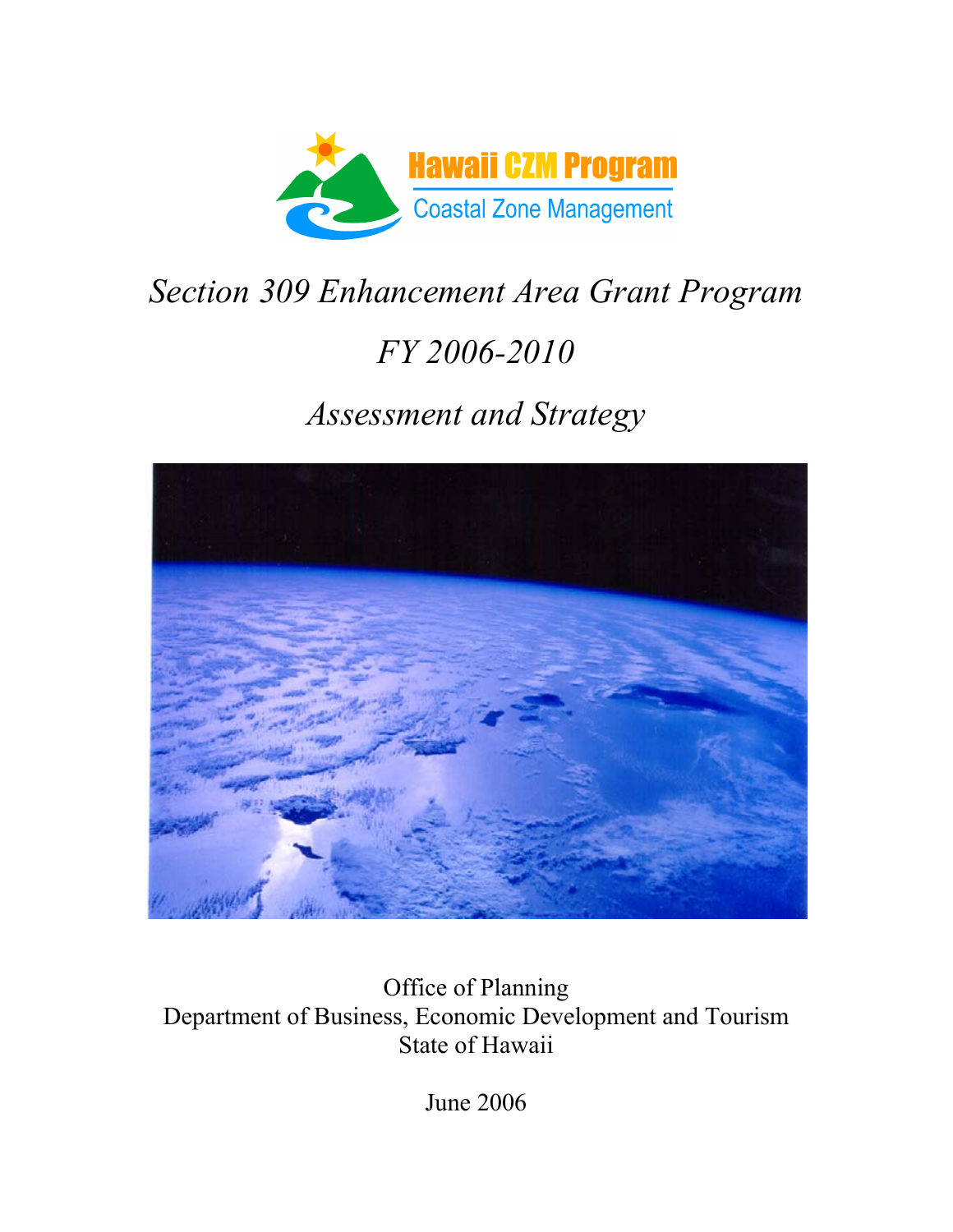A publication of the Hawaii Office of Planning, Coastal Zone Management Program, pursuant to National Oceanic and Atmospheric Administration (NOAA) Award No. NA05NOS4191060, funded in part by the Coastal Zone Management Act of 1972, as and Oceanic and Atmospheric Administration (NOAA) Award No.<br>
NA05NOS4191060, funded in part by the Coastal Zone Management Act of 1972, as<br>
amended, administered by the Office of Ocean and Coastal Resource Management, Nati Ocean Service, NOAA, United States Department of Commerce. The views expressed herein are those of the author(s) and do not necessarily reflect the views of NOAA or any of its sub-agencies.

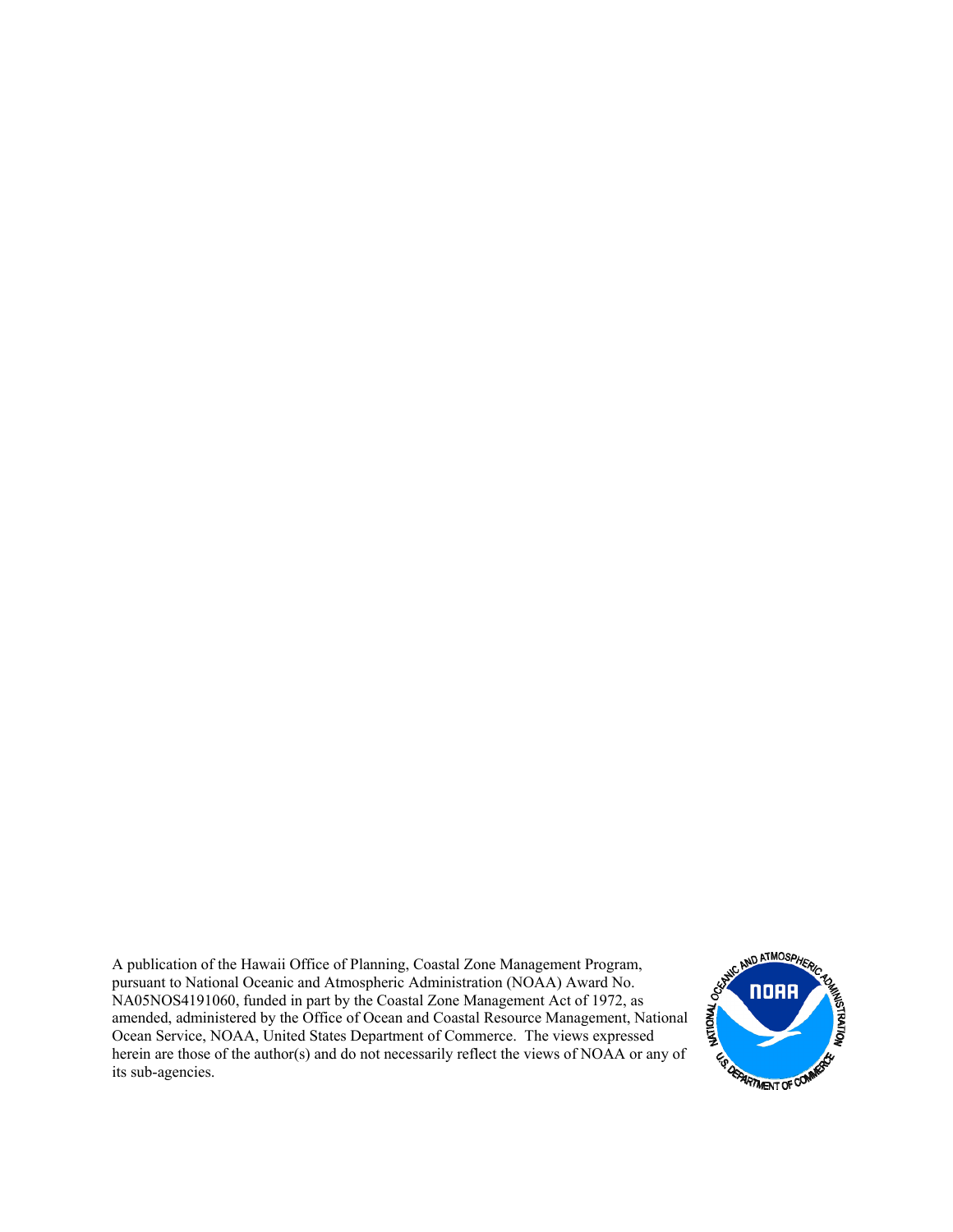## **Table of Contents**

| <b>Title</b> |                                                                                                                                                           | Page |  |  |  |  |  |
|--------------|-----------------------------------------------------------------------------------------------------------------------------------------------------------|------|--|--|--|--|--|
|              | Glossary of Acronyms and Terms                                                                                                                            | 1    |  |  |  |  |  |
| I.           | Introduction Section 309, CZM Assessment and Strategy, 2006-2010                                                                                          |      |  |  |  |  |  |
| II.          | Summary of Hawaii's CZM Program Efforts from 2001-2005                                                                                                    | 5    |  |  |  |  |  |
| III.         | Enhancement Area Assessment and Strategy                                                                                                                  | 8    |  |  |  |  |  |
|              | A. Coastal Hazards Assessment and Strategy                                                                                                                | 8    |  |  |  |  |  |
|              | <b>B.</b><br>Ocean Resources Assessment and Strategy                                                                                                      | 18   |  |  |  |  |  |
|              | Special Area Management Planning/Marine Protected Area<br>C.<br>Assessment and Strategy                                                                   | 27   |  |  |  |  |  |
|              | D. Cumulative and Secondary Impacts Assessment and Strategy                                                                                               | 31   |  |  |  |  |  |
|              | Ε.<br><b>Public Access Assessment and Strategy</b>                                                                                                        | 40   |  |  |  |  |  |
|              | <b>Wetlands Assessment</b><br>F.                                                                                                                          | 44   |  |  |  |  |  |
|              | <b>Aquaculture Assessment</b><br>G.                                                                                                                       | 47   |  |  |  |  |  |
|              | Marine Debris Assessment<br>Η.                                                                                                                            | 50   |  |  |  |  |  |
|              | Energy and Government Facility Siting Assessment<br>I.                                                                                                    | 54   |  |  |  |  |  |
| IV.          | Section 309 5-Year Strategy, Schedule, and Summary of Estimate Costs                                                                                      | 55   |  |  |  |  |  |
|              | <b>End Notes</b><br>Tabular Summary #1<br>Work Plan - Implementation Elements, Schedule and Estimated Costs                                               | 56   |  |  |  |  |  |
|              | Enhancement Area - Coastal Hazards<br>Tabular Summary #2<br>Work Plan - Implementation Elements, Schedule and Estimated Costs                             | 57   |  |  |  |  |  |
|              | Enhancement Area – Cumulative and Secondary Impacts<br>Tabular Summary #3<br>Program Expenditures by Fiscal Year and by Enhancement Area<br>$2006 - 2010$ | 60   |  |  |  |  |  |
|              |                                                                                                                                                           |      |  |  |  |  |  |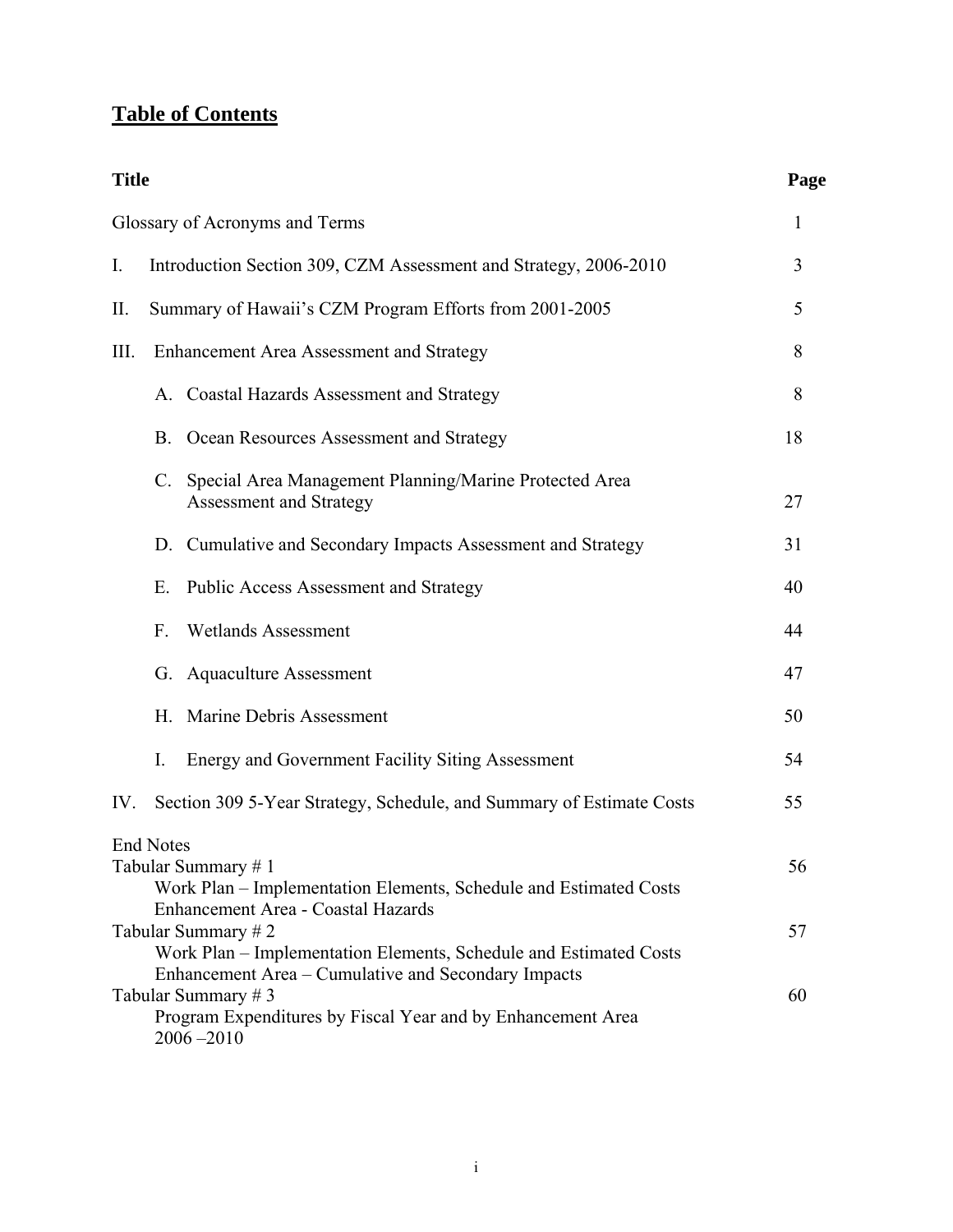# **Glossary of Acronyms and Terms**

| <b>ADA</b>    | Americans with Disabilities Act                                           |
|---------------|---------------------------------------------------------------------------|
| ADP           | <b>Aquaculture Development Program</b>                                    |
| <b>AELR</b>   | Annual Earthquake Loss Ratio                                              |
| Ahupua'a      | Hawaiian Geographic Area Designation Stretching from Mountains to the Sea |
| <b>BMP</b>    | <b>Best Management Practices</b>                                          |
| CD            | Civil Defense                                                             |
| <b>CIP</b>    | Capital Improvement Project                                               |
| <b>CNPCP</b>  | <b>Coastal Nonpoint Pollution Control Program</b>                         |
| <b>CRI</b>    | Coral Reef Initiative                                                     |
| <b>CSI</b>    | <b>Cumulative and Secondary Impacts</b>                                   |
| <b>CWCS</b>   | Comprehensive Wildlife Conservation Strategy (Hawaii)                     |
| <b>CZM</b>    | <b>Coastal Zone Management</b>                                            |
| <b>DAR</b>    | Division of Aquatic Resources                                             |
| <b>DLNR</b>   | Department of Land and Natural Resources (Hawaii)                         |
| <b>DOA</b>    | Department of Agriculture (Hawaii)                                        |
| <b>DOH</b>    | Department of Health (Hawaii)                                             |
| <b>DOT</b>    | Department of Transportation (Hawaii)                                     |
| <b>EIS</b>    | <b>Environmental Impact Statement</b>                                     |
| <b>EPA</b>    | Environmental Protection Agency (US)                                      |
| <b>FEMA</b>   | <b>Federal Emergency Management Agency</b>                                |
| <b>FMA</b>    | <b>Fishery Management Area</b>                                            |
| <b>GIS</b>    | Geographic Information System                                             |
| <b>HAZUS</b>  | Hazards, U.S. – a FEMA Computer Program that Estimates Earthquake Losses  |
| <b>HOCC</b>   | Hawaii Ocean and Coastal Council                                          |
| <b>HRS</b>    | Hawaii Revised Statutes                                                   |
| <b>IBC</b>    | <b>International Building Code</b>                                        |
| ICC           | <b>International Coastal Cleanup</b>                                      |
| I-Codes       | <b>International Codes</b>                                                |
| <b>IRC</b>    | <b>International Residential Code</b>                                     |
| <b>LID</b>    | Low Impact Development                                                    |
| <b>LUC</b>    | <b>Land Use Commission</b>                                                |
| <b>MACZAC</b> | Marine and Coastal Zone Advocacy Council (Hawaii)                         |
| <b>MLCD</b>   | Marine Life Conservation District                                         |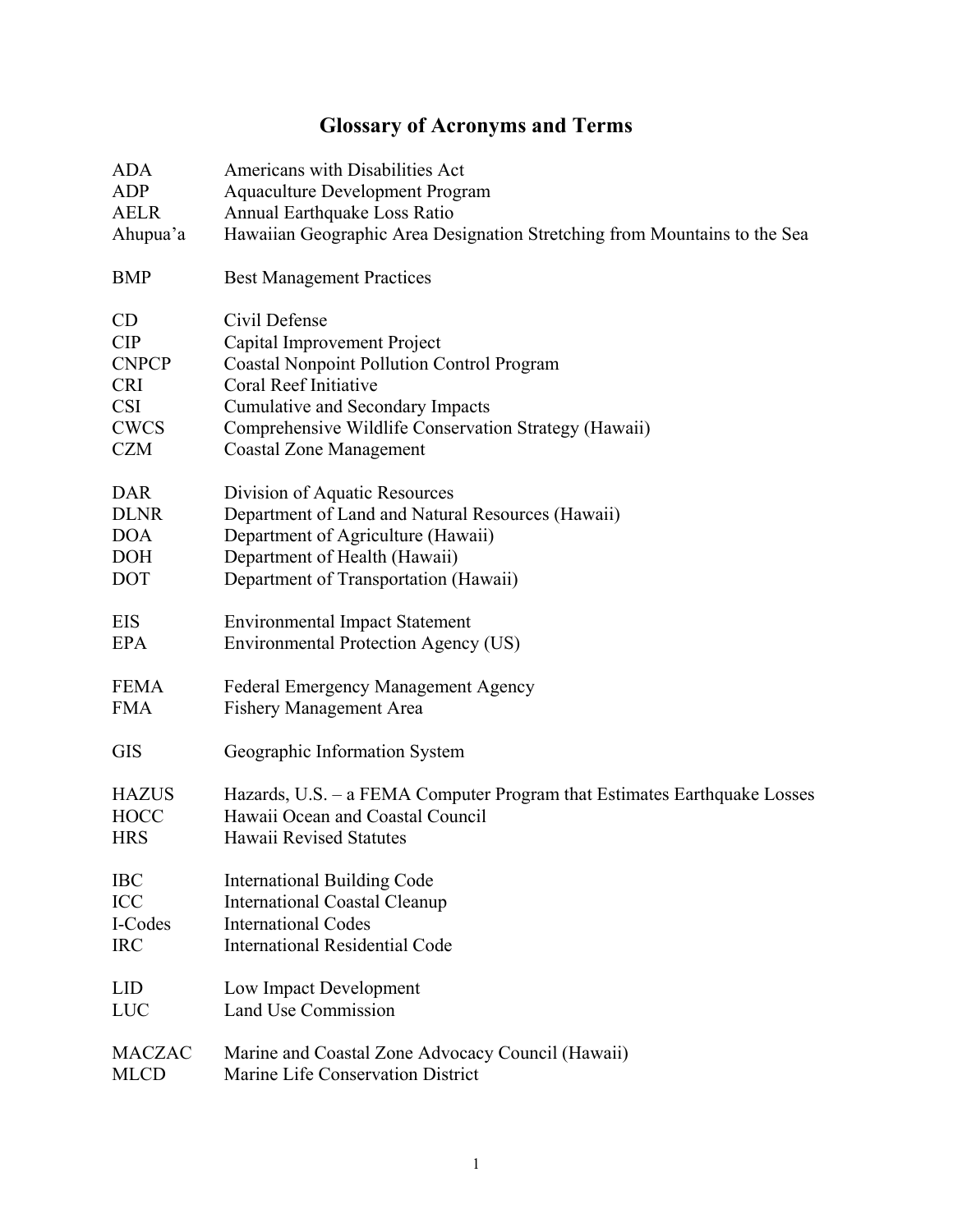| <b>NAR</b>   | Natural Area Reserve                            |
|--------------|-------------------------------------------------|
| <b>NMS</b>   | <b>National Marine Sanctuary</b>                |
| <b>NOAA</b>  | National Oceanic and Atmospheric Administration |
| <b>NPDES</b> | National Pollutant Discharge Elimination System |
| <b>NWIHI</b> | Northwest Islands of Hawaii                     |
| <b>OCRM</b>  | Ocean and Coastal Resource Management           |
| <b>OEQC</b>  | Office of Environmental Quality Control         |
| <b>OP</b>    | Office of Planning (Hawaii)                     |
| <b>ORMP</b>  | Ocean Resources Management Plan                 |
| <b>SMA</b>   | Shoreline Management Area                       |
| <b>TMDL</b>  | <b>Total Maximum Daily Load</b>                 |
| <b>UH</b>    | University of Hawaii                            |
| <b>USDA</b>  | United States Department of Agriculture         |
| <b>USFWS</b> | United States Fish and Wildlife Service         |
| <b>WEC</b>   | Waianae Ecological Characterization             |
| <b>WPFMC</b> | Western Pacific Fishery Management Council      |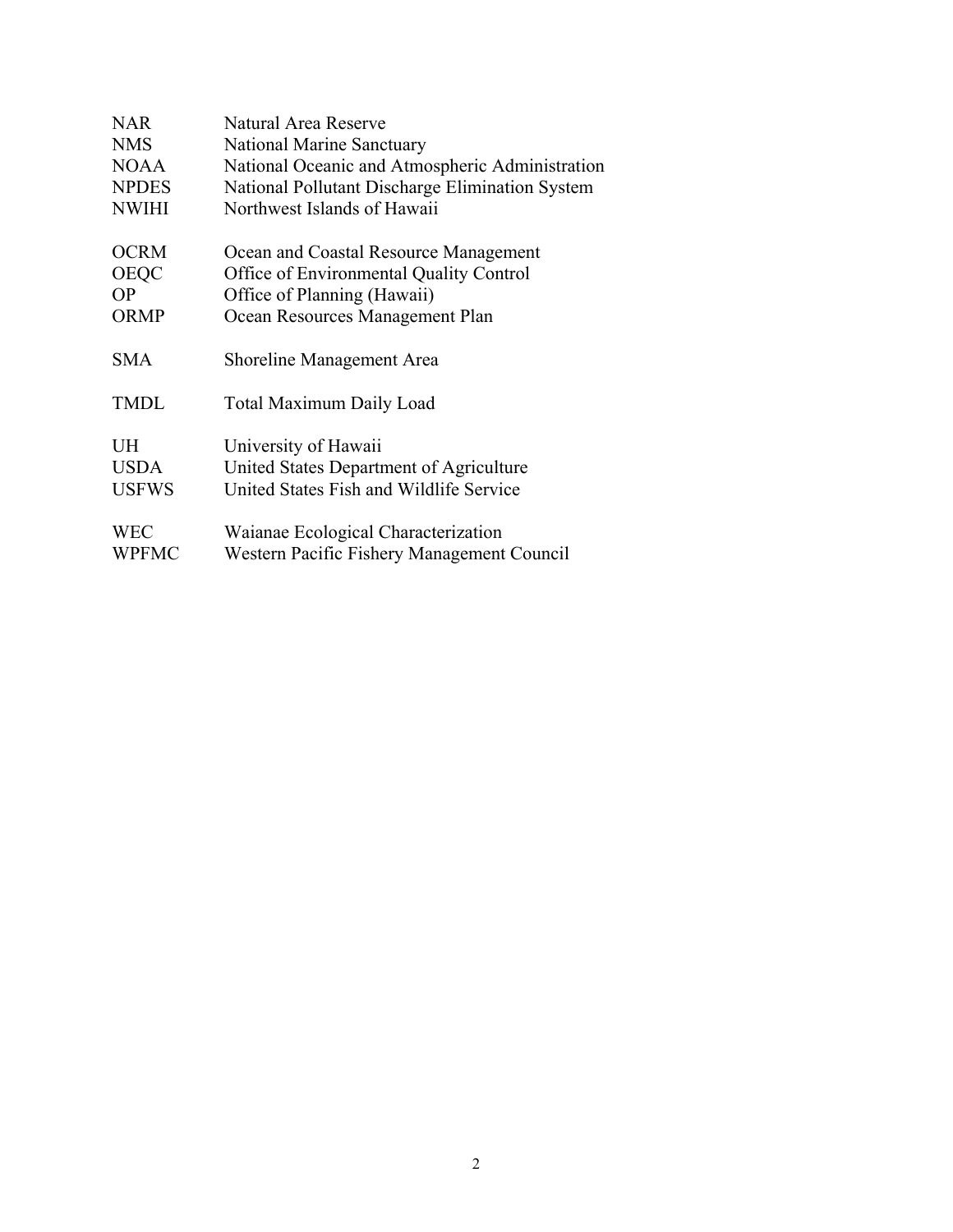## **I. Introduction Section 309, CZM Assessment and Strategy, 2006-2010**

The Office of Planning (OP), Department of Business, Economic Development and Tourism, State of Hawaii, the State's lead agency for the administration of the Coastal Zone Management (CZM) Program in Hawaii (Hawaii's Coastal Zone Management Act of 1977 CZM, 205A, Hawaii Revised Statutes (HRS) and National Coastal Zone Management Act, 1972; herewith submits the Section 309 Assessment and Strategy for the five-year period 2006-2010.

This document is submitted to the federal office of Ocean and Coastal Resource Management (OCRM), National Oceanic and Atmospheric Administration (NOAA), as the qualifying basis for Section 309 Enhancement Grants and will identify:

- (a) **Changes** that have occurred,
- (b) **Problems** that have been addressed,
- (c) **New issues** that have arisen,
- (d) **Changes in the status** of resources, and
- (e) **Priority directions** for continuing actions and improvement of program effectiveness in each of the enhancement areas which include endangered species, special marine areas, and coral reefs.

Hawaii has been a participant in the federal voluntary Section 309 granting process since 1992 and this Assessment and Strategy becomes the fourth such report submitted to describe the progress of the State's active CZM Program. This Assessment and Strategy report was developed on the basis of information gained by survey questionnaires, research, interviews with resource people, public meetings, and written comment.

The format of this 2006-2010 Assessment and Strategy Report conforms to OCRM's Section 309 "Guidance," dated March 2005.

Priority directions for future efforts in Enhancement Areas resulted from analyses of the information gathered through survey questionnaires, interviews, public meetings, written comments, and the nature and direction of current strategies, as well as the evaluation of key personnel experienced in Hawaii's CZM Program. The resulting priority directions are as follows with coastal hazards being the first priority, followed by ocean resources, special area management/marine protected areas, cumulative and secondary impacts (CSI), public access, wetlands, aquaculture, marine debris, and energy sitings. These priorities will be further adjusted by past program momentum, new directional influences, and administrative insights.

While five enhancement areas were deemed as "high priorities" by survey, evaluation of program status and practitioner opinion, OP desires to concentrate resources on two of the selected enhancement areas, coastal hazards and CSI. This approach is founded on (1) the desire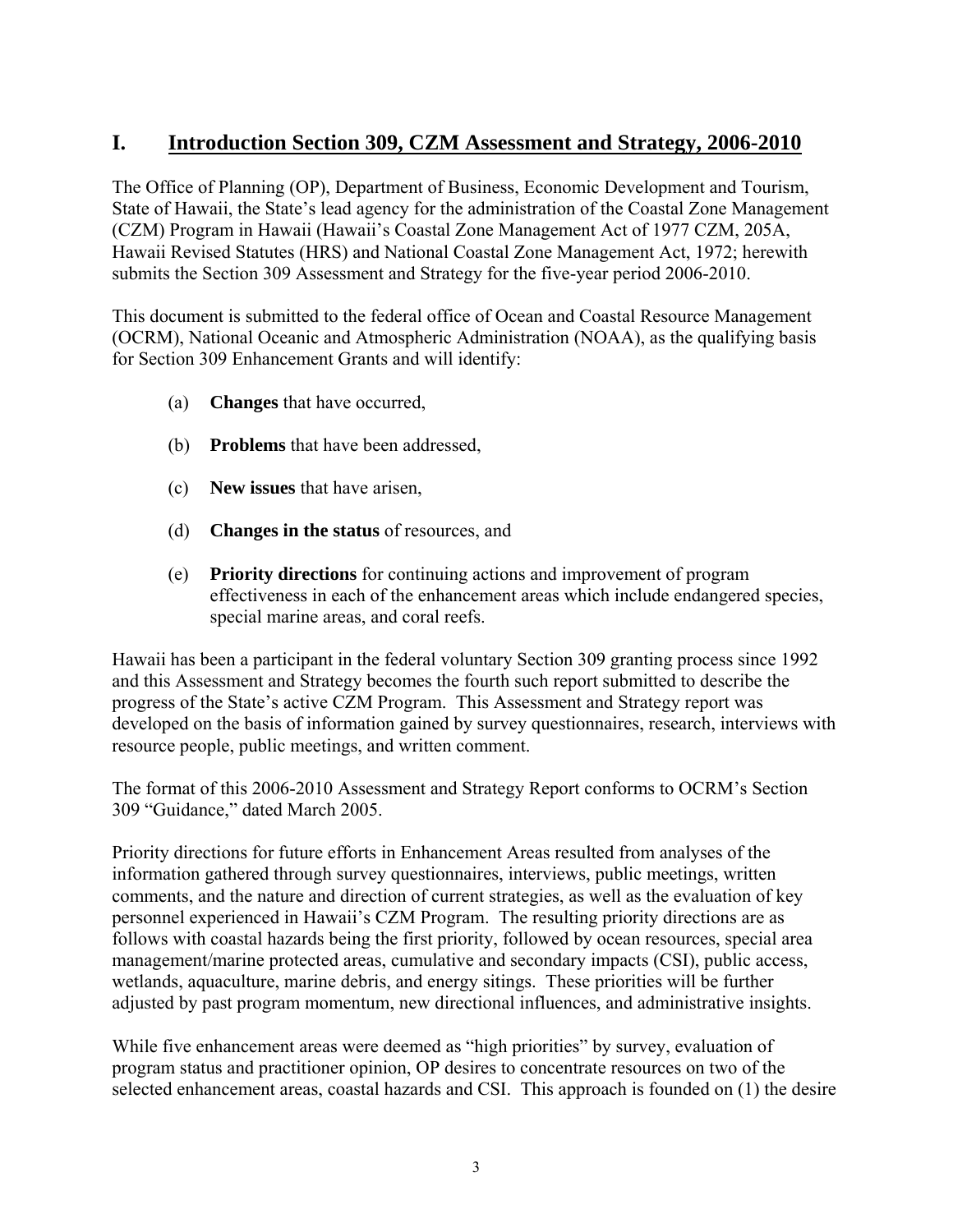to provide more assurance of success in goal achievement for the five-year period, and (2) the work program items selected for the CSI area also serve to provide improvement programs for the areas of ocean resources and SMA Planning. The updated ORMP for Hawaii, a high priority in the ocean resources enhancement area, is on-schedule for completion under present programming and future priorities in this area will turn to its implementation. Program changes in the CSI area, while pursuing goals specific to this category, are also oriented to implementing elements of Hawaii's ORMP as well as assisting in the enhancement and protection of SMAs. Thus, although concentrating strategies for two enhancement areas, the nature of the proposed CSI work program actually serves to provide program improvements in four enhancement areas, i.e., coastal hazards, CSI, ocean resources, and SMA Planning. Consequently, except to note the connection to the Ocean Resources and Special Area Management Planning areas, strategies will only be provided for Coastal Hazards and CSI.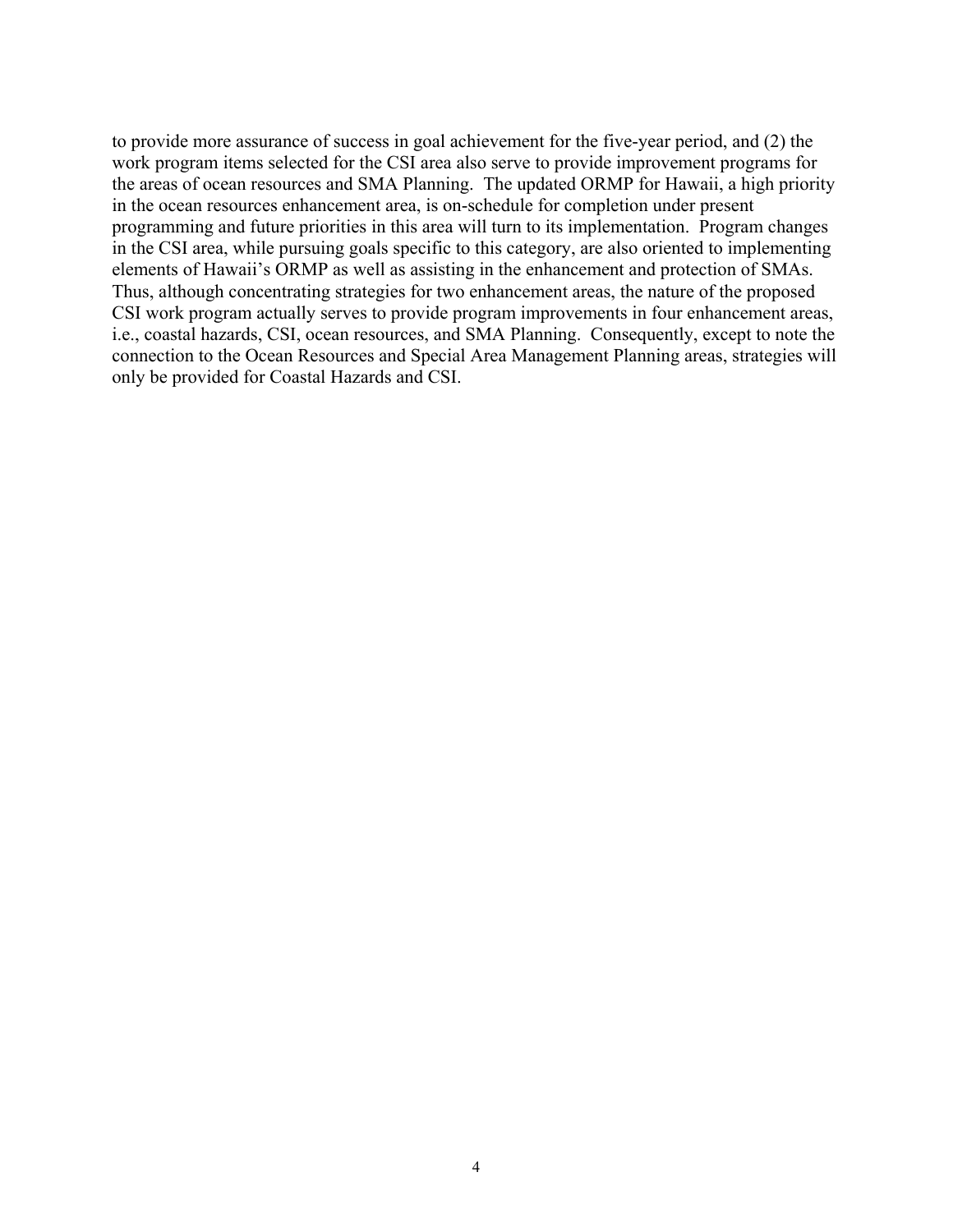## II. **Summary of Hawaii's CZM Program Efforts from 2001-2005**

It is not surprising that Hawaii, an Island Archipelago State with over 1,000 miles of tidal shoreline and millions of acres of jurisdictional ocean waters, supports an extensive and comprehensive coastal zone program consisting of progressive enhancement efforts--Hawaii's previous Section 309 Assessment and Strategy (2001-2005), determined priority enhancement areas to be those of Cumulative and Secondary Impacts (CSI), Ocean Resources, Coastal Hazards, Public Access, and Marine Debris.

A summary of the breadth of Hawaii's CZM Program and integrally related actions in the CZM enhancement areas during the five-year period 2001-2005, follows:

#### **Coastal Resources – Protection and Impact Mitigation**

The shoreline setback law (205A, HRS) establishing building restrictions and setbacks in coastal areas, continues to be applied by all four Counties in the State of Hawaii. The system has been periodically refined by new legislation, response to problems, and research and innovative applications. Such an innovation has been developed by the County of Maui where the required shoreline setback is now calculated on the basis of a present coastal erosion rate applied for 50 years. The overall Special Management Area (SMA) permit process has been recently evaluated under a 309 grant and recommendations are available for its refinement.

In 2003, the Hawaii State Legislature enacted, and the Governor signed into law, a landmark statute that keeps newly accreted land along the shoreline in public ownership in perpetuity and places it in a conservation district. Previously, a private owner abutting the shoreline could claim and acquire such accreted land.

#### **Ocean Resources – Protection**

Updating of the State's Ocean Resources Management Plan (ORMP**)** has been in progress and the proposed revised plan will be submitted to the 2007 session of the State Legislature.

In December 2000, the President issued an Executive Order establishing a Coral Reef Ecosystem Reserve covering the Northwest Islands of Hawaii (NWIHI), an archipelago of uninhabited islands within the State of Hawaii, extending some 1200 miles north of the Island of Kauai. In September 2005, Governor Linda Lingle signed an Executive Order establishing the Northwest Island region as a State marine refuge and regulating commercial fishing there. In June of 2006, the President designated the Northwest Islands of Hawaii (NWIHI) as a national monument. NOAA and the United States Fish and Wildlife Service (USFWS) in partnership with the State of Hawaii, continue to fund research on coral reefs in the NWIHI chain and in other State of Hawaii waters.

Working jointly with the State's CZM Program, assisted by Section 310 funds and in fulfillment of directives from NOAA and the Environmental Protection Agency (EPA), in the "Final Administrative Changes to the Coastal NonPoint Pollution Control Program Guidance for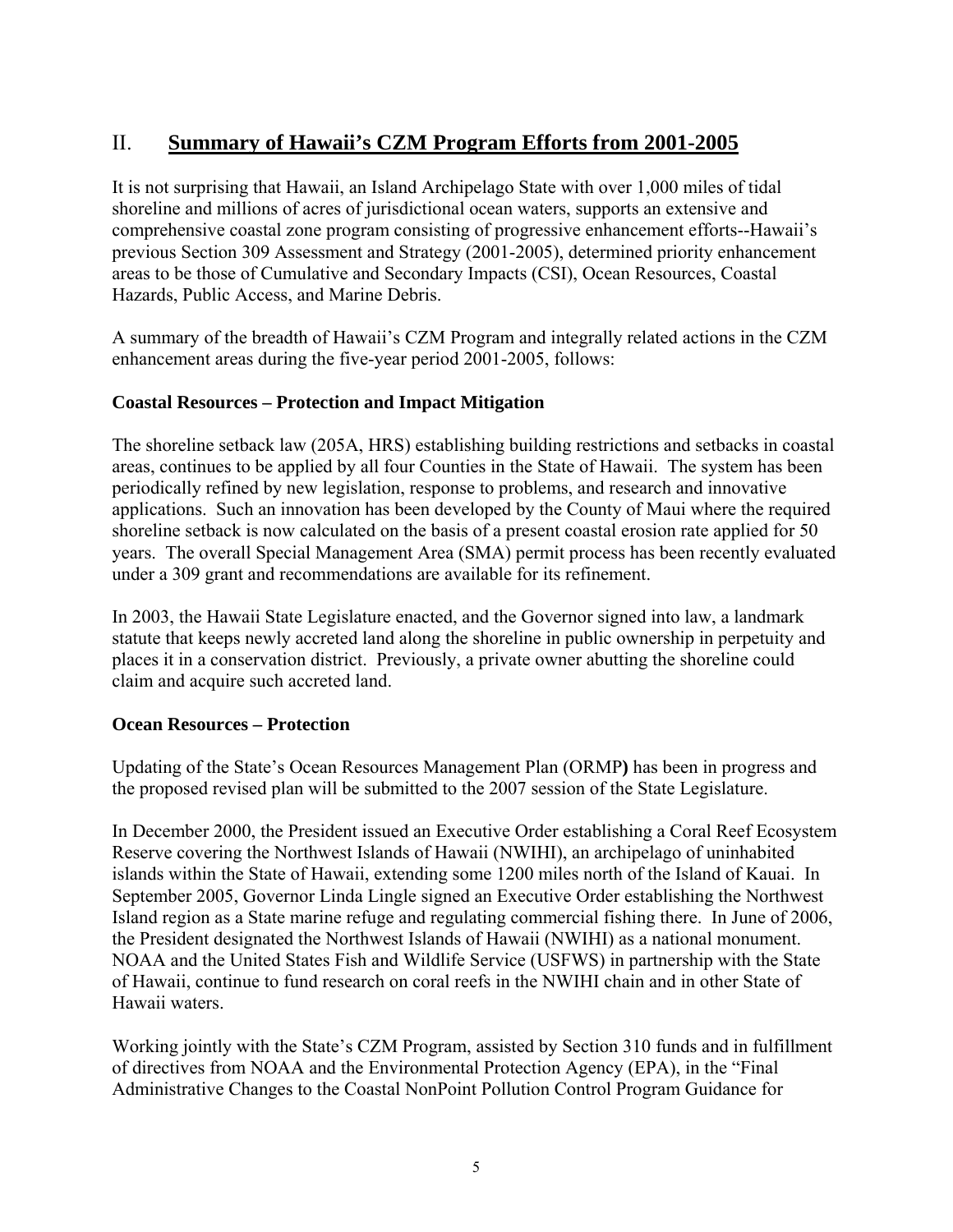Section 6217 of the Coastal Zone Act Reauthorization Amendments of 1998" (October 1998), the State's Department of Health (DOH) completed *Hawaii's Implementation Plan for Polluted*  Runoff Control (July 2000). DOH also participated with other State and federal agencies<sup>1</sup> under the guidance of EPA and the U.S. Department of Agriculture (USDA)-National Resources Conservation Service in the production of *Hawaii's Local Action Strategy to Address Land-Based Threats to Coral Reefs* (2004). DOH also continued to annually update its designation of impaired watersheds, conduct stream assessments, and conduct Total Maximum Daily Load (TMDL) studies on streams contributing pollution to the designated impaired water bodies. DOH also has prepared amendments to Hawaii's water quality standards contained in its administrative rules. The State and local governments continue to comply with and apply the National Pollutant Discharge Elimination System (NPDES) requirements of the Clean Water Act (CWA).

The State Department of Transportation (DOT), Harbors Division has developed and applied *Storm Water Discharge Management Plans* for three harbors on Oahu; Honolulu Harbor, Kaleloa Harbor, and Kewalo Basin. The Aquatic Resources Division of the State Department of Land and Natural Resources (DLNR) has developed administrative rules to effectuate the State's new law (2000) controlling alien species. DLNR is also undertaking the elimination of 60 largecapacity cesspools presently operating at some State parks and at small boat harbors.

#### **Coastal Hazard Mitigation**

As of December 30, 2005, the State of Hawaii and each of its four Counties have Federal Emergency Management Agency (FEMA) approved Multi-Hazard Mitigation Plans in place. The Hawaii CZM Program contributed to the production of these plans through provision of technical and/or financial assistance. These plans cover potential hazards arising from hurricanes, tsunamis, floods, earthquakes, wildfires, volcanic action, erosion, droughts, and landslides. On December 9, 2005, NOAA's National Weather Service announced that Hawaii was designated as the first "Tsunamiready" (Tsunami Ready) state in the United States.

Two major publications were completed and distributed in 2005, with CZM 309 assistance, the *Hawaii Coastal Hazard Mitigation Guidebook*, and *Earthquake Hazards and Estimated Losses in the County of Hawaii*.

#### **Marine Debris**

In each year of the period covered by the previous Assessment, the Hawaii portion of the International Coastal Cleanup (ICC), "Get the Drift and Bag It" has been conducted, assisted with CZM 306 funding with satisfying results, and the 2004 success is enumerated in the "Marine Debris" Section of this Assessment. The results of the 2005 cleanup are yet to be tabulated.

 $\overline{a}$ <sup>1</sup> See endnotes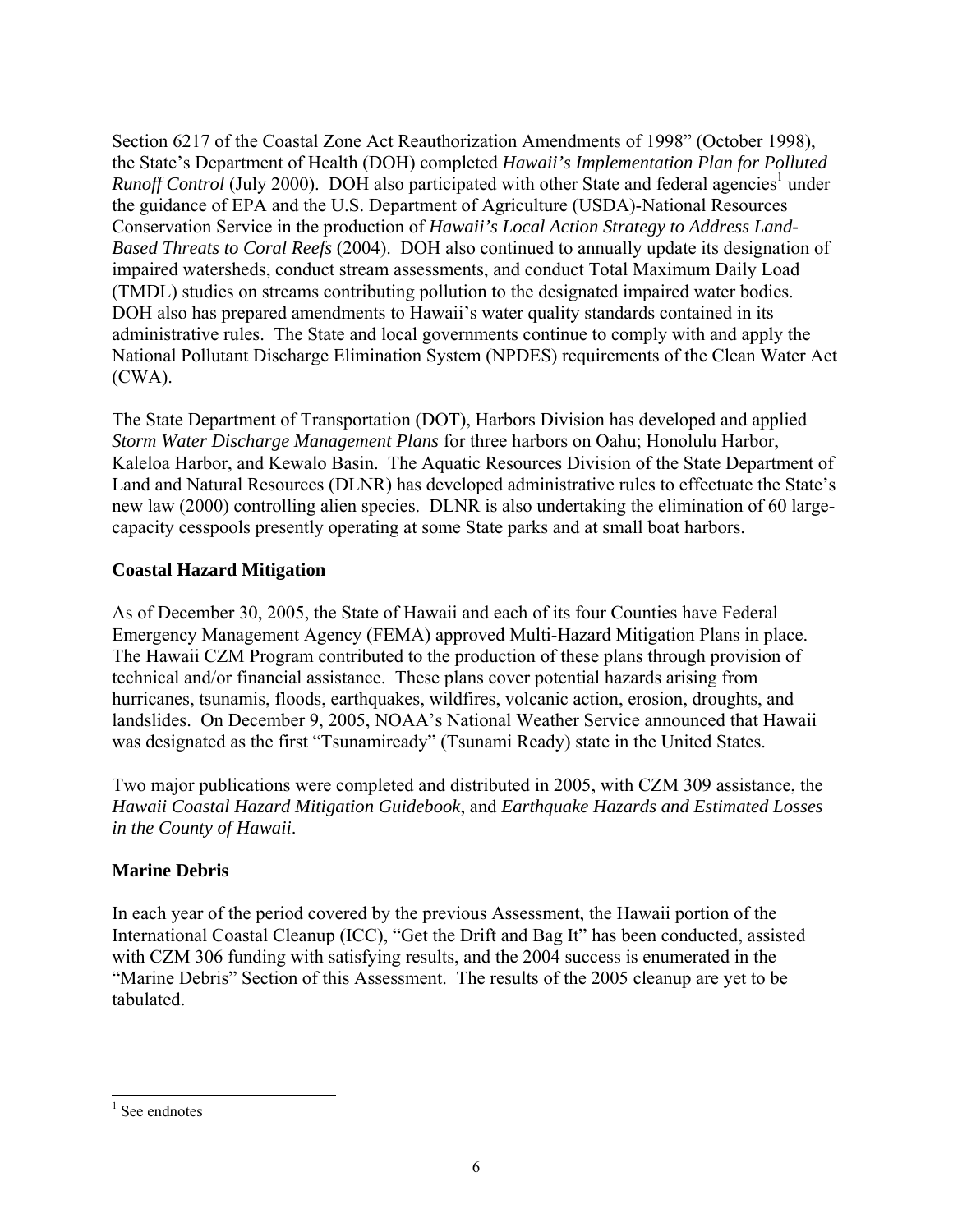#### **Aquaculture**

Hawaii was successful in establishing two (its first and second ever) ocean-area leases for aquacultural activities. These activities are directed toward mass-producing of two native fish species, *moi* and *kahala*, which have been depleted by commercial fishing. A Federal Task Force is favorably impressed with the environmental-friendly nature of these "ocean farms" (See page 48 and footnote #19). Geographic Information System (GIS) capability to help search for appropriate sites was enhanced by CZM 306 fund assistance.

#### **Legislation**

Additional legislation contributing to the promotion and improvement of Hawaii's CZM Program in the 2001-2005 period is as follows: controls on alien aquatic organisms imported by shipping, funding for invasive species control, ocean leasing, enforcement of CZM and environmental laws, DLNR authority in al State lands and waters, "safe-harbor" qualifications for landowners participating in conservation measures, and cruise ship sewage control.

#### **Wetlands**

State Legislature creates the "Legacy Lands Act" (2005) generating funds to protect watershed lands, coastal lands, habitats, and cultural sites. Oahu's 1,000-acre Kawai Nui Marsh was designated in 2005 as a Wetland of International Importance, the only such designation in the Pacific region by the Ramsar Convention, an international treaty conservation group.

#### **Public Education and Outreach**

The numerous public education and outreach activities conducted during the period 2001-2005 were referenced in the appropriate enhancement area section of this Assessment.

#### **Other**

OP reviewed its approach to CZM administration and re-organized approach to make Program administration more efficient and effective. Using 306 program funds, preparations were made to develop a National Coastal Management Performance Measurement System criteria and incorporate criteria into Program administration and reporting.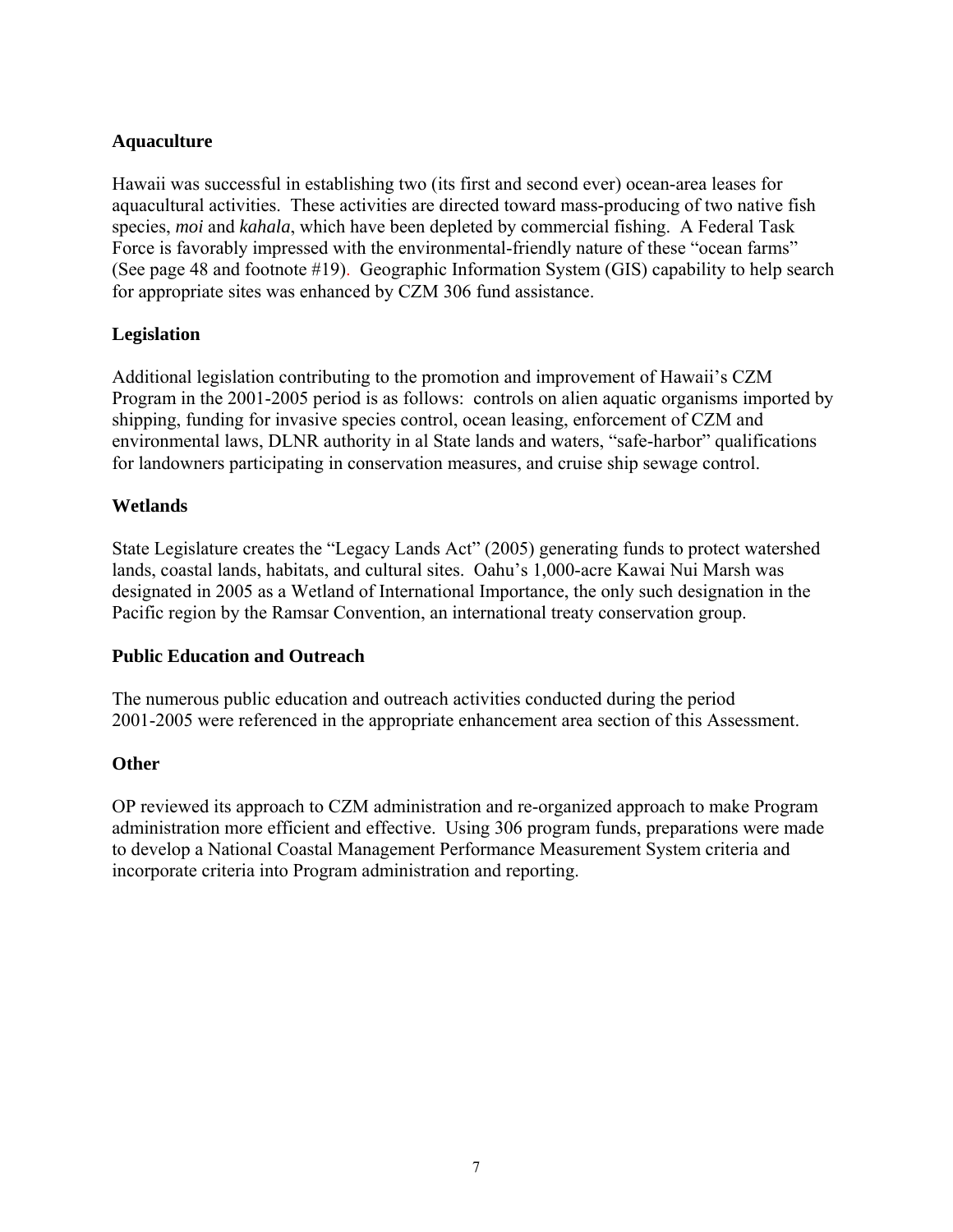## III. **Enhancement Area Assessment and Strategy**

#### *A*. *Coastal Hazards Assessment and Strategy*

#### **Coastal Hazards Characterization**

1. The following chart characterizes the perceived level of risk from the indicated coastal hazards in Hawaii by questionnaire respondents.

|                          |                  | <b>Medium</b> | Low         |
|--------------------------|------------------|---------------|-------------|
| <b>Hazard</b>            | <b>High Risk</b> | <b>Risk</b>   | <b>Risk</b> |
| Hurricanes/Typhoons      |                  |               |             |
| Storm Surge              |                  |               |             |
| Flooding                 |                  |               |             |
| <b>Shoreline Erosion</b> |                  |               |             |
| Sea Level Rise           |                  |               |             |
| Subsidence               |                  |               |             |
| Earthquake               |                  |               |             |
| Tsunami                  |                  |               |             |
| Volcanic Activity        |                  |               |             |

- 2. Explanation of changes occurring since the last Assessment and quantitative measures for assessing risks.
	- a. Shoreline erosion (episodic and chronic) has dropped from high to a medium risk assessment. Public awareness about human contributions to erosion (i.e., seawalls, etc.) and regulatory and programmatic promotion of alternatives are beginning to reduce the perceived risks from this coastal event.
	- b. Subsidence has dropped from medium to low risk. This event is perceived to be a relatively infrequent event statewide and therefore considered low risk. Subsidence in Hawaii is also associated with volcanic activity, and volcanic activity is itself a category for risk assessment in this report. However, subsidence is assigned a higher risk level in the County of Hawaii due to experiences there.<sup>2</sup> Consequently, Hawaii County is studying the historical frequency of subsidence in the Puna District at Kapoho on the southeastern coast with the assistance of CZM 306 funds.

<sup>&</sup>lt;sup>2</sup> In December, 2005, Hawaii County experienced a subsidence of some 40 acres of a previous lava flow on the southeastern coastline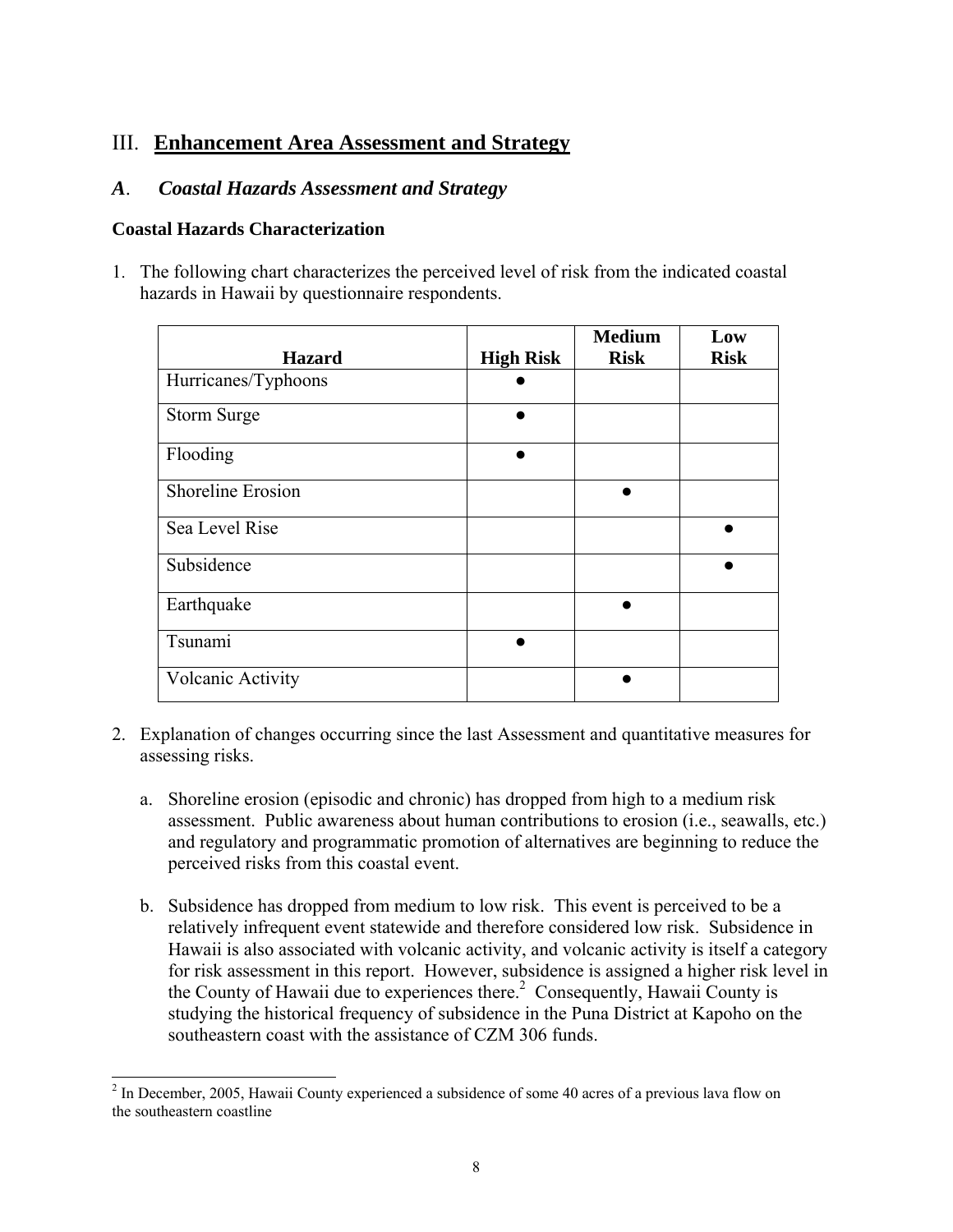- c. Earthquake risk has dropped from high risk to medium risk. Generally, destructive earthquake events are relatively infrequent creating the perception of medium risk. The Island of Hawaii (Hawaii County), however, rates earthquake risk as high. Hawaii County is the third highest county in the nation for earthquake risk according to FEMA's Annual Earthquake Loss Ratio (AELR) approach. (FEMA 366, Sept.  $2000$ )<sup>3</sup>
- d. Volcanic activity has been added to the list of potential hazards due to the existence of active volcanoes on the Island of Hawaii and the prolonged eruption of Kilauea for 22 years, one of the world's most active volcanoes. The underlying geology of other islands in the State of Hawaii is also volcanic. It is for these reasons that the Multi-Hazard Mitigation Plans in place in the State all contain the category of volcanic hazard.

Discussion of the development of quantitative measures for assessing hazard risks in Hawaii.

- e. The State Civil Defense (CD) Agency, through its Hawaii State Earthquake Advisory Committee, published, *Earthquake Hazard and Estimated Loss in the County of Hawaii*, dated February 2005, which assesses the degree of earthquake risk in the County by estimated future AELR. FEMA's Hazards, U.S. (HAZUS) methodology was adapted for use in Hawaii by customizing the ground motion attenuation, building inventory, and soil types which increased the accuracy of HAZUS in predicting losses in Hawaii County. The Hawaii CZM Program provided technical assistance to this effort as well as 309 program funds.
- f. The Hawaii CZM Program funded an economic study of building code adoption as a hazard mitigation tool in Hawaii County. The study results showed that the economic results yielded a reduction in the Average Annualized Loss for Hawaii County up to 9.4%, and the percent reduction for completely damaged wood buildings was as high as 90%, if the building code was adopted in a timely manner and if the single wall exemption was omitted from the current building code. Timely adoption of each new version of the International Building Code (IBC) was recommended.
- g. The University of Hawaii's (UH) School of Ocean Resource Engineering is engaged in research directed toward assessing impacts and predictability of earthquake-generated tsunamis for the State CD Agency and NOAA4 . Independent research on potential tsunami generation by local earthquakes is being performed at the Institute for Geophysics at UH.
- h. The East-West Center, an educational and research organization established by the U.S. Congress, is conducting studies on climate change impact on sea levels and the establishment of a Pacific Integrated Ocean Observation System to monitor and predict sea level changes and high waves.

l <sup>3</sup> *Earthquake Hazards and Estimated Losses in the County of Hawaii*, State of Hawaii Department of Defense, Honolulu, Hawaii, p-1 (February 2005)

<sup>4</sup> Source: State Civil Defense Agency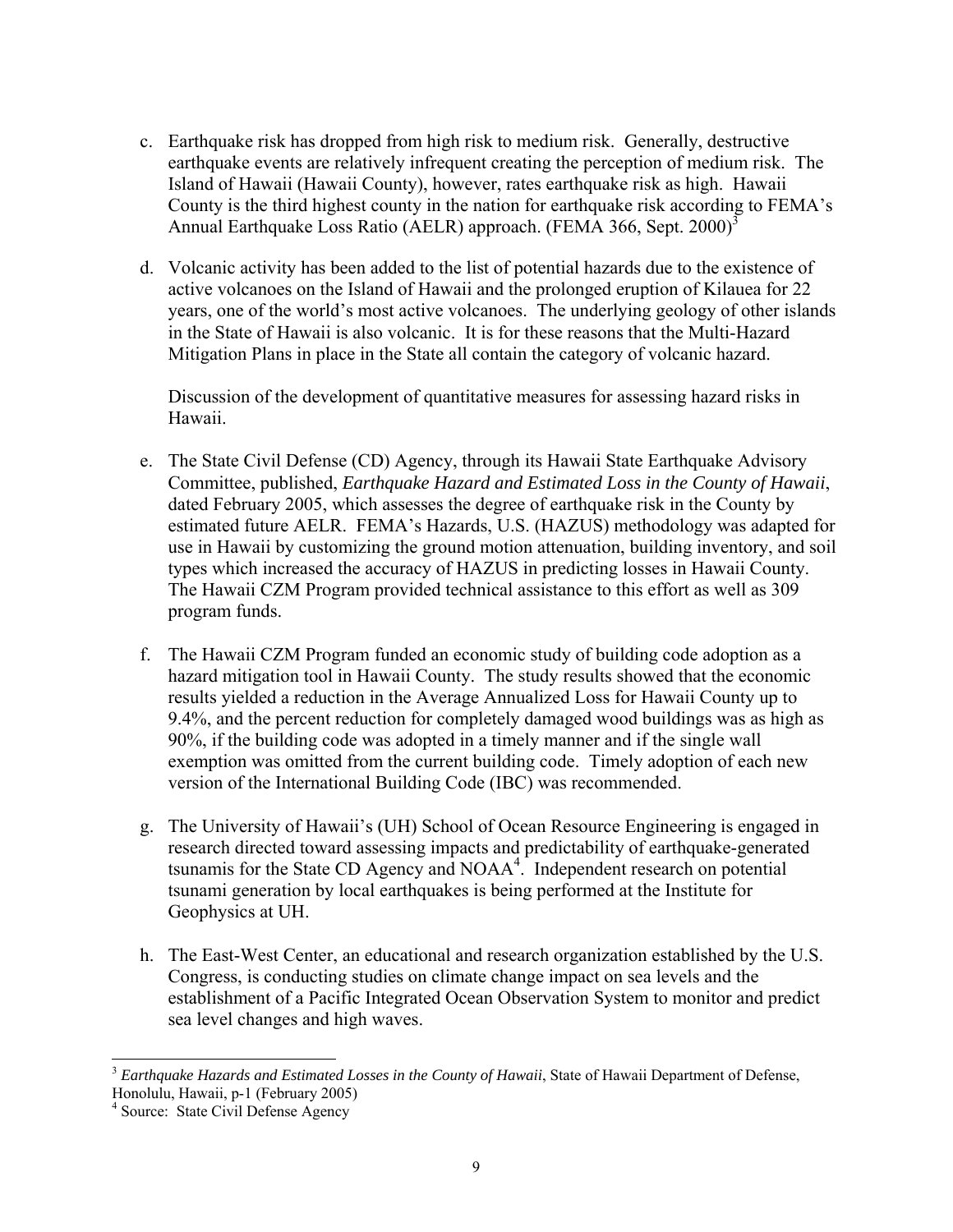3. Discussion of risks from inappropriate development.

The State has taken an extremely significant long-range action to prevent future development from encroaching on seaward-moving shorelines. The 2003 law maintaining accreted coastal land in the public domain in perpetuity, (1) prevents development on the new coastal area (historically, accreted land was developed when privately acquired), (2) a protective buffer to abutting properties is produced by the widening of the beach and the additional vegetation that is supported by it to help diminish the wave energy from storm surges and tsunamis, and (3) the natural resource is preserved and allowed to undergo natural processes and functions such as duning and as species habitat and open space.

4. Synopsis of changes since last assessment:

**Multi-Hazard Mitigation Plans:** The State of Hawaii and all four Counties within the State have completed and adopted Multi-Hazard Mitigation Plans with CZM technical and 309 program fund assistance. All plans cover potential hazards from hurricanes, earthquakes, tsunamis, flood, wildfires, and lava flows. The lava flow elements of the plan, with particular application to the County of Hawaii which contains an active volcano, benefited from the work of the Lava Flow Mitigation Technical Committee created by the State of Hawaii in 2000, by State CD. In addition, the Counties of Hawaii and Kauai were assisted by the conduct of Risk and Vulnerability Assessments with funding from CZM 309 grants.

**Continuing Research:** Research activities directed toward assessing the potential impact of tsunamis on the main islands within the State, and toward predicting the probability of tsunami generation from localized earthquakes continues at UH. CZM is working with UH using 309 funds to develop a climatic atlas of tropical cyclones as a forecasting, planning, and emergency management tool. CZM 309 funds are being used to initiate an evaluation of FEMA's HAZUS Multi-Hazard loss estimation model for wind hazards for use in Hawaii, and a wind speed study aimed at providing safety standards for building code revisions.

The East-West Center is also engaged in research to assess the impacts of climate change on ocean conditions (including sea level rise) and weather.

**Shoreline Setback:** The County of Maui now calculates the required shoreline setback for structures by applying a present coastal erosion rate (determined by 309 grant-assisted aerial photo reconnaissance and analysis) for a 50-year period. In 2004, Maui County also conducted an SMA boundary review with CZM 306 fund assistance. The State DLNR created the new position of "shoreline locator" to make determinations on the location of the shoreline. Continuing discussion is directed at improving the effectiveness of determining shoreline locations. The Marine and Coastal Zone Advocacy Council (MACZAC) has a working group on the subject and the efforts have produced legislative interest in strengthening the statutory definition of "shoreline."

**Public Education and Outreach:** CZM 309 funds assisted in the production of *The Hawaii Coastal Hazard Mitigation Guidebook*, the *Erosion Control Guideb*ook, a revised version of *Tsunami – The Great Wave*, and in conjunction with DLNR, *The Coastal Construction*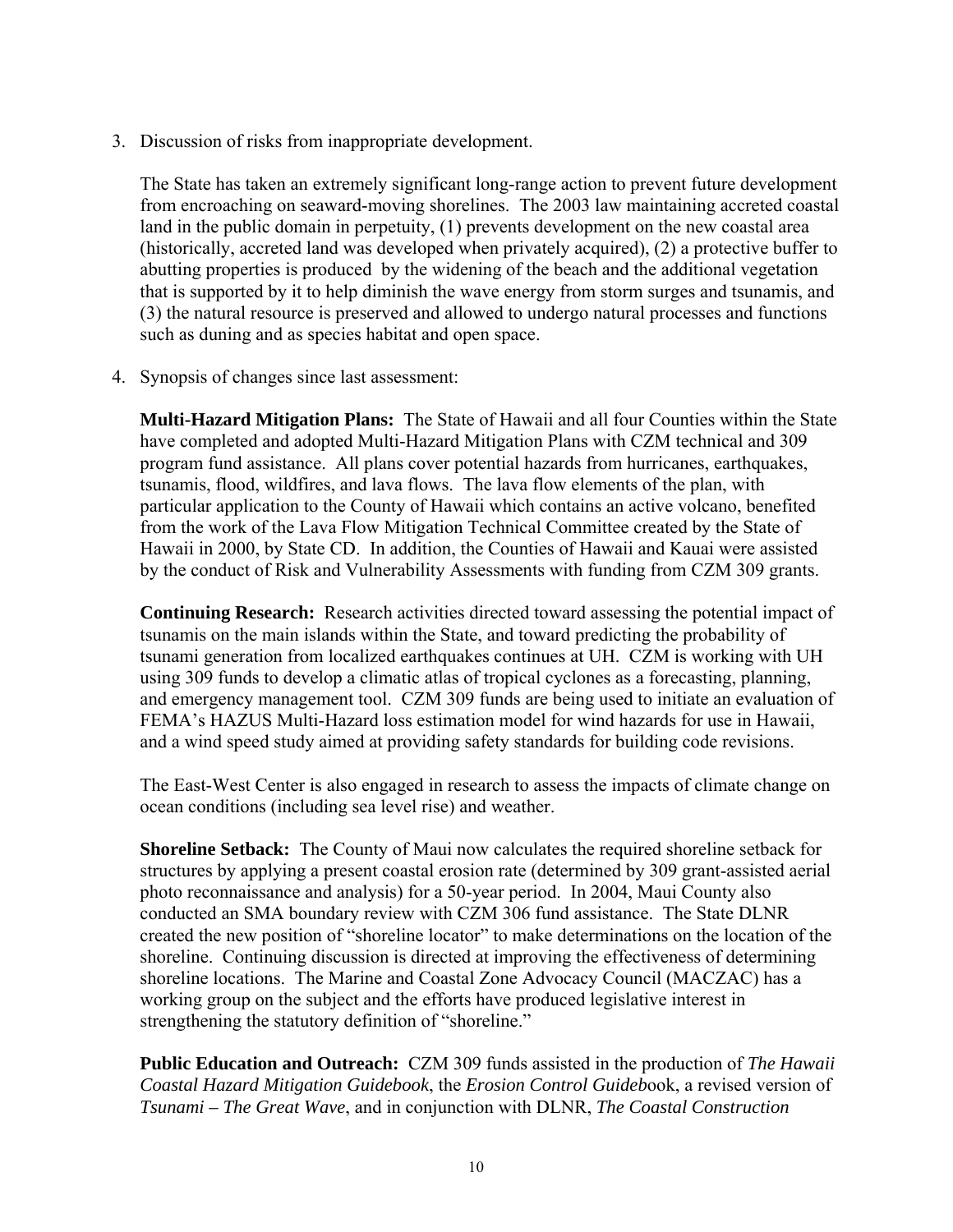*Guidebook*, all public information documents to help public understanding of coastal hazards. The Hawaii State Earthquake Advisory Committee also published a document, *Earthquake Hazards and Estimated Losses in the County of Hawaii,* with CZM assistance. In addition, a tsunami workshop for the media, hotel security and management, and the Waikiki community, and an Asia-Pacific All Hazards Workshop were conducted in partnership with other agencies and with the assistance of CZM 309 funds.

#### **1. Management Characterization**

| <b>Change since last</b>  |                                       |                                |
|---------------------------|---------------------------------------|--------------------------------|
| Category                  | <b>Assessment</b>                     | <b>Significance of Change</b>  |
| <b>Building</b>           | SMA process reviewed; basis for       | Significant; will help reduce  |
| setbacks/restrictions     | revised hazard mitigation             | hazard impacts on life and     |
| (Shoreline determination) | standards; new method for setting     | property.                      |
|                           | shoreline on Maui using erosion       |                                |
|                           | rate x 50 years. Shoreline now        |                                |
|                           | located by State shoreline locator;   |                                |
|                           | statutory revision of "shoreline"     |                                |
|                           | definition eyed.                      |                                |
| Repair/rebuilding         | See building restrictions.            | <b>Significant</b>             |
| restrictions              |                                       |                                |
| Promotion of alternative  | All Counties encourage;               | Moderate; prevents additional  |
| shoreline protection      | enforcement continues.                | erosion from "hardened"        |
|                           |                                       | shoreline.                     |
| Renovation of shoreline   | See above                             | Moderate                       |
| protection structures     |                                       |                                |
| Beach/dune protection     | Law makes accreted land public in     | Significant; retention of new  |
|                           | perpetuity; Lanikai beach             | beach area and accurate        |
|                           | restoration continues under State     | shoreline location provides    |
|                           | program; shoreline location           | impact buffer for private      |
|                           | process improved.                     | property.                      |
| Permit compliance         | New legislation strengthens           | Moderate; more effectiveness   |
|                           | enforcement.                          | for regulations.               |
| Inlet management plans    | <b>State Harbors Division applies</b> | Moderate; helps to control     |
|                           | stormwater control standards.         | polluted runoff.               |
| Special Area              | NWIHI declared ecosystem              | Significant; staging for       |
| <b>Management Plans</b>   | reserve, marine refuge and            | designation of NWIHI as        |
|                           | national monument; new fishery        | marine sanctuary.              |
|                           | reserve for Hawaii County.            |                                |
| Local hazard mitigation   | Multi-Hazard Mitigation Plans         | Significant; provides state of |
| planning                  | adopted in all 4 Counties. Hawaii     | readiness to mitigate impacts; |
|                           | County studies earthquake risk.       | Hawaii first tsunami-ready     |
|                           |                                       | state.                         |
| Local post-hazard         | None                                  |                                |
| development plans         |                                       |                                |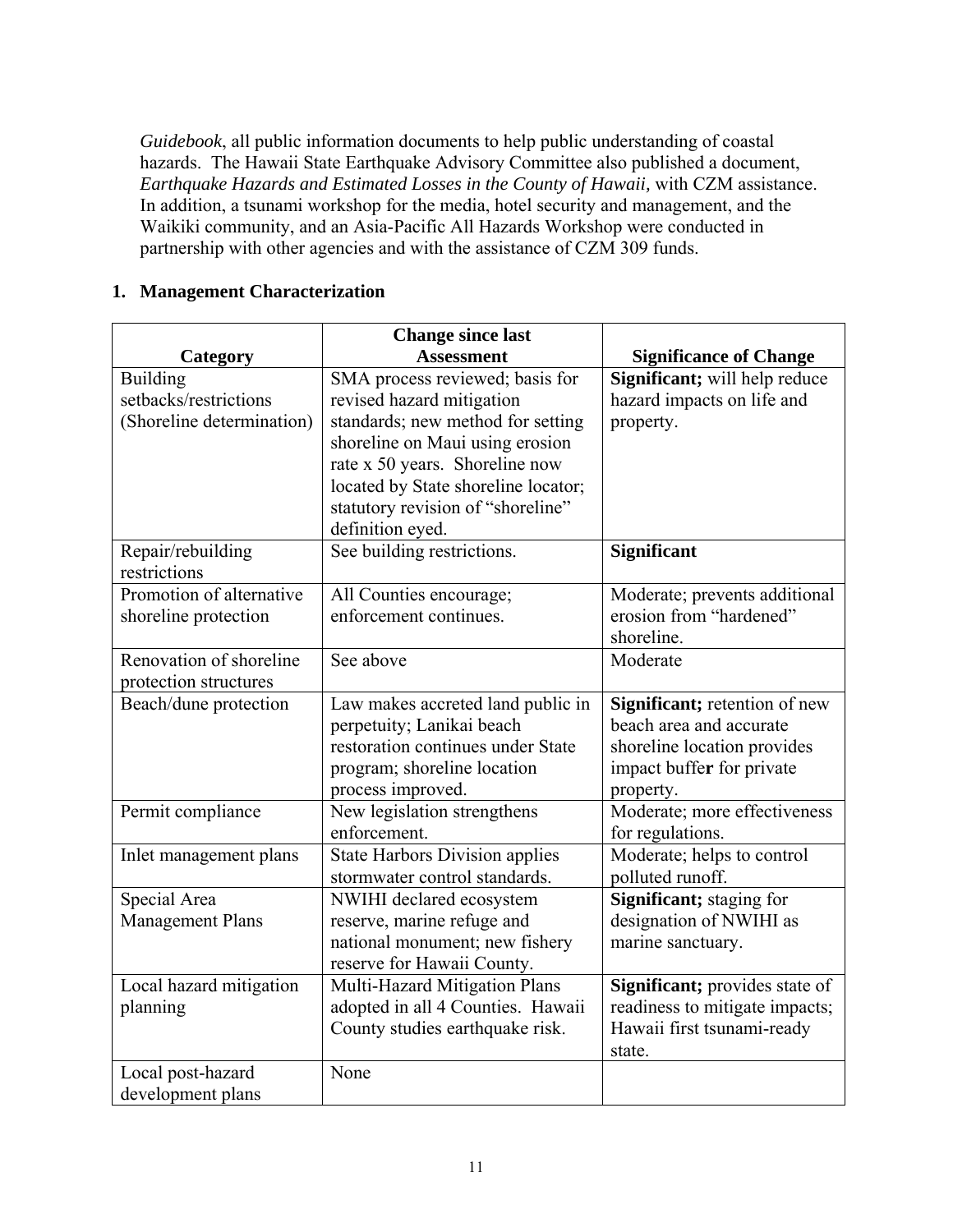| Real estate sales        | Contained in Board of Realtors     | Moderate; discloses risks to          |
|--------------------------|------------------------------------|---------------------------------------|
| disclosure requirements  | Code of Ethics and Statutes, 467,  | new owners; heightens public          |
|                          | HRS.                               | awareness.                            |
| Restrictions on publicly | None                               |                                       |
| funded infrastructure    |                                    |                                       |
| Public education and     | Many forums, workshops,            | <b>Significant</b> ; educates and     |
| outreach                 | conferences, pamphlets, news       | increases awareness.                  |
|                          | releases.                          |                                       |
| Mapping/GIS/tracking of  | All CD agencies have GIS           | <b>Significant</b> ; improves ability |
| hazard areas             | capability; earthquake areas       | to plan for, and act to mitigate      |
|                          | mapped in Hawaii County; State     | impacts. Also informs                 |
|                          | has GIS layers for Flood Hazard    | public.                               |
|                          | Zones, Lava Flow Hazard Zones,     |                                       |
|                          | and Tsunami Evacuation Zones;      |                                       |
|                          | State CD will study historic storm |                                       |
|                          | tracks.                            |                                       |

#### 2. **Priority** – Last assessment Priority – This assessment

| High   |        |  |
|--------|--------|--|
| Medium | Medium |  |
| .0W    | Low    |  |

#### **Coastal Hazard Strategy**

#### **Brief Summary of Coastal Hazards Problem**

Injury and loss of life due to natural hazards can be prevented if a community is aware and knowledgeable as to what to do to in the event of a hurricane, flood, earthquake, or tsunami. Property damage resulting from natural hazards can be mitigated by construction in accordance with building codes that incorporate state-of-the-art requirements to protect health, safety, and welfare in the built environment.

In Hawaii, each of the four Counties has adopted various portions of the 1991 or 1997 Uniform Building Code, with the code differing from County to County. In 2000, the Uniform Building Code was replaced by the IBC<sup>5</sup> as the national standard. Since then, the International Codes (I-Codes)<sup>6</sup> have become well-accepted throughout the nation. Forty-seven states and the District of Columbia use the IBC and 45 states and the District of Columbia use the International Residential Code  $(IRC)$ .<sup>7</sup>

<sup>&</sup>lt;sup>5</sup> The IBC covers government and commercial buildings and multi-level residential structures (three stories or more).

<sup>&</sup>lt;sup>6</sup> There are I-Codes for electrical, plumbing, and many other aspects of design and construction.

<sup>7</sup> International Code Council, Code Adoptions, http://www.iccsafe.org/government/adoption.html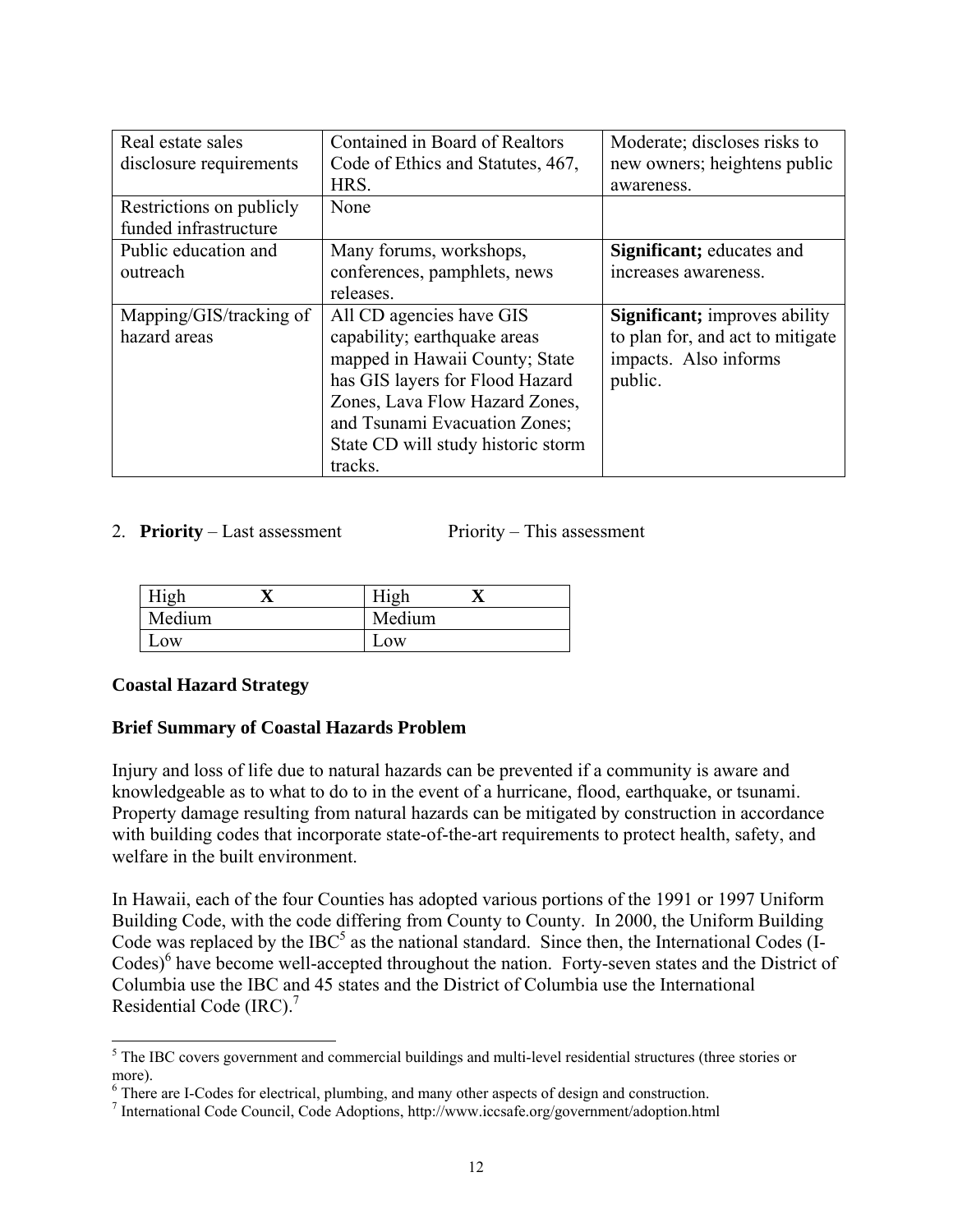The IBC and its companion IRC $<sup>8</sup>$  include major improvements in earthquake and hurricane</sup> resistant design and construction, as well as flood mitigation design. Such provisions can also increase the capacity of multi-story concrete and steel buildings in coastal areas to survive tsunami inundation without collapse.

The use of the older and inconsistent codes throughout the State of Hawaii is problematic because the codes do not incorporate the latest advances in science and engineering. They also do not provide a uniform and predictable regulatory environment for homeowners and the design, construction, realtor, and insurance industries.

Adoption of the latest codes is not enough. State and County officials and building industry professionals need to be trained in the application and interpretation of these new codes. A large contributor to reducing building losses is the quality of construction. Thus, proper and consistent inspections during construction should take place to control construction quality.<sup>9</sup> Finally, ongoing public outreach to build awareness and preparedness for natural hazard events is essential.

#### **Identification of Proposed Program Change**

- The Hawaii CZM Program proposes as its program change, the adoption of state-of-theart building codes with customized coastal hazard mitigation standards.
- The code adoption in each County will be followed up with high quality training on interpretation and application of the codes.
- Public outreach and education on natural hazard mitigation will complement this program change throughout the five-year period.

National consensus standards for wind storms, earthquakes, and floods are integrated in the IBC and IRC. These standards also will increase the capacity of multi-story concrete and steel buildings in coastal areas to survive tsunami inundation without collapse.

IBC however, introduces a new topographic factor and wind directionality factor that in their current formulations will not give accurate results in Hawaii. This would lead to a high probability of incorrect design unless wind hazard exposure research specific to Hawaii is conducted and validated. This wind risk assessment work is ongoing in Hawaii. FEMA has funded these wind risk assessments for the City and County of Honolulu and the County of Kauai through its Hazard Mitigation Grants Program. Currently, the Hawaii CZM Program is funding the assessment for the County of Hawaii. Under Years 1 and 2 of this Section 309 Strategy, the Hawaii CZM Program proposes to fund the assessment for the County of Maui (including the Islands of Maui, Molokai, and Lanai). When completed, the State of Hawaii will

 $\overline{a}$ 

<sup>(</sup>June 13, 2006 update). 8 The IRC covers residential structures of one and two stories.

<sup>9</sup> *HAZUS-99 Economic Analysis of Seismic Retrofit and Improved Building Code Policies as a Hazard Mitigation Tool for Hawaii County*, Martin & Chock, Inc., (December 2004)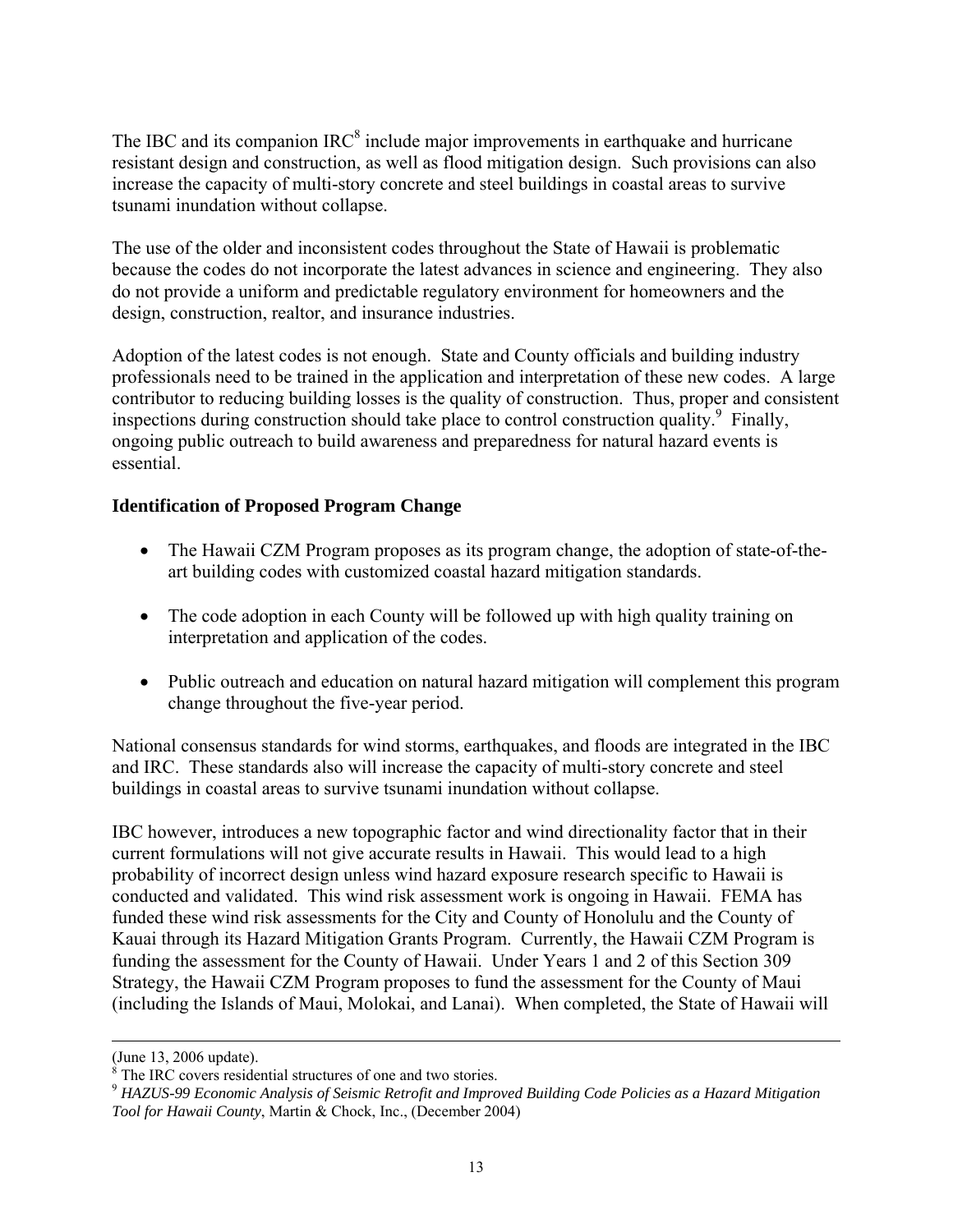have state-of-the-art wind hazard assessments and proposed building code amendments utilizing a uniform, accepted methodology.

#### **Anticipated Effect of the Program Change**

The adoption and implementation of these codes will have an immediate and significant effect on mitigating hurricanes, floods, earthquakes, and tsunamis throughout the State of Hawaii.

- *Adoption* of the latest codes is critical in reducing the impacts of natural hazards on the built environment.
- *Training* in the interpretation and application of the codes is an effective way of ensuring that the knowledge and capabilities of those working with the codes are high. State and County officials, design professionals, and the building industry sectors will be notified of and invited to these training sessions. It is likely that trainers will include experts from the International Code Council as well as local experts.
- *Public outreach and education* to increase awareness, understanding of, and preparation for coastal hazards should be continuous.

#### **Appropriateness of the Proposed Program Change**

 $\overline{a}$ 

The proposed program change is appropriate for the following reasons:

- The action falls squarely within the federal and State CZM objective of reducing the risks to life and property from coastal hazards. Escalating population growth and development along Hawaii's coastlines, ridgelines, and volcanic slopes puts increasing numbers of people at risk.
- The action advances the State CZM objectives and policies of improving the development review process with respect to coastal hazards and developing and communicating information about coastal hazards.
- Completion of the wind speed assessments is a State priority. Hawaii's FEMA-approved State and County multi-hazard mitigation plans and the Hawaii Geographic Information Coordination Council's I-Plan call for the completion of the wind speed assessments and modeling throughout the State of Hawaii.
- The action addresses all four of the hazards characterized by this assessment as "high risk" (hurricane, storm surge, flooding, and tsunami) and one of the hazards (earthquake) characterized as medium risk. The County of Hawaii is ranked as the County with the third highest earthquake risk in the United States, measured in annual losses per million dollars of building value.<sup>10</sup>

<sup>&</sup>lt;sup>10</sup> *Earthquake Hazards and Estimated Losses in the County of Hawaii*, State of Hawaii Department of Defense, Honolulu, Hawaii, p. 1 (February 2005).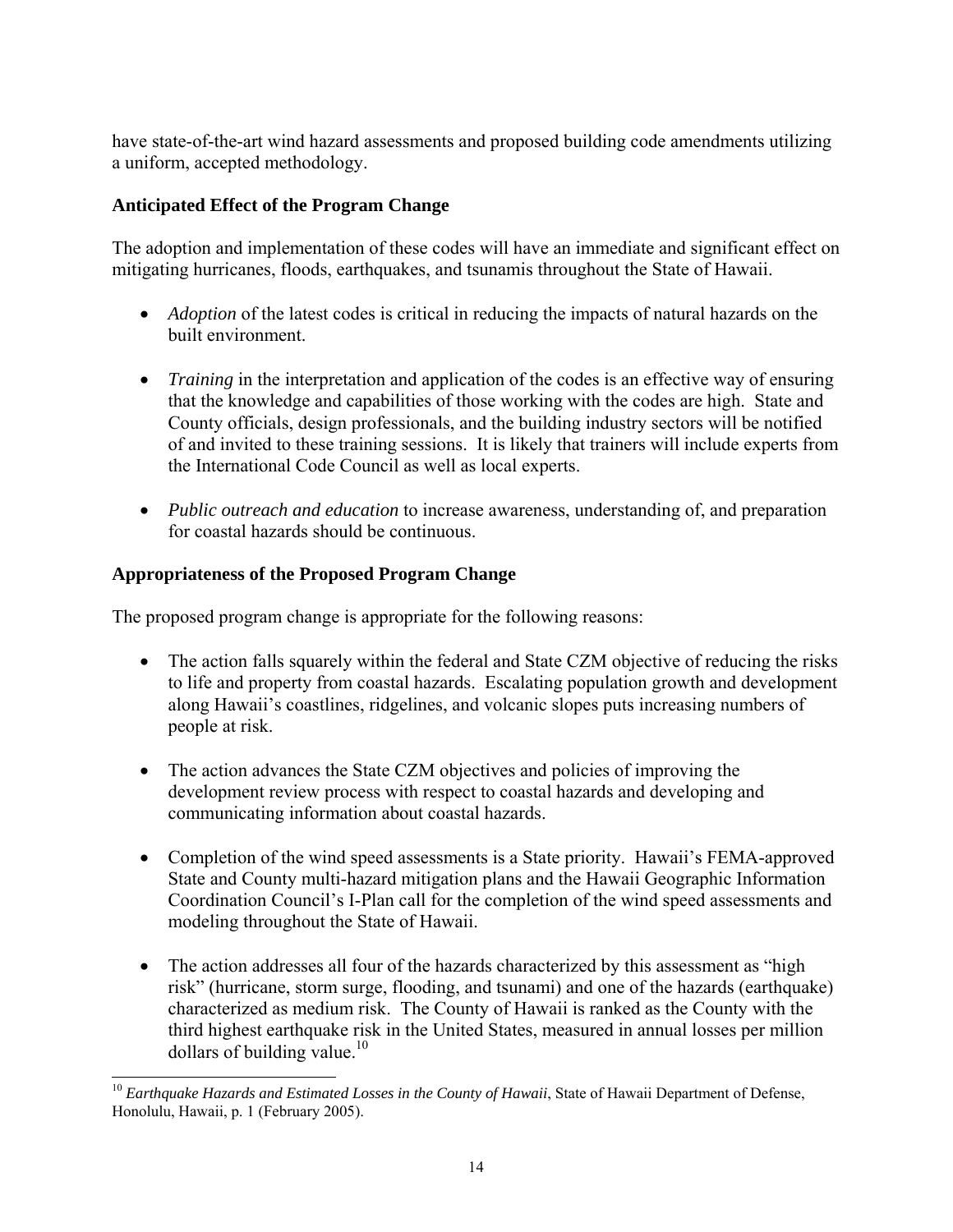- As a networked agency, the Hawaii CZM Program works in partnership with agencies, committees, and communities with the same goal of reducing the risks of coastal hazards. The Hawaii CZM Program has developed a role in transferring the latest scientific and engineering research results into practical, on-the-ground application in planning and hazard mitigation. This program change reinforces the CZM Program's role in that arena.
- The action addresses the following Section 309 Programmatic Objectives:
	- 1. Direct future public and private development and redevelopment away from hazardous areas.
	- 2. Prevent or minimize threats to existing populations and property from both episodic and chronic coastal hazards.

#### **General Work Plan**

The Hawaii CZM Program will procure the services of a qualified firm to conduct the County of Maui wind risk assessment, mapping, and building code amendments. The procurement process and services under the contract combined, will take approximately two years to complete (years 1 and 2).

Throughout the five-year period, the Hawaii CZM Program will support efforts to bring the IBC and IRC to adoption in each County. In collaboration with hazard mitigation partners, the Program will plan training sessions in each County upon adoption of the new building codes. This training will likely bring in experts from the International Code Council on the IBC and IRC aspects of the building codes. Local experts on the customized wind standards may also participate as trainers.

Public outreach and education in conjunction with our hazard mitigation partners will be ongoing throughout the five-year period.

#### **Fiscal Needs**

Estimated costs to accomplish the program change are set forth below. The costs include procurement of professional services to conduct the wind speed study, training costs, and development and distribution costs for public outreach and educational materials. This Strategy will be conducted in a similar manner as the prior 309 Coastal Hazard Strategy – in partnership with federal, state, county, and private sources that contribute time and funding to successfully accomplish the goals of this Strategy.

| Year 1 | \$145,000 |
|--------|-----------|
| Year 2 | \$145,000 |
| Year 3 | \$30,000  |
| Year 4 | \$30,000  |
| Year 5 | \$30,000  |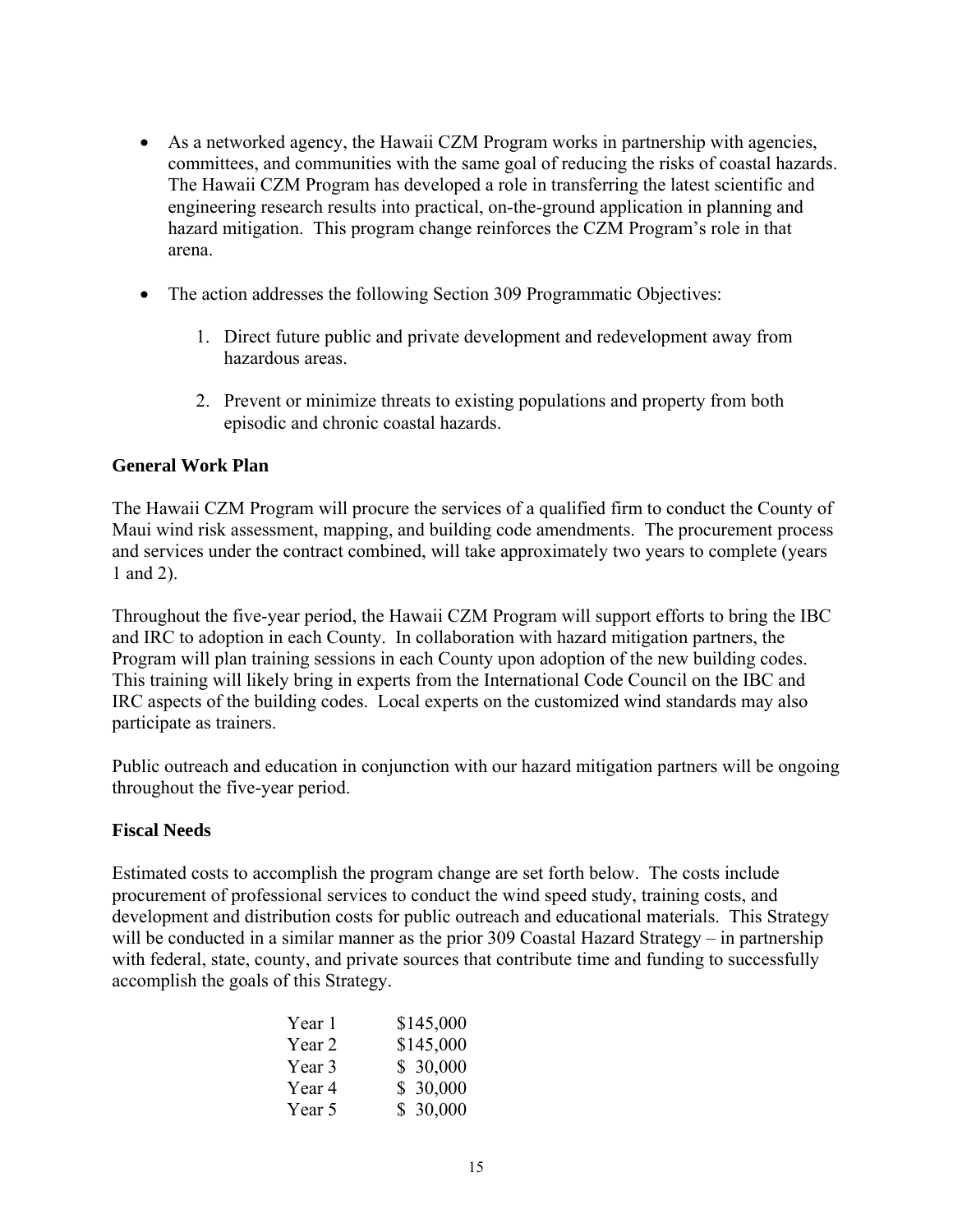#### **Technical Needs**

 $\overline{a}$ 

Private engineering, scientific, and research capabilities are necessary to accomplish the wind speed studies and building code amendments. These services will be procured in compliance with Hawaii law. Trainers must be experts in the International Codes (I-Codes) and the localized amendments to the I-Codes. Hawaii CZM Program partners will assist with developing training to be undertaken as part of this Strategy, and with development and distribution of outreach and educational materials.

#### **Likelihood of Obtaining the Proposed Change**

There is a very strong likelihood of success.

- Adoption of the IBC and IRC is currently being considered by all four Counties. In the City and County of Honolulu, ad hoc review of the IBC and IRC by relevant stakeholders has taken place and there is concurrence on the need for adoption. The draft IBC and IRC, with Oahu-specific wind speed mapping and customized wind design procedures (funded by FEMA), is currently being reviewed by the City Corporation Counsel, the final step to be taken by the Department of Planning and Permitting of the City and County of Honolulu prior to its submittal to the City Council. In the County of Kauai, the final draft of the IBC and IRC is currently being reviewed by the Kauai County Attorney before submittal to the County Council. The Kauai-specific wind speed mapping and customized wind design procedures are being developed under private contract (funded by FEMA).
- The greatest known impediment at this time is that the adoption of building codes involves a political process that is not controlled by the hazard mitigation community. However, the multitude of recent major disasters does make adoption of the new codes more compelling.
- In 2005, a Statewide Building Code Task Force unanimously recommended to the Hawaii State Legislature that a statewide model building code be established.<sup>11</sup> The deliberations of the Task Force were a consensus-building effort that included the Building Department Directors of each County, representatives from the State Fire Council, the Building Industry Association of Hawaii, the General Contractors Association of Hawaii, the Hawaii Association of Realtors, the Hawaii Independent Insurance Agents Association, the American Institute of Architects Hawaii State Council, the Structural Engineers Association of Hawaii, appointees of the State Insurance Commissioner, and a licensed architect with expertise in indigenous architecture.
- Wind risk assessments taking into account topography and directionality factors are completed or ongoing in three of the four Counties. Discussions with the County

<sup>&</sup>lt;sup>11</sup> Uniform Statewide Building Code Task Force Report and Recommendations to the Hawaii Legislature, State of Hawaii Department of Accounting and General Services, Honolulu, Hawaii, p. 6 (December 2005).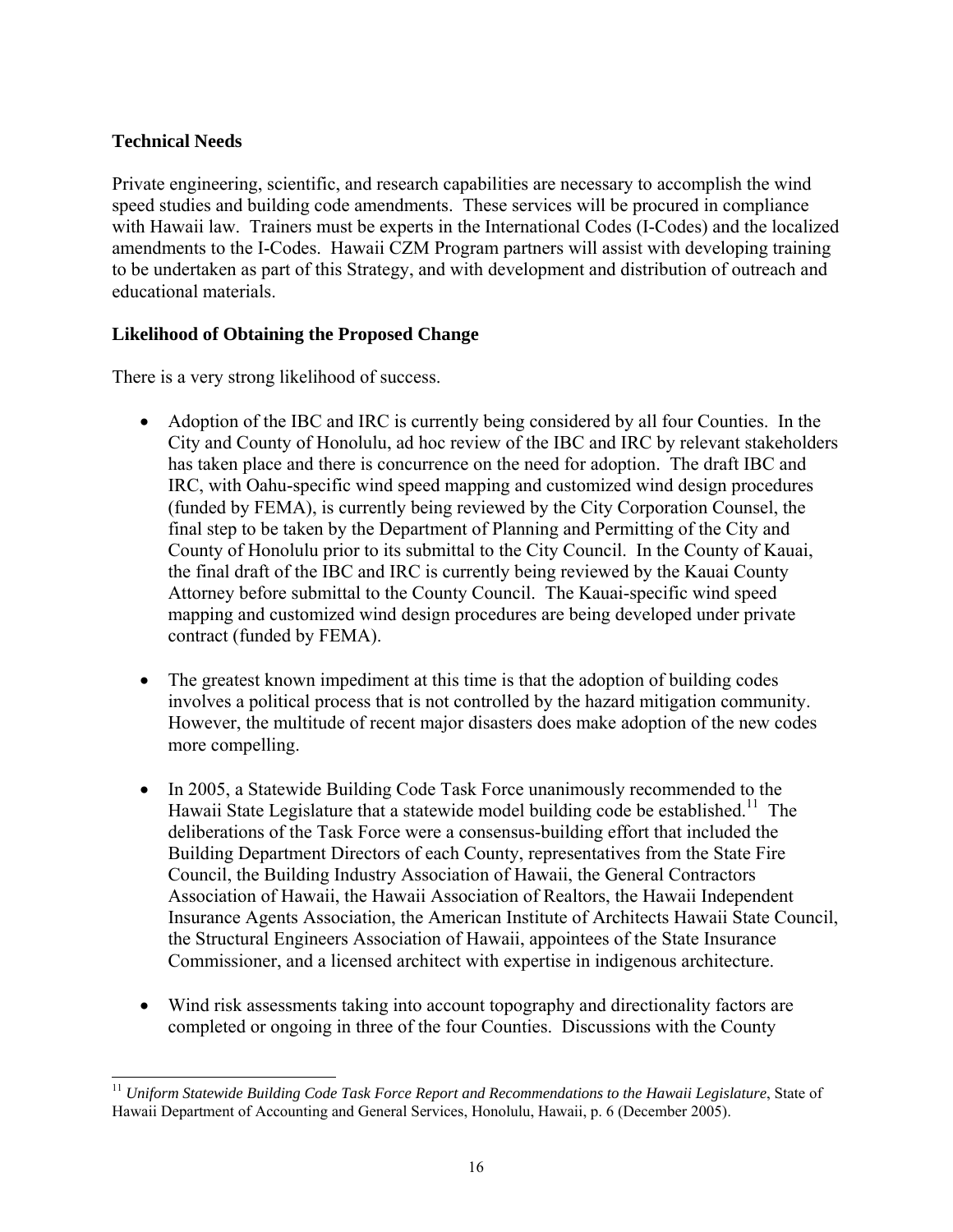Building Division of the County of Maui clearly indicate that they are eager to be included in this statewide effort.

The Counties will be provided with the customized wind maps and wind amendments (narrative) for adoption. The wind risk assessments being conducted include wind speed maps and building code amendments as final contract deliverables. These maps and code amendments will be in a form ready for introduction as bills for ordinances in each respective County. Thus, the Counties can focus their efforts on conforming amendments to the IBC and IRC and the executive and legislative processes necessary to code adoption.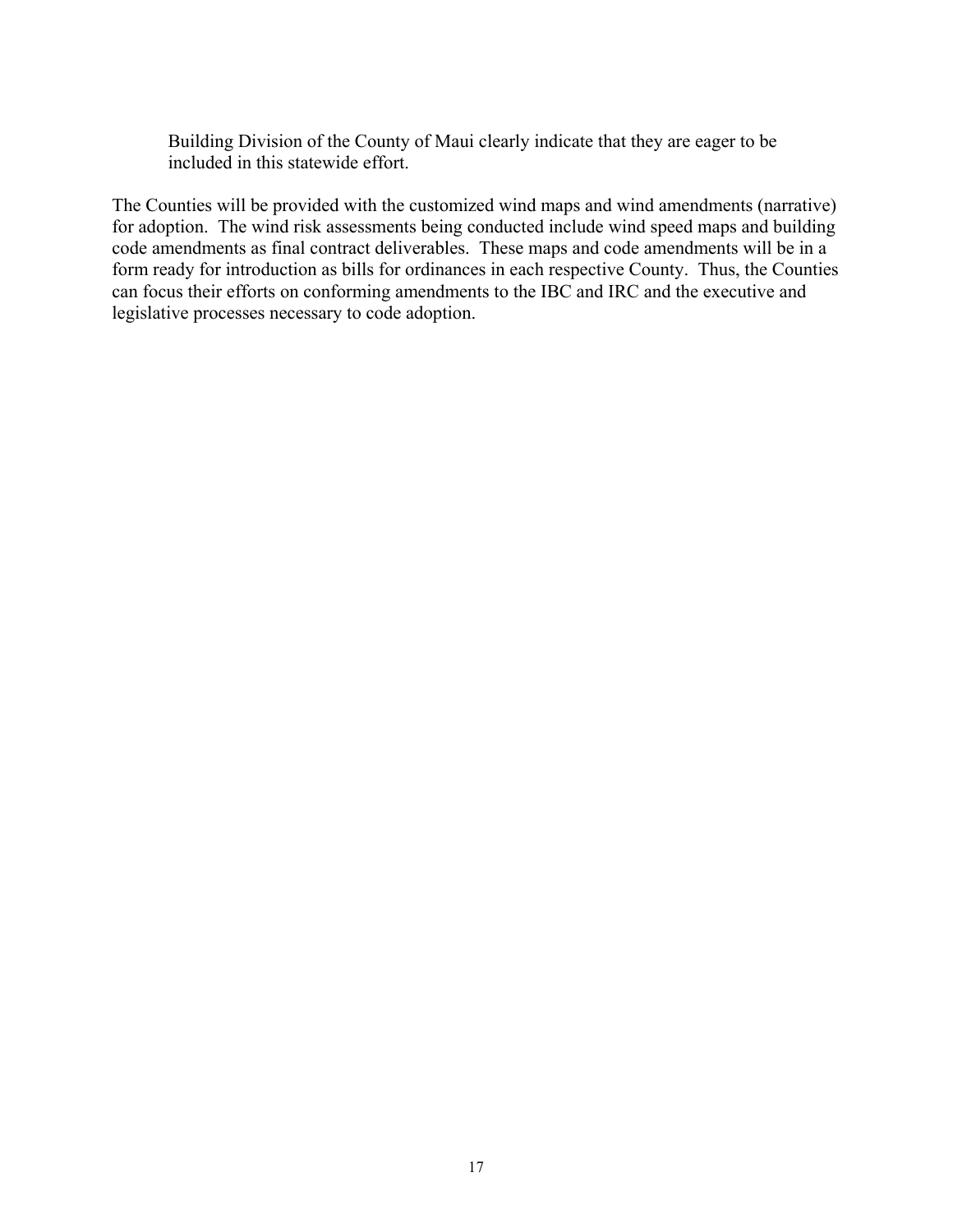## *B. Ocean Resources Assessment and Strategy*

#### **Resource Characterization:**

1. Characterize ocean resources and uses of State concern and specify existing and future threats or conflicts (**bold type indicates new category**).

|                                                                 | <b>Existing</b>                                                                                                          | <b>Threat level</b>    | <b>Future</b>                                                                     |  |
|-----------------------------------------------------------------|--------------------------------------------------------------------------------------------------------------------------|------------------------|-----------------------------------------------------------------------------------|--|
| <b>Resource/Use</b>                                             | <b>Threat or Conflict</b>                                                                                                | <b>High/Medium</b>     | <b>Threat or Conflict</b>                                                         |  |
|                                                                 |                                                                                                                          | /Low                   |                                                                                   |  |
| Ocean<br>Recreation<br>(State has GIS<br>map layer for<br>Ocean | Over-saturation/use;<br>$a_{\bullet}$<br>exceed carrying<br>capacity of resource<br>and/or geographic<br>portions of it. | <b>High</b><br>a.      | Severe degradation of<br>a.<br>resource requiring<br>extreme remedial<br>measures |  |
| Recreation<br>Areas and<br><b>Boating</b><br>Facilities)        | b. User conflicts, includes<br>commercial, individual<br>and cultural                                                    | High<br>$\mathbf b$ .  | b. Loss of resource value                                                         |  |
|                                                                 | Inadequate<br>$\mathbf{c}$ .<br>enforcement of<br>regulated activities                                                   | High<br>$\mathbf{c}$ . | Usurpation of resource<br>$\mathbf{c}$ .<br>by few                                |  |
|                                                                 | d. Lack of awareness of<br>regulations by residents<br>and visitors                                                      | Medium<br>$d_{\cdot}$  | d.<br>Overstress on<br>enforcement                                                |  |
| Harbors/<br>marinas                                             | Inadequate<br>a.<br>maintenance of small<br>boat harbors/marinas<br>and launching ramps                                  | Medium<br>a.           | Continuing degradation<br>a.<br>of nearshore waters                               |  |
|                                                                 | Live-aboards<br>b.                                                                                                       | b. High                | <b>Pollution from sewage</b><br>b.<br>and waste disposal                          |  |
|                                                                 | Enforcement<br>$\mathbf{c}$ .                                                                                            | High<br>$\mathbf{c}$ . | Low priority function<br>$\mathbf{c}$ .                                           |  |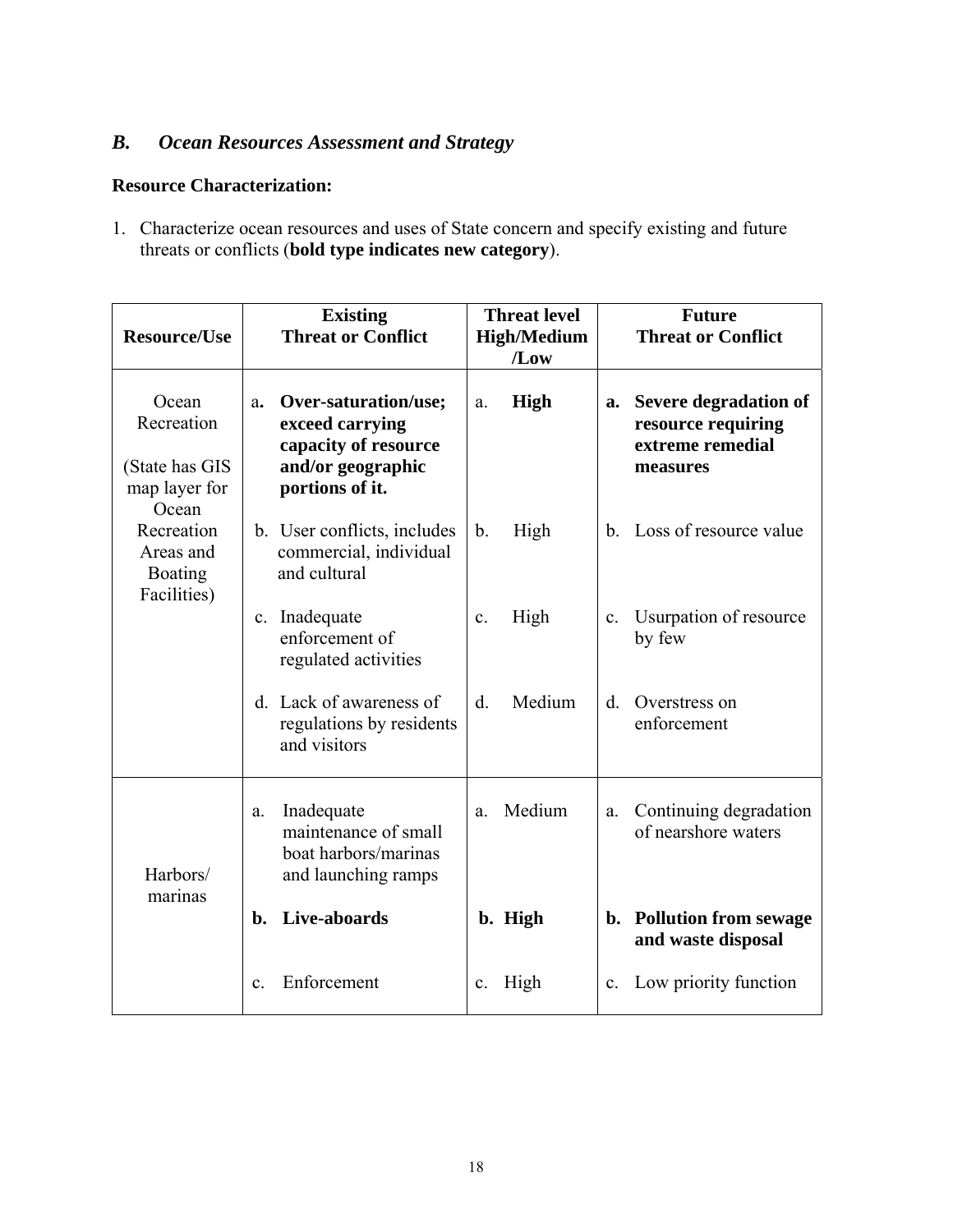|                                                 | a.             | Depletion of inshore<br>fish stocks                                                   | a.            | High       | a.             | Loss of food source<br>and degradation of<br>marine habitat              |
|-------------------------------------------------|----------------|---------------------------------------------------------------------------------------|---------------|------------|----------------|--------------------------------------------------------------------------|
|                                                 | $b_{\cdot}$    | Depletion of bottom<br>fish stocks                                                    |               | b. High    | $b_{\cdot}$    | Loss of food source<br>and degradation of<br>marine habitat              |
| Aquatic Life                                    | $\mathbf{c}$ . | <b>Depletion of exotic</b><br>species for aquariums                                   | $c_{\bullet}$ | High       | $\mathbf{c}$ . | <b>Degradation of</b><br>marine environment<br>and habitat               |
| (Including fish)<br>as an ocean<br>food source) | d.             | Introduction of alien<br>species                                                      |               | d. High    | d.             | Native species habitat<br>and ecosystem<br>destroyed                     |
|                                                 | e.             | Degradation of coral<br>reefs                                                         | e.            | High       | e.             | Destruction of coral<br>reef habitat and<br>ecosystem for marine<br>life |
|                                                 | ${\bf f}$ .    | <b>Marine protection</b>                                                              |               | f.1 Medium |                | f.1 Mammal life                                                          |
|                                                 |                | <b>Public interaction</b><br>1.                                                       |               | f.2 High   |                | threatened<br>f.2 Mammal life                                            |
|                                                 |                | <b>Submarine sonar</b><br>2.<br>testing                                               |               |            |                | threatened                                                               |
| Future food<br>sources<br>(excluding            | a.             | <b>Pollution restricts</b><br>ability to develop and<br>use new ocean food<br>sources | a.            | High       | a.             | <b>Elimination of</b><br>possible food source                            |
| fish)                                           |                | b. Environmental impacts<br>from aquaculture                                          |               | b. Medium  | b.             | Degradation of ocean<br>environment                                      |
| Coral Reef<br>Ecosystems                        | a.             | <b>Degradation from</b><br>pollution and                                              | a.            | High       | a.             | Loss of habitat and<br>coastal protection                                |
| (State has GIS                                  |                | sediments from land-<br>based runoff.                                                 |               |            |                |                                                                          |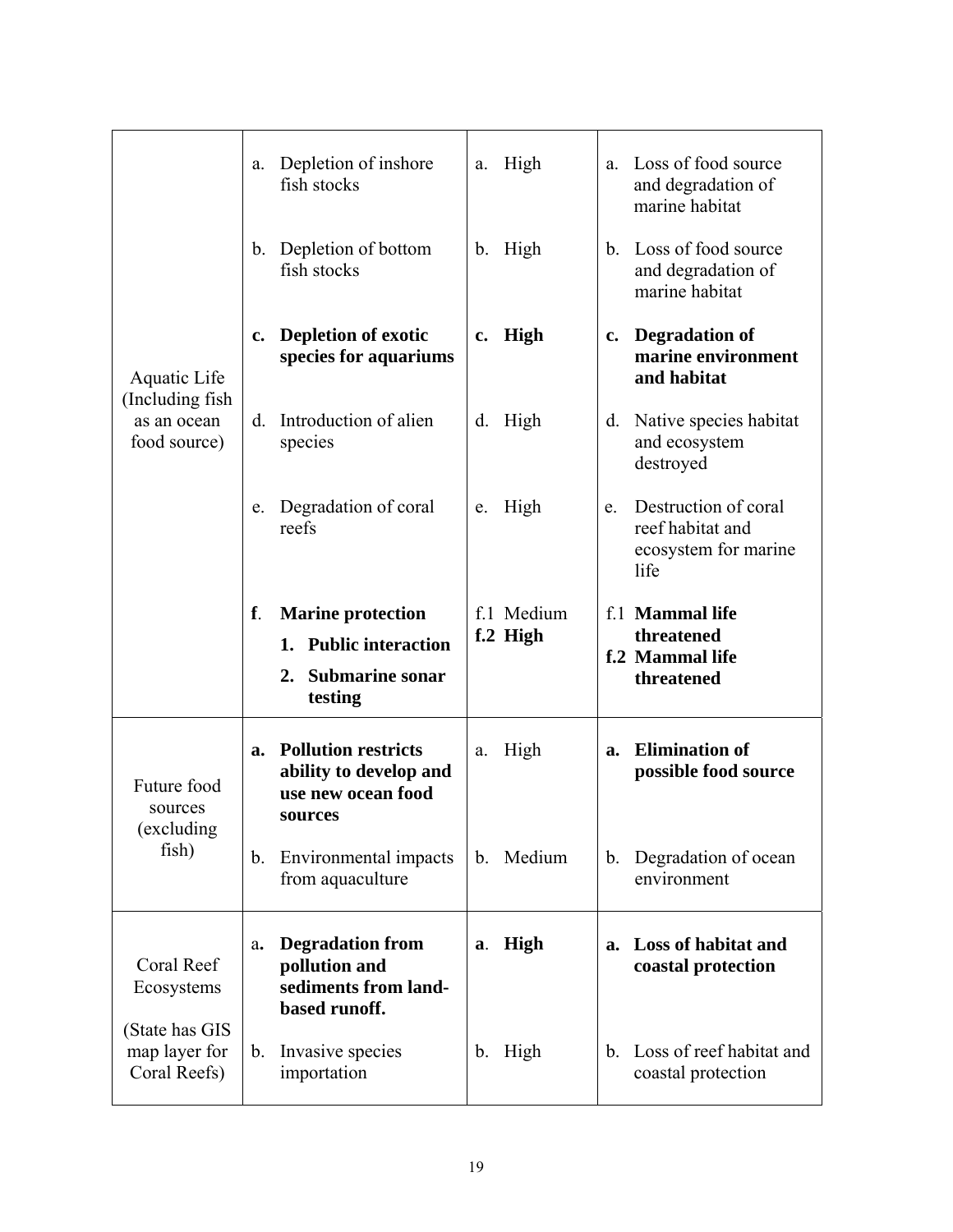|                                          | $\mathbf{c}$ . | Human disturbance                              | C <sub>1</sub> | Medium    |                | c. Permanent degradation<br>of reef                                            |
|------------------------------------------|----------------|------------------------------------------------|----------------|-----------|----------------|--------------------------------------------------------------------------------|
|                                          | a.             | <b>Loss of public access</b>                   |                | a. Low    | a.             | <b>Relaxation of</b><br>continuing efforts to<br>gain additional access        |
| Beaches and<br><b>Tidal Interface</b>    |                | b. Loss of public<br>ownership                 |                | b. Medium |                | b. Possible court action<br>to overturn new<br>accretion-ownership<br>law      |
| (State has GIS<br>map layer for<br>Beach | $\mathbf{c}$ . | Coastal erosion                                |                | c. High   | $\mathbf{c}$ . | Property damage, loss<br>of lateral access                                     |
| Erosion)                                 | d.             | Storm surge and<br>flooding                    | d.             | Medium    |                | d. Loss of lateral access,<br>relaxation of<br>development control<br>measures |
|                                          | e.             | Water quality<br>degradation                   | e.             | High      | e.             | Restriction of public<br>use                                                   |
|                                          | f.             | Encroachment by<br>development on<br>shoreline | f.             | High      | f.             | Exposure to coastal<br>hazard damage                                           |
|                                          | g.             | "Hardening" of<br>shoreline                    | g.             | High      | g.             | Resource loss, loss of<br>lateral access                                       |
| Source of                                | a.             | Conflicts with other<br>ocean uses             |                | a. Medium | a.             | Increase in demand for<br>such uses                                            |
| energy and<br>cooling water              |                | b. Environmental impacts<br>from such uses     |                | b. Medium | b.             | Degradation of ocean<br>environment                                            |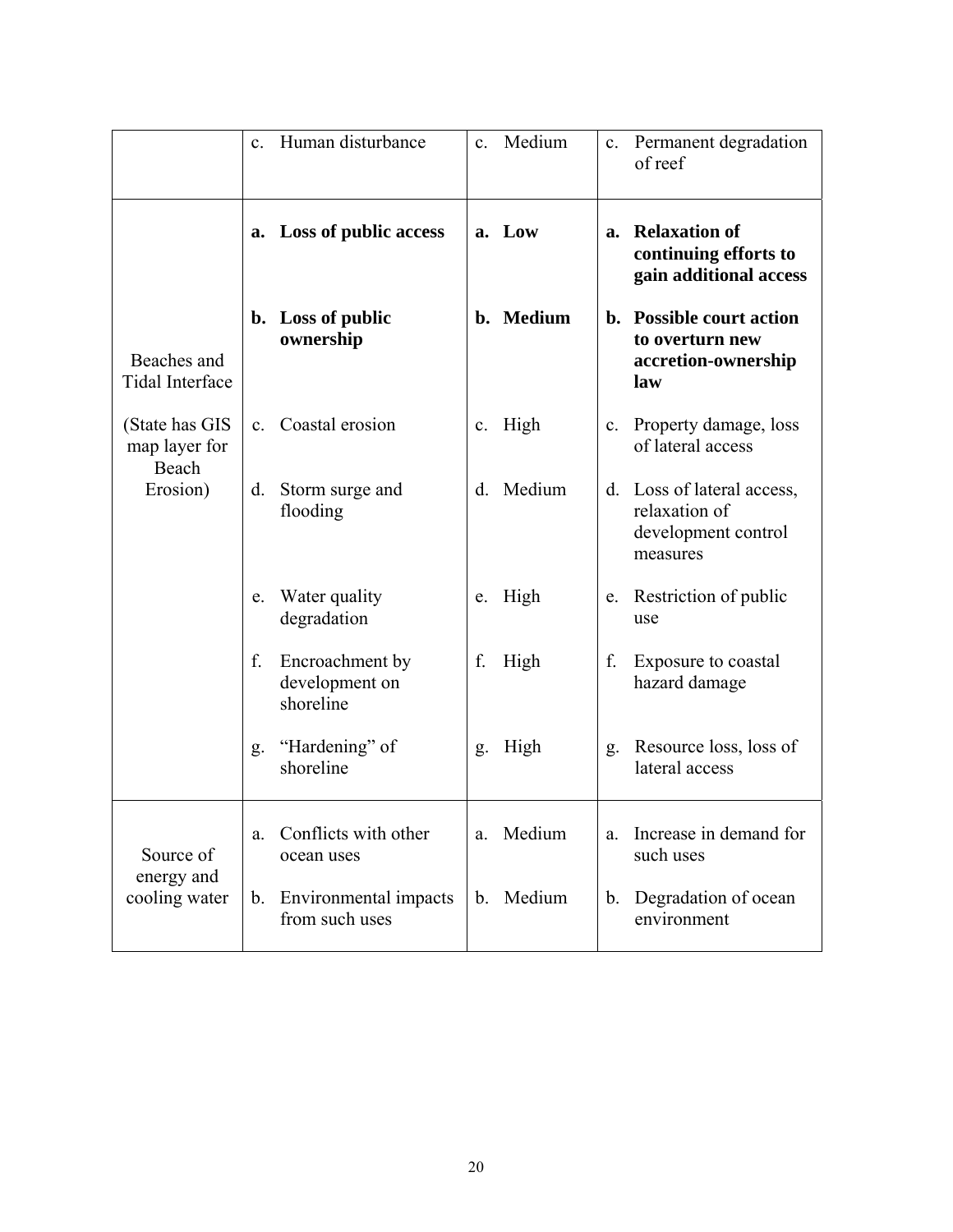| <b>Water Quality</b><br>(State has GIS<br>map layer of<br>water quality<br>monitoring | Pollution from ocean<br>a.<br>$uses - cruise ship$<br>waste: oil spills,<br>recreational uses                                 | High<br>a.                     | a. Degradation of ocean<br>environment                                                                                                  |
|---------------------------------------------------------------------------------------|-------------------------------------------------------------------------------------------------------------------------------|--------------------------------|-----------------------------------------------------------------------------------------------------------------------------------------|
| sites)                                                                                | Polluted runoff from<br>$\mathbf{b}$ .<br>land-based sources -<br>stormwater, sewage<br>outfalls, and<br>emergency discharges | <b>Medium</b><br>h.<br>to High | b. Degradation of ocean<br>environment.<br>Untreated sewage spills<br>in emergency situations<br>continues to impact<br>ocean resources |
| Marine<br>Minerals                                                                    | Environmental impacts<br>a.<br>from "mining"<br>minerals                                                                      | Low<br>a                       | Degradation of ocean<br>a.<br>environment                                                                                               |
|                                                                                       | Jurisdictional conflicts<br>$b_{\cdot}$                                                                                       | b. Low                         | Ineffective<br>b <sub>1</sub><br>management                                                                                             |
| Research and<br>Development                                                           | Conflicts with other<br>a.<br>uses                                                                                            | <b>Medium</b><br>a.            | Loss of public use<br>a.                                                                                                                |
| <b>Uses</b>                                                                           | Environmental impacts<br>b.                                                                                                   | b. Low                         | Degradation of ocean<br>$b_{\cdot}$<br>environment                                                                                      |
| "Life-line"<br>shipping<br>supply for<br>Hawaii                                       | <b>Over-regulation and</b><br>increased costs                                                                                 | <b>Medium</b>                  | <b>Reduced supply</b><br>capability.<br><b>Increased costs and</b><br>deprivation of vital<br>sustenance.                               |

#### 2. Changes in resources or relative conflicts/threats to resource since previous assessment.

Changes are as follows: (a) Administrative: Nomenclature - "marinas" has been added to the "Harbors" category; "Fisheries" has been broadened to "Aquatic Life"; "Beaches and Coastal Erosion" has become "Beaches and Tidal Interface"; "Aquaculture" has been incorporated under the new category of "Future Food Sources"; "Marine Ecosystems" and "Waste Management" have been discontinued and concerns covered in remaining categories, primarily "Water Quality," a new category; "Life-line Shipping" has been added as a new category of an ocean resource of critical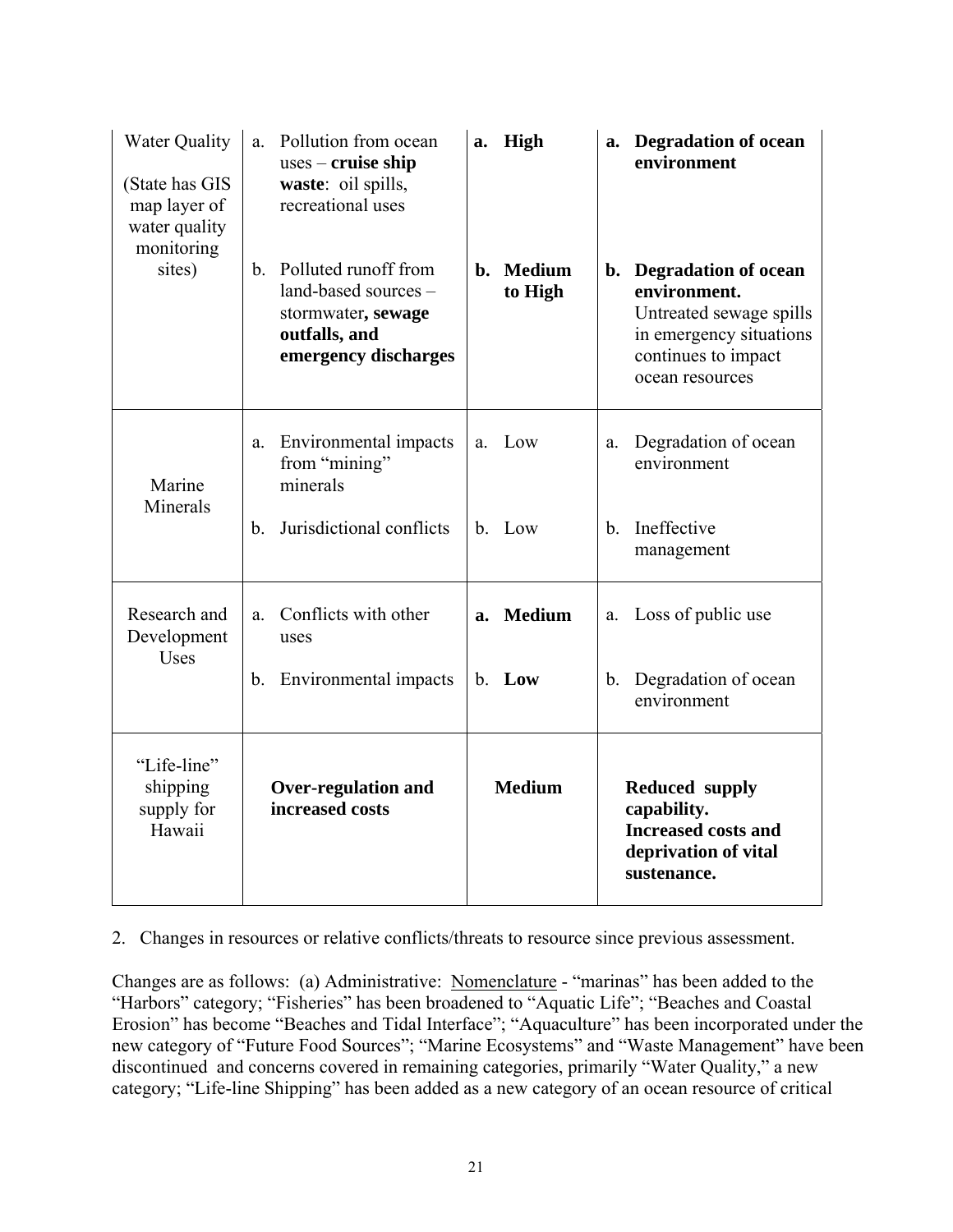importance to Hawaii; "Coral Reef Ecosystems" has been added as a new category and (b) Substantive Changes – Ocean spills of untreated sewage in emergency situations continues to negatively impact our ocean resources. These spills are primarily the product of urbanization and a straining of the capability of sewer systems established to support that urbanization. As such, they occur mostly around Oahu. In the area of beach and reef protection, marine conservation and research and development, positive momentums are occurring in Hawaii which signal successful results in the area of ocean resources for CZM initiatives, programs, and projects.

#### **Management Characterization**

1. Status of significant state ocean management programs/initiatives since previous assessment.

| <b>Program</b>                                      | <b>Status</b>                                                                                                       | <b>Significance</b>                                                          |
|-----------------------------------------------------|---------------------------------------------------------------------------------------------------------------------|------------------------------------------------------------------------------|
| Comprehensive ocean management statute              | In place since 1977                                                                                                 | <b>Directs</b><br>stewardship of<br>this natural<br>resource                 |
| Statewide ocean resources management plan           | Updating of existing<br>plan in progress,<br>CZM driven and<br>funded by 309<br>grants                              | Foundation for<br>stewardship<br>needs, directions<br>and programs           |
| Statewide ocean resource planning/working<br>groups | <b>Existing MACZAC</b><br>- Hawaii Ocean and<br>Coastal Council<br>(HOCC) created by<br>Governor Executive<br>Order | Provides "grass-<br>roots" base and is<br>statement of<br>executive priority |
| Regional ocean resources planning efforts           | Continuous, CZM<br>driven                                                                                           | <b>All Counties</b><br>involved                                              |
| Ocean resources mapping/information systems         | Continuous - CZM<br>driven and funded<br>under Section 306                                                          | GIS capability<br>added and<br>refined                                       |
| Dredged material management planning                | Regulations revised                                                                                                 | Existing<br>regulations<br>improved                                          |
| Habitat research, assessment, monitoring            | Continuous - some<br>CZM 306 assisted                                                                               | Adds knowledge<br>on how to<br>preserve and<br>protect habitats              |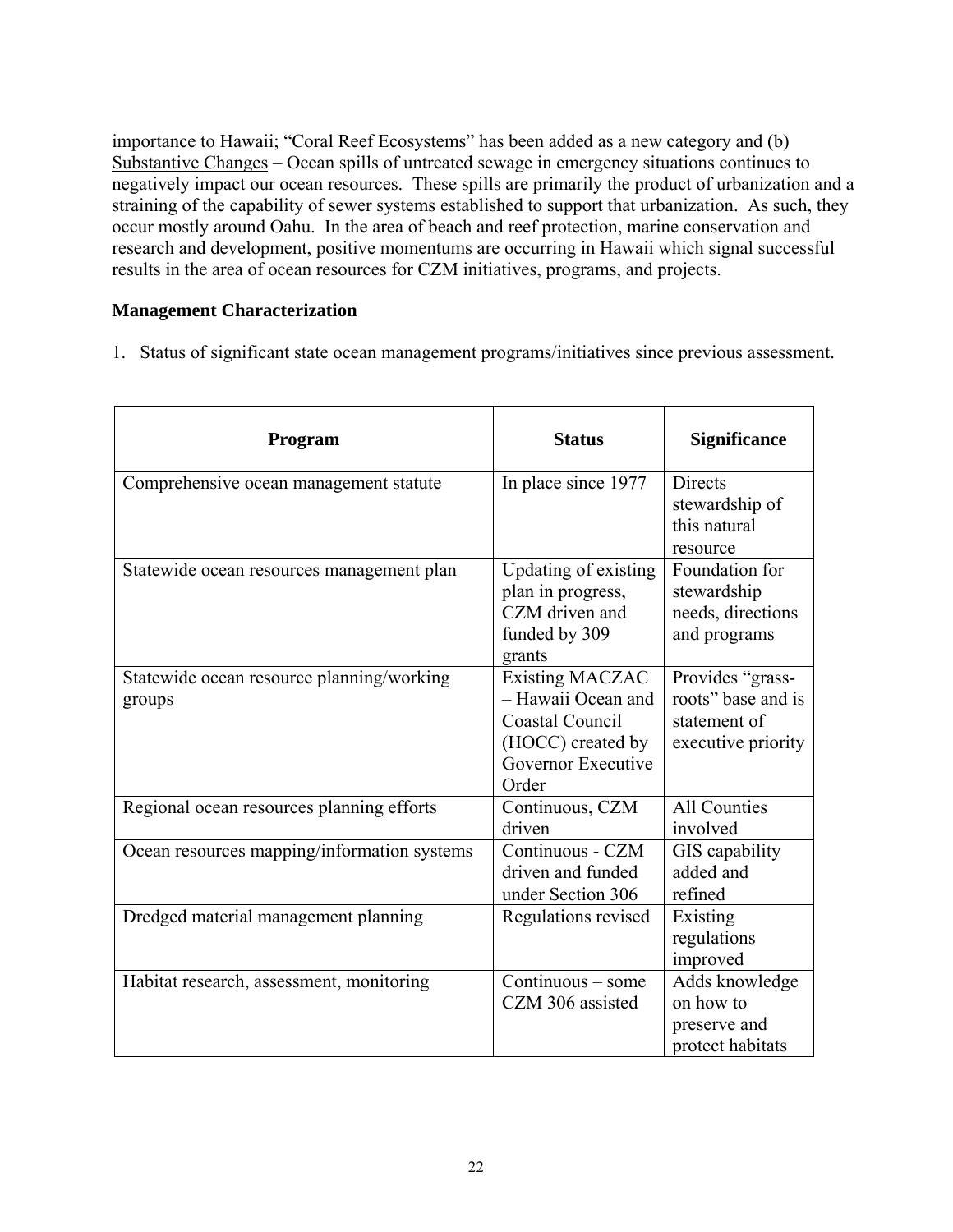| Public education and outreach programs                                                                      | Continuous – CZM<br>driven and funded<br>with 309 grants                                   | Increases<br>awareness and<br>individual<br>stewardship                                  |
|-------------------------------------------------------------------------------------------------------------|--------------------------------------------------------------------------------------------|------------------------------------------------------------------------------------------|
| Coral reef protection – Designation of NWIHI<br>Coral Reef Ecosystem Reserve                                | CZM related,<br>NOAA funded<br>coral reef initiative<br>(CRI) begun;<br>research initiated | Adds knowledge<br>about coral reefs<br>stewardship                                       |
| State regulations designating NWIHI as marine<br>refuge                                                     | Recent initiative by<br>Governor; CZM<br>driven                                            | Progress toward<br>national marine<br>sanctuary (NMS)<br>designation                     |
| Two, first ever, ocean leases granted by State<br>for aquaculture/fish stock replenishment                  | Just underway -<br>CZM assisted under<br>Section 306                                       | First, open-ocean<br>leases in Hawaii<br>$-$ goal = fish<br>stock<br>replenishment       |
| Single purpose statute for ocean resource<br>protection making accreted beach land, public<br>in perpetuity | Signed into law by<br>Governor, 2003                                                       | Preserves natural<br>ocean resource,<br>buffers upland<br>from storm and<br>wave impacts |

2. Description of program achievements since last assessment:

 $\overline{a}$ 

**Ocean Resources Management Plan (ORMP):** Hawaii's initial ORMP was adopted by the State Legislature in 1994. In order to reflect changed conditions, new technology, new directions, and new potentials, the plan is being updated. Work on the plan update began in 2003, and the revision process and guidelines finalized in 2005. The revised plan will be submitted to the state legislature in December, 2006. Once approved, plan implementation will begin in 2007.

**Ocean Resource Planning/Working Groups:** In 2001, Hawaii's comprehensive ocean management statute, 205A, HRS, was amended to create a public advisory group for Hawaii's CZM program and its lead agency, OP. The resulting group, MACZAC, a citizen body of twelve members, created sub-working groups within its structure. One such group, the ORMP group<sup>12</sup> is devoted to ocean resources planning. In 2005, the Governor created HOCC consisting of 30 members representing local, State, and federal government agencies, and public interest groups. MACZAC is also a member of HOCC. In response to a request, HOCC submitted draft goals for the updating of the ORMP, complementing those submitted by MACZAC to OP in October 2005.

<sup>&</sup>lt;sup>12</sup> Other MACZAC working groups are: Cultural Resources Management; Shoreline Certification; Water Quality, Ocean Resources Management, Coastal Erosion, Coastal Parking, and Legislative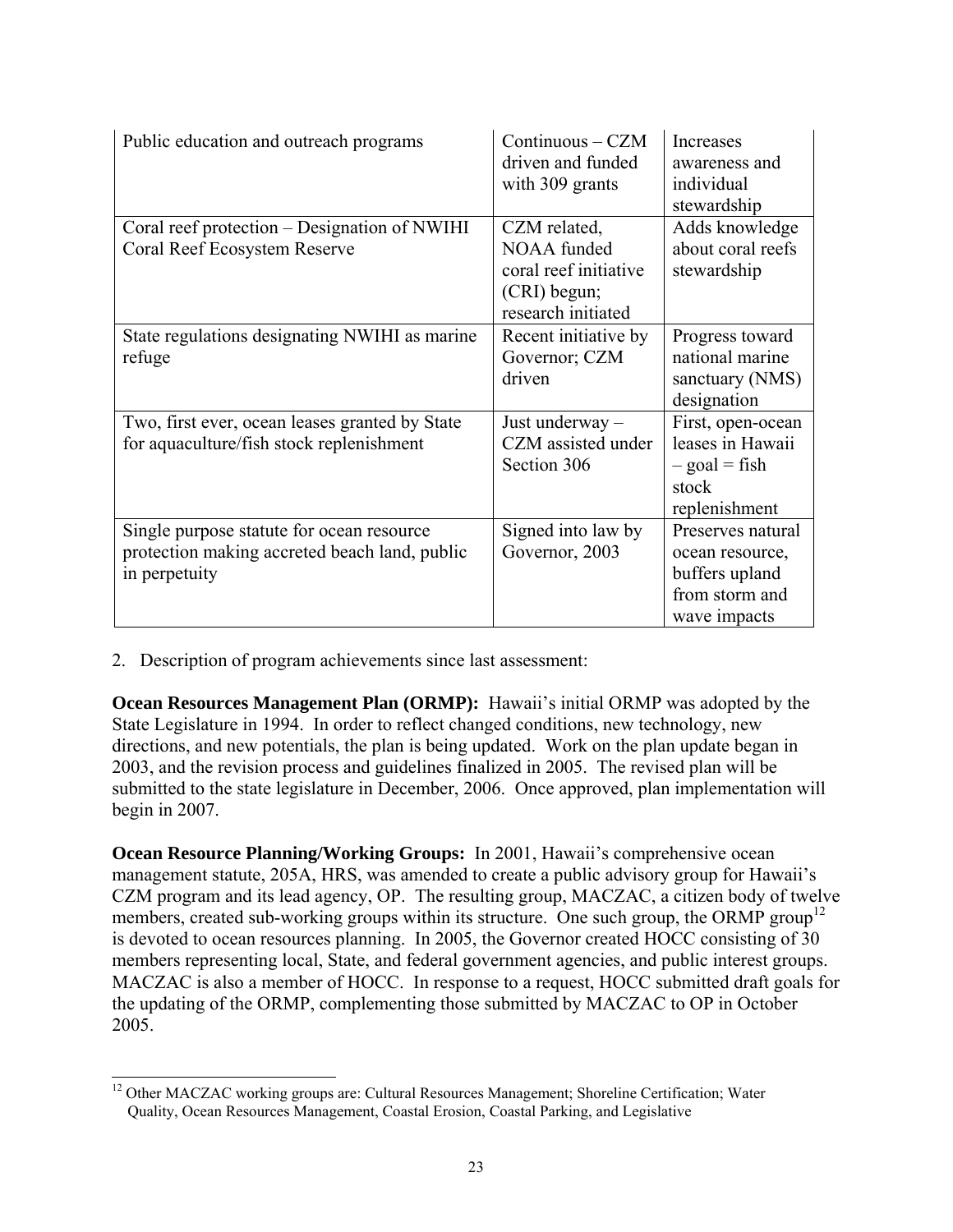#### **Single Purpose Statutes Related to Ocean Resources:**

**2000** – Prohibited and controlled the import of alien aquatic organisms (HRS, 187A).

Established the endangered species trust fund (HRS, 195D).

**2001** – Strengthened penalties for violations of statutes and rules governing.

Hawaii's Natural Area Reserves (NAR) (HRS, 195).

**2002** – Amended State authority for the enabling of ocean leases (HRS, 190D).

Broadened scope of landowners who can qualify for "safe-harbor" status when participating in conservation and preservation agreements (HRS, 195D).

- **2003** Revised the State's "accretion" law to make all newly accreted beach land public land in perpetuity (HRS, 501-33).
- **2004** Prevented statutory waivers and reduction of penalties for small businesses from applying to environmental law violations(HRS, 201).

Expanded State land agency's enforcement authority to all State land and waters (HRS, 6K, 171, 174C, 1990).

**2005** – Designated Miloli'i, an area off the South Kona coast as a traditional Hawaiian fishing village, Fishery Management Area (FMA) (HRS, 188).

Prohibited the discharge of untreated sewage from cruise ships in waters under the jurisdiction of the State of Hawaii (342D, HRS), minimize coastal light pollution (Act 224).

Established land conservation fund to provide stable funding for the State's NARs and grants to Counties, State agencies and non-profit land conservation organizations for acquisition of conservation areas and protection of endangered species (Act 156).

**Habitat Research, Assessment, Monitoring:** CRI, a partnership of UH, the State land and water agency, DLNR, and NOAA surveyed near-shore reefs around the main Hawaiian Islands for non-indigenous and invasive species found there, as well as alien algae and reported on their findings (2001 to 2005). Some CZM 306 funds have been used in this area.

**Protection of Threatened and Endangered Species:** State and County CD agencies are parties to oil spill and hazardous material responses where the USCG, EPA, Department of the Interior, USFWS, and NOAA operate under a Memorandum of Understanding that requires protection of endangered species in such situations.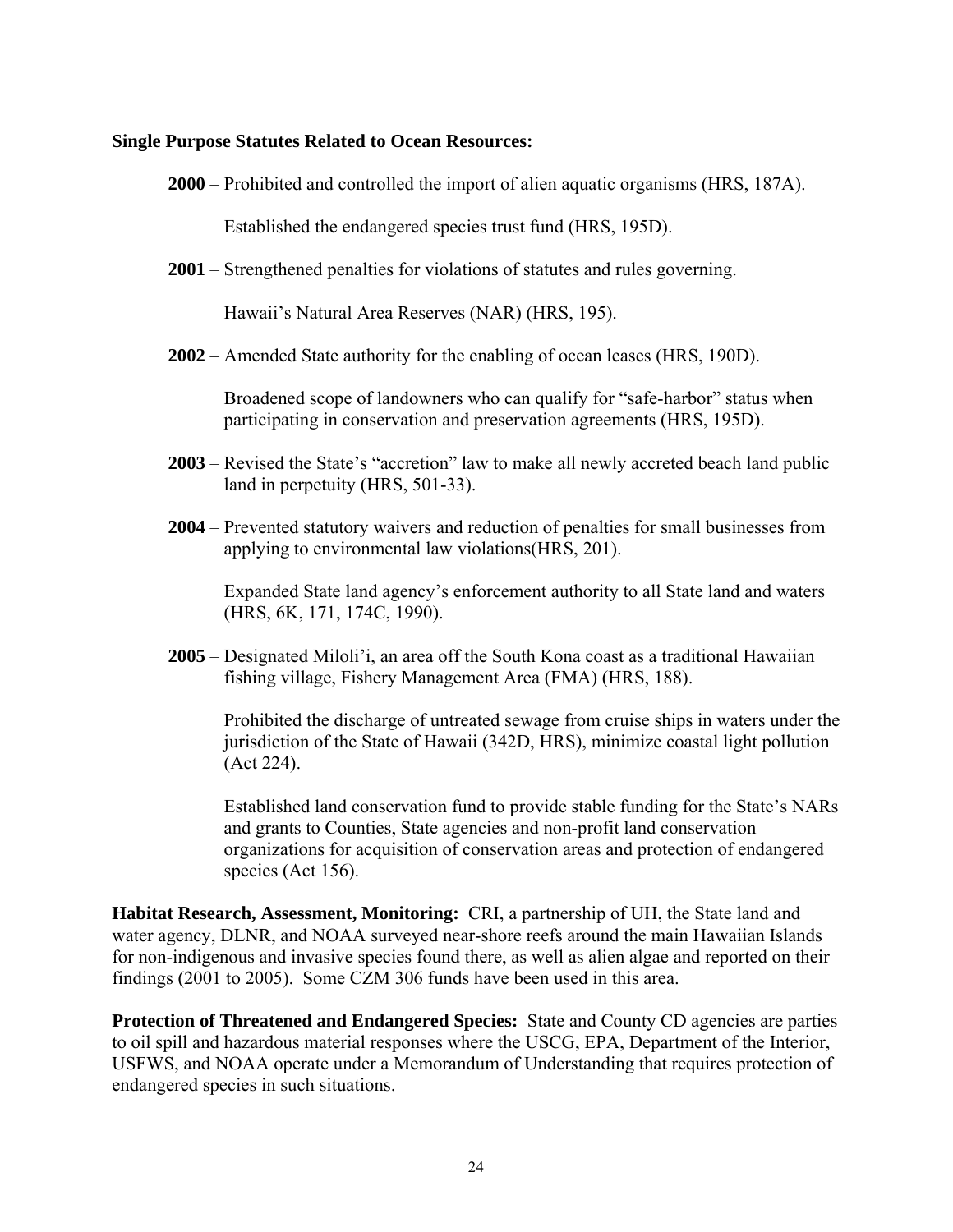**Shoreline Determination:** During 2002 and 2004, MACZAC conducted three video conferences dealing with problems stemming from, and solutions for, properly determining the location of the shoreline. The annual conference of the Hawaii Congress of Planning Officials also featured a workshop on the issue of shoreline determination.

**Public Education and Outreach:** OP, the lead CZM agency in Hawaii, sponsored an All-Islands CZM Managers' Meeting in 2005, with 306 funds, and in October 2005, sponsored the ORMP Workshop in Honolulu as an element in the preparation for revising Hawaii's ORMP.

**Alien Species Control:** In response to the 2000 legislation prohibiting the import of alien aquatic organisms, the Division of Aquatic Resources (DAR) of the State's DLNR in 2003, prepared an *Aquatic Invasive Species Management Plan* and administrative rule amendments to govern the administration of the law and the implementation of the plan. The rules establish a system to monitor the nature and discharge control of the ballast water from ships arriving in Hawaiian ports. The monitoring and enforcement activities in this area will be conducted in close cooperation with the USCG which also receives ship ballast water reports and has a federal responsibility for the transport of alien species. The rules are pending final adoption. CZM assists this effort with 306 funds.

**Beach Restoration:** In 2005, the State DLNR issued a contract for the replenishment of sand on Kuhio Beach at Waikiki, Oahu and in conjunction with the United States Army Corps of Engineers, is participating in a beach restoration and erosion control project at Lanikai Beach on Oahu. Other beach restoration projects are pending at Paia and Lahaina, Maui, and Poipu, Kauai.

**Water Quality:** Cesspools at State parks are systematically being replaced with more efficient sewage disposal methods.

**Coastal Land Conservation Program:** In 2004, a Coastal Estuarine Land Conservation Program was begun using 306 funds to set parameters for agencies involved in such areas and their constituencies.

**Conclusion:** Programs, efforts, and activities in the ocean resources area have produced significant progress toward revision of the Hawaii ORMP; preservation of beach resources by legislating accreted lands to be public in perpetuity; ocean-farm leasing to replenish fish stocks; designation of NWIHI as marine protected area and movement toward designation as NMS; new single-purpose statutes increasing powers of stewardship and enforcement; and the administrative creation of a new ocean resources working group, HOCC.

1. **Priority Needs** in this area include: completion of the ORMP update, the establishment of the NWIHI archipelago as a NMS, public education and outreach, and continuing research on coral reef ecosystems to complement the stewardship of the NWIHI coral reef ecosystem.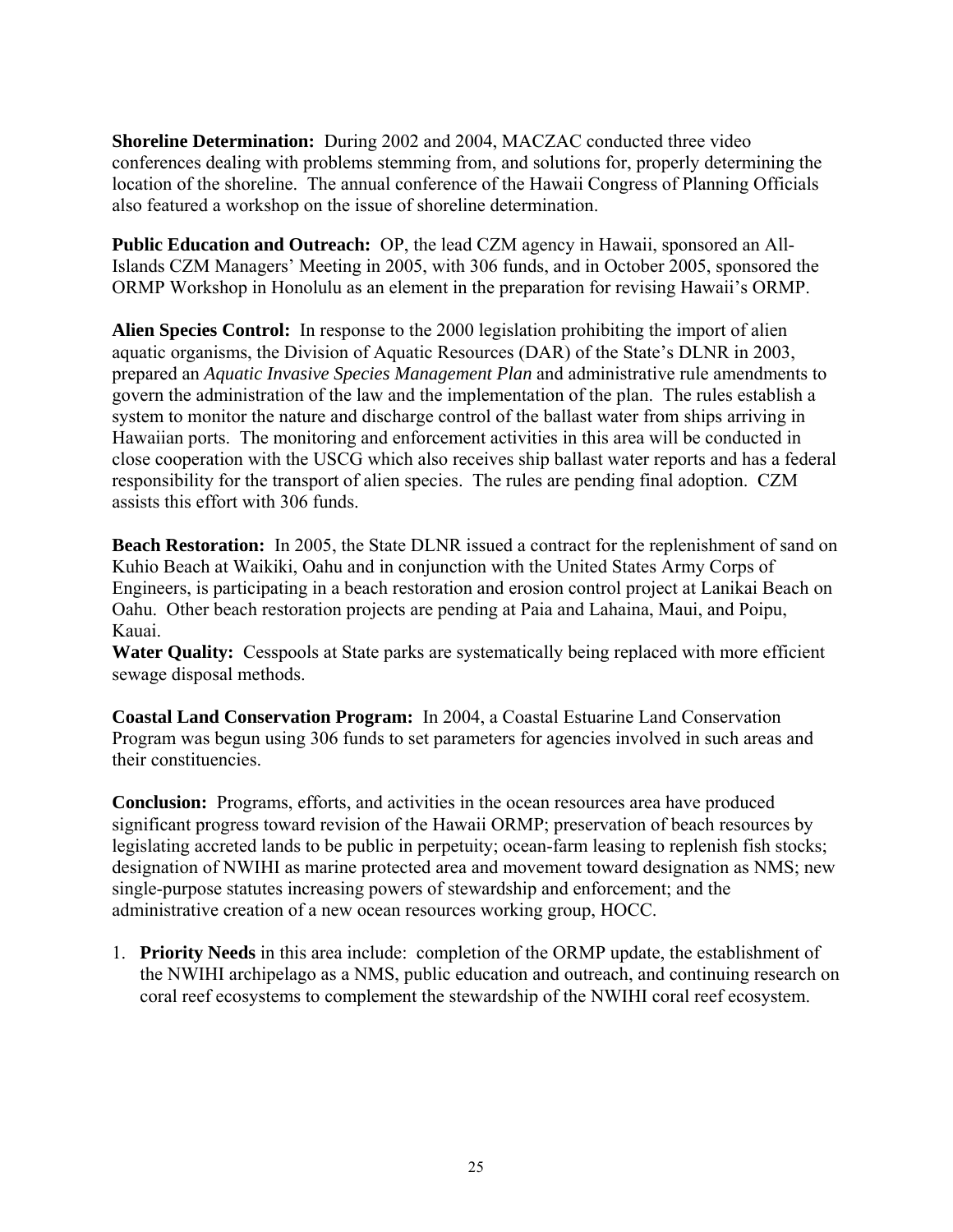#### 2. **Priority** – Last assessment Priority – This assessment

| High   |        |
|--------|--------|
| Medium | Medium |
| LOW    | $L$ OW |

## **Ocean Resource Strategies**

**CZM Strategic Objectives:** To promote long-range planning for the use, care, and enhancement of ocean resources, developing regulatory, intra-governmental coordination, and educational mechanisms for ocean resource management.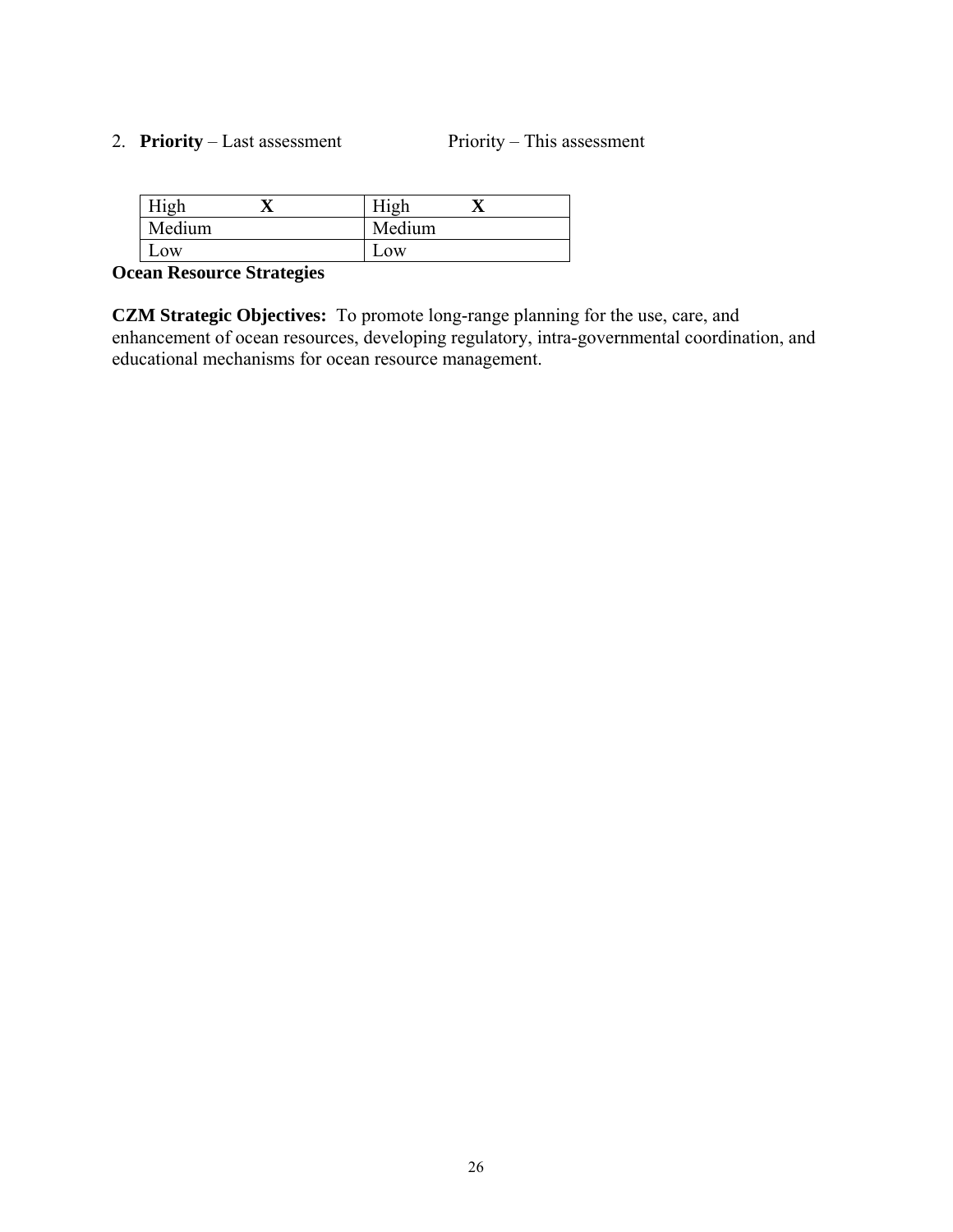## *C. Special Area Management Planning/Marine Protected Area Assessment and Strategy*

#### **1. Resource Characterization:**

| Area                                 | <b>Major Conflicts</b>                                                                 |
|--------------------------------------|----------------------------------------------------------------------------------------|
| Ahupua'a/Watersheds                  | Urbanization, no jurisdictional focus, no<br>management structure, property rights     |
| <b>Marine Protected Areas</b>        | Multiple governmental jurisdiction, ocean<br>recreation, commercial fishing, pollution |
| Coral Reefs                          | Multiple governmental jurisdiction, ocean<br>recreation, aquarium fishing, pollution   |
| Heritage Rivers                      | Recreation, tourism, property rights                                                   |
| <b>Fishery Management Areas</b>      | User conflicts, commercial fishing, pollution                                          |
| <b>Fisheries Replenishment Areas</b> | User conflicts, commercial fishing, pollution                                          |
| <b>Natural Area Reserves</b>         | User conflicts, recreation, tourism                                                    |
| <b>Wildlife Sanctuaries</b>          | User conflicts, recreation, tourism                                                    |

#### **Management Characterization**:

 $\blacksquare$ 

1. Areas of the coast that are being addressed by a special plan since last assessment $13$ 

| Area                                        | <b>Type of Management</b>    |
|---------------------------------------------|------------------------------|
| $11$ State MLCDs <sup>14</sup>              | Conservation/controlled use/ |
| $\vert$ (2 districts added in last 5 years) | protection of threatened and |
|                                             | endangered species           |

 $\overline{\phantom{0}}$ 

 $\overline{a}$ <sup>13</sup> Several Areas existed prior to 2001 but have not been noted in prior 309 Assessments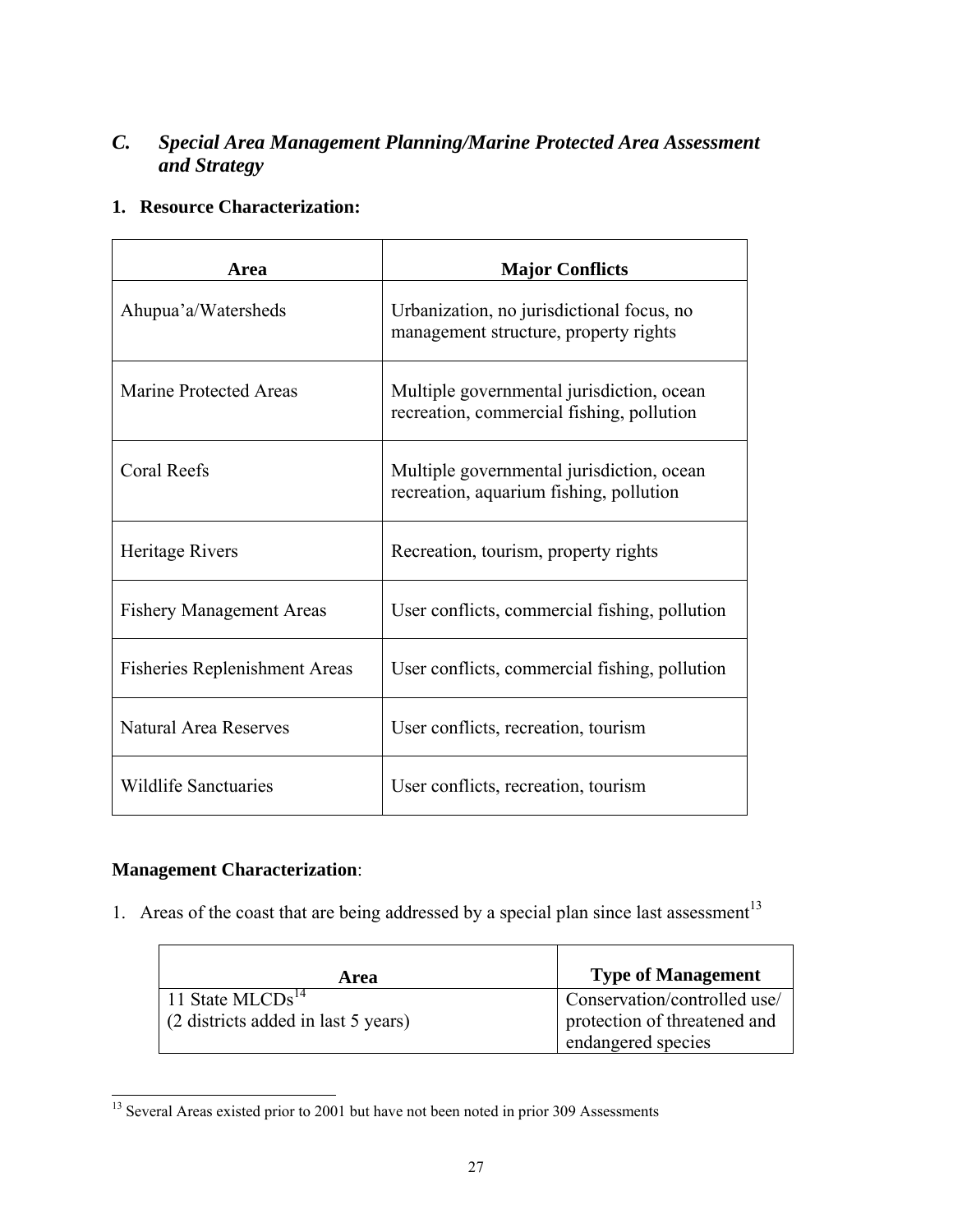| 2 Wildlife Sanctuaries (Coconut Island-Oahu)  | Preservation/controlled use/ |
|-----------------------------------------------|------------------------------|
| (Paiko Lagoon-Oahu)                           | protection of threatened and |
|                                               | endangered species           |
| 28 FMAs (9 of which are replenishment areas)  | Resource allocation          |
| 4 NARs (Kaho'olawe, Ahihi-Kiinau, National    | Preservation/conservation/   |
| Humpback Whale Sanctuary waters, S. Kona      | protection of threatened and |
| opelu fishing area)                           | endangered species           |
| Miloli'i traditional Hawaiian fishing village | Fishery allocation           |
| (2005)                                        |                              |
| NWIHI Marine Refuge (State designation, 2005; | Preservation/conservation/   |
| designated national monument, 2006)           | protection of threatened and |
|                                               | endangered species           |
| <b>Bottomfish Restricted Areas</b>            | Fishery conservation/        |
|                                               | allocation                   |

2. Significant changes since previous assessment.

**Ahupua'a/watersheds:** All of the previously reported watershed partnerships continue to function and to seek the ahupua'a management concept in their operation.<sup>15</sup> In addition, Watershed Alliances exist for all major Islands and Soil and Water Conservation Districts exist on all Islands, allied through the Hawaii Association of Conservation Districts. The Kailua Bay Advisory Council has prepared a draft Master Plan for the Ko'olaupoko Watershed on the windward side of Oahu. In 2002, the Hilo Bay Watershed Advisory Group was formed applying the ahupua'a management approach to the area. Partners include the Planning Department, Hawaii County, UH Environmental Center, and citizen stakeholders. The group has prepared the Hilo Bay Watershed-Based Restoration Plan. Many management plans prepared by these groups involve stream restorations.

**NWIHI Marine Refuge:** In December 2000, the U.S. President created the NWIHI Coral Reef Ecosystem Reserve by Executive Order and in June 2006, the area was given national monument status. In 2004, the Western Pacific Fishery Management Council (WPFMC) submitted draft fishing regulations for the Reserve to NOAA. NOAA rejected the draft as not meeting the goals and objectives of the Reserve. In September 2005, Hawaii's Governor signed regulations establishing the NWIHI Marine Refuge. Both actions are elements of the move to establish the NWIHI as a NMS. In November 2005, two fishing clubs in Hawaii asked the U. S. Department of Commerce to investigate the actions and directions of the WPFMC.

**Hawaii's Comprehensive Wildlife Conservation Strategy (CWCS)** was completed utilizing State wildlife grants by USFWS in October of 2005 and submitted for review at the federal level. The State Fish and Wildlife and DAR collaborated on the preparation of the

 $\overline{a}$ 

<sup>&</sup>lt;sup>14</sup> Oahu-Pupakea, Waikiki, Hanauma Bay; Maui-Honolua-Mokuleia Bay; Molokini shoal; Lanai-Manele-Hulopoe; Hawaii- Lapakahi, Waialea Bay, Old Kona Airport, Kealakekua Bay, Waiopoe

<sup>&</sup>lt;sup>15</sup> See endnote 2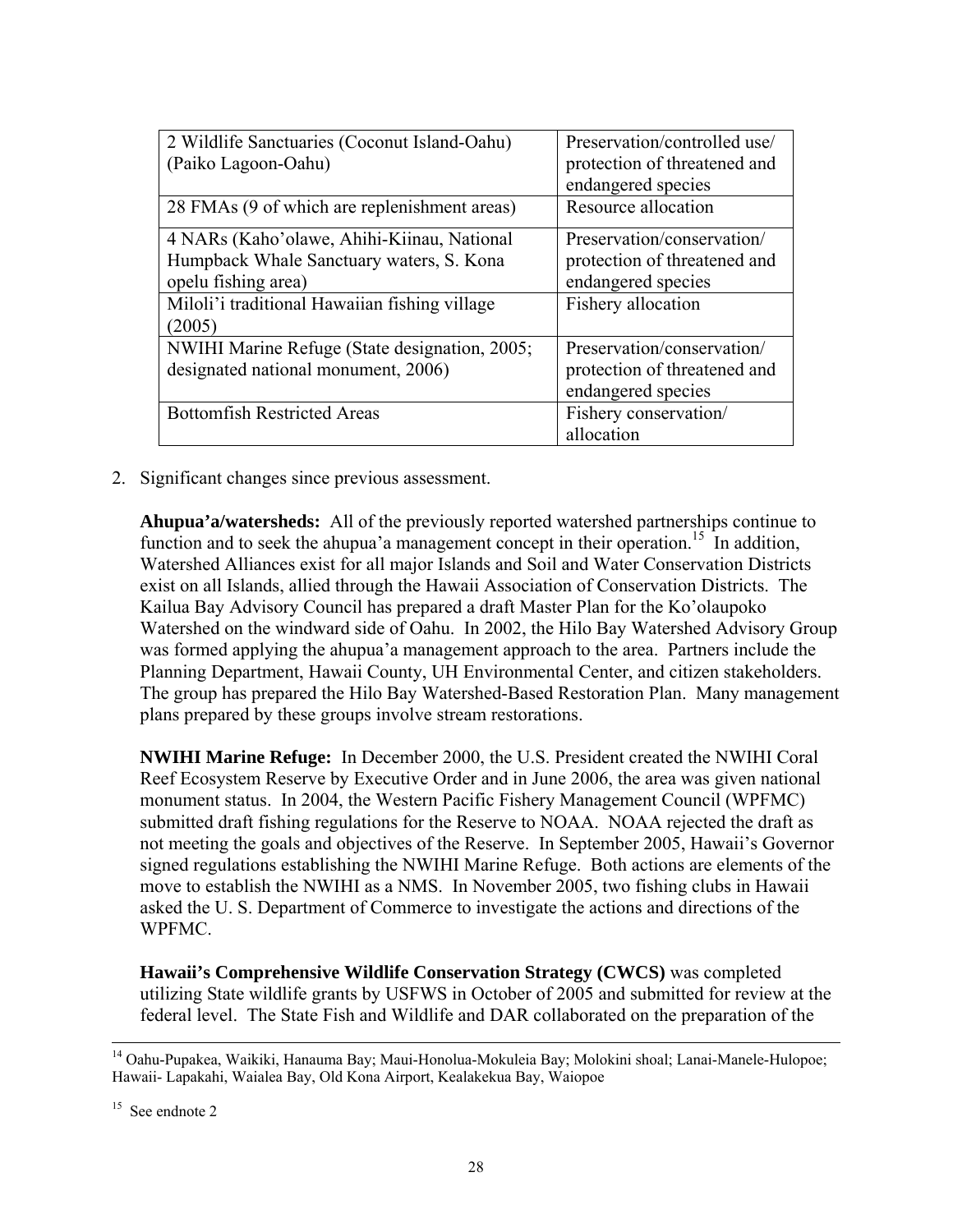CWCS which addresses the needs of marine life and habitat conservation in all of the designated special areas included in this section.

**MLCDs, FMAs, Wildlife Sanctuaries and NARs:** Although most of these areas in Hawaii were designated prior to 2000, some FMAs were designated, others amended in 2002, and one NAR was created in 2005. They are all included in this Assessment in order to note their existence. The existence of these areas is indicative of the strong State commitment to preservation/conservation of coastal resources. They all are subject to potential cumulative and secondary pollution impacts from land-based runoff and need continuing management to protect them. Consequently, they are proper candidates for CZM attention as SMA approaches. In January 2005, the State DLNR prepared its policy document for managing marine protected areas, *Framework for Marine Protected Areas.* State has GIS map layers for marine managed areas, MLCDs, marine NARs, and whale sanctuary boundaries.

**Public Education and Outreach:** In the process of developing policy and/or actions, i.e., *Comprehensive Wildlife Conservation Strategy, Framework for Marine Protected Areas,* the latter funded by a CZM 310 technical grant, the public is asked for input and commentary. In addition, CZM 310 technical grants funded a *Tourist Use Impact Assessment In Marine Protected Areas*. Each division of the State DLNR maintains a website available to the public (www.hawaii.gov/dlnr) and Hawaii CZM maintains an umbrella website on the subject (www.hawaii.gov/dbedt/czm).

#### **Conclusion:**

Through the concentrations on, and work products from the ahupua'a/watershed projects, CWCS directions, NWIHI initiatives, and the State's creation of many SMAs, this enhancement area has produced meaningful results and significant potentials. Consequently, it is gaining increased priority attention in Hawaii.

- 1. **Priority Needs**: Include implementation of the potential seen in the ahupua'a/watershed type special management area; pursuit of the designation of NWIHI as a NMS; creation of new SMAs; and improved management and enforcement capability in existing areas. Other priorities include the creation of additional SMAs and improved management and enforcement efforts for existing special management areas. The development and application of performance indicators to measure effectiveness also looms as a new priority.
- 2. **Priority** Last assessment Priority This assessment

| High   | High   |
|--------|--------|
| Medium | Medium |
| Low    | LOW    |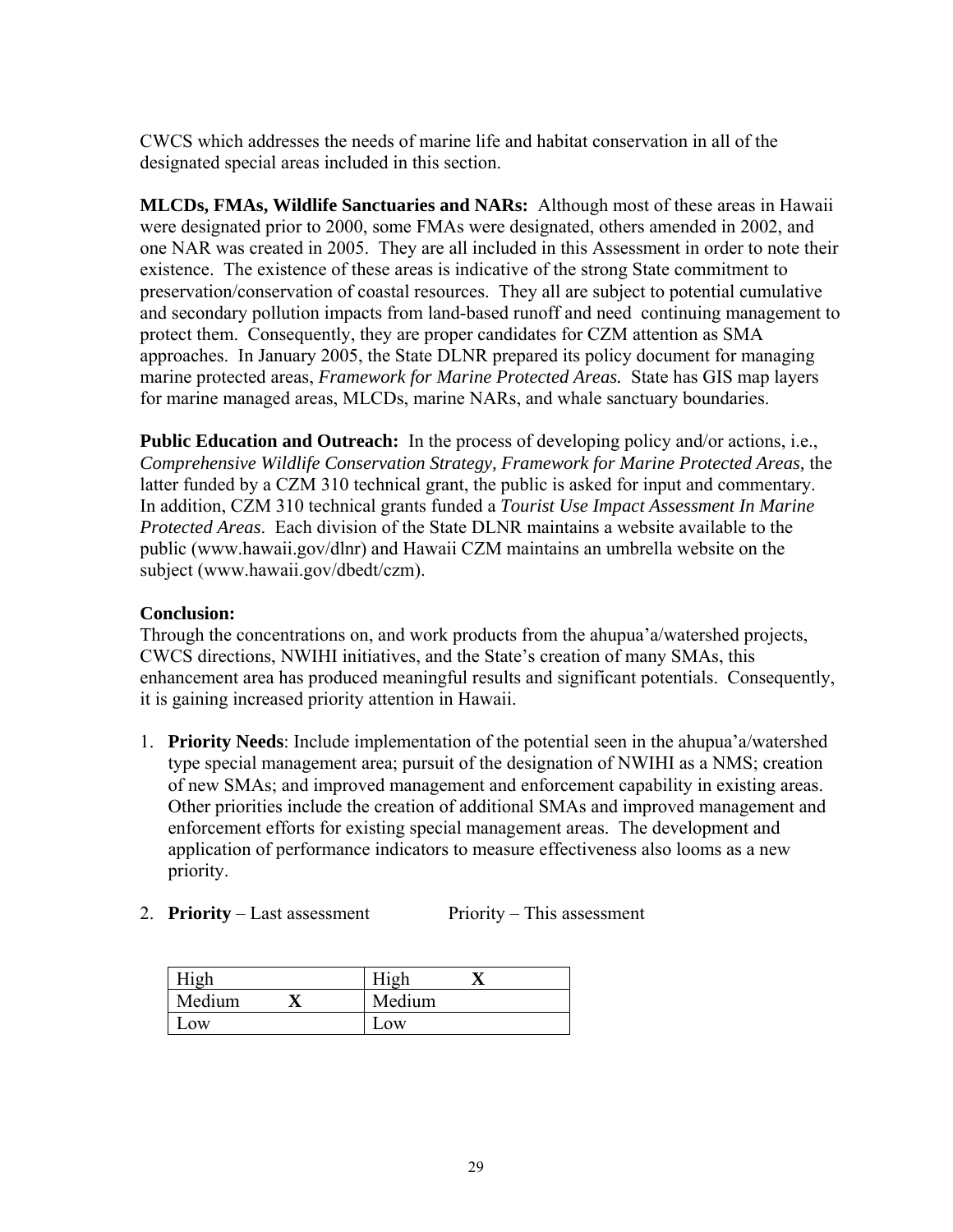#### **Special Area Management Plan Strategies**

**Strategic Objectives:** The planning and implementing of measures to protect, preserve, and enhance coastal and ocean areas of importance, and which contain endangered species, special habitats, and significant natural resources.

(See "Strategy" outlined in the Introduction.)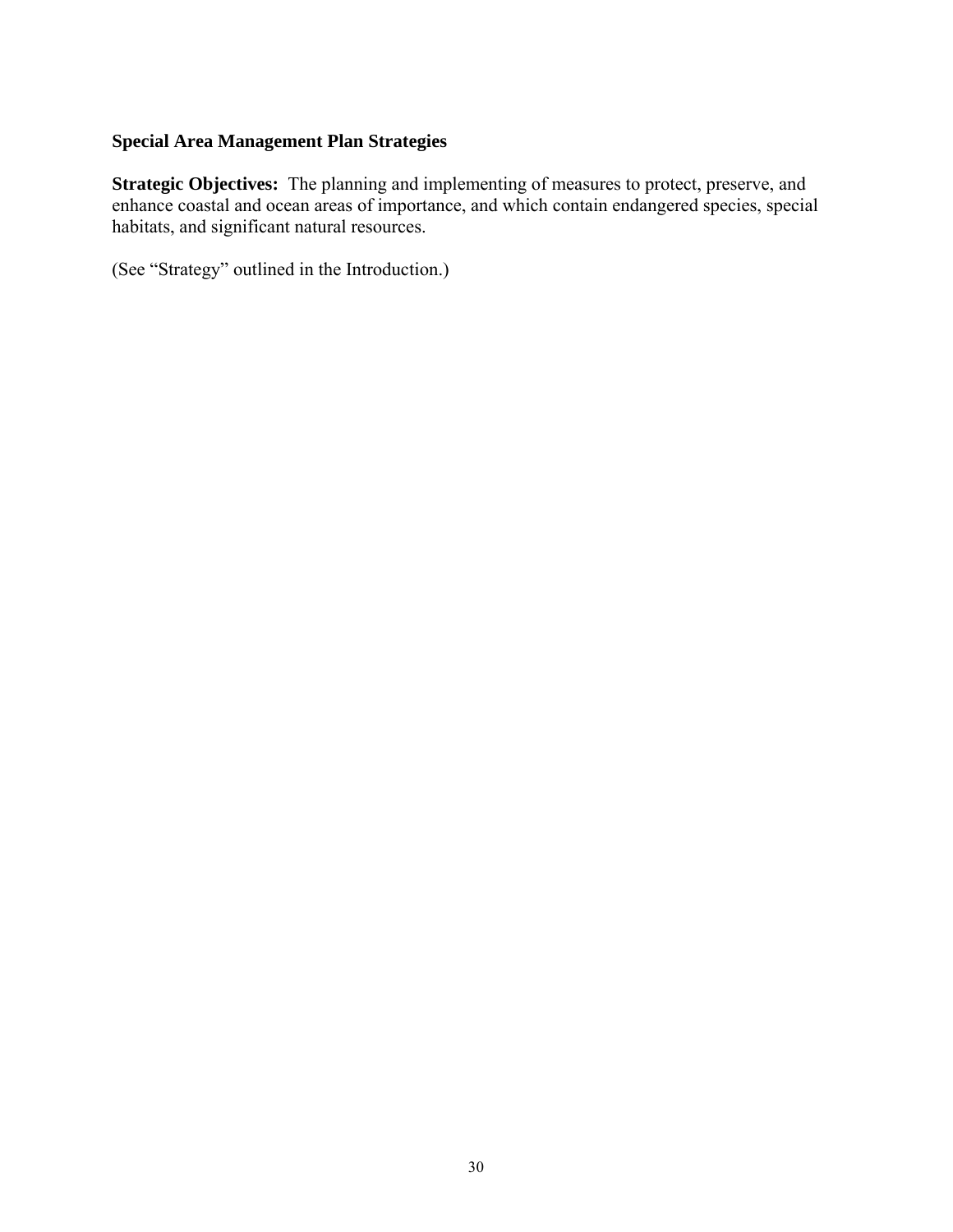#### *D. Cumulative and Secondary Impacts Assessment and Strategy*

#### **Resource Characterization**

1. Identify areas in the coastal zone where rapid growth or changes in land use require improved CSI management.

| <b>District</b>              | Acreage in 2000 | Acreage in 2004 | <b>Change</b> |
|------------------------------|-----------------|-----------------|---------------|
| Urban District               | 194,556         | 196,991         | $+2435$       |
| <b>Conservation District</b> | 1,974,106       | 1,973,636       | $-470$        |
| <b>Agricultural District</b> | 1,933,687       | 1,931,378       | $-2309$       |
| <b>Rural District</b>        | 10,039          | 10,383          | $+344$        |

#### **Estimated Change in Acreage in State Land Use Districts, 2000-2004**

Source: Hawaii State Data Book, 2004

Analysis of the district changes by Counties shows that half of the increase in the urban district occurred in the City and County of Honolulu with the other half about equally divided between Maui and Hawaii Counties. One half of the corresponding decrease in the agricultural district occurred in Honolulu and almost all of the other 50% occurred in Maui.

#### **Coastline Urbanization**:

| <b>Island</b> | <b>Percentage of Land Mass in</b><br><b>Conservation, Agriculture, Rural</b><br><b>State Land Use Districts</b> | <b>Percentage of Developed</b><br><b>Coastline</b> |
|---------------|-----------------------------------------------------------------------------------------------------------------|----------------------------------------------------|
| Kauai         | 96                                                                                                              | 50                                                 |
| Oahu          | 74                                                                                                              | 75                                                 |
| Maui          | 95                                                                                                              | 40                                                 |
| Molokai       | 98                                                                                                              | 25                                                 |
| Lanai         | 96                                                                                                              | 30                                                 |
| Hawaii        | 97                                                                                                              | 50                                                 |

Source: Hawaii State Data Book, 2004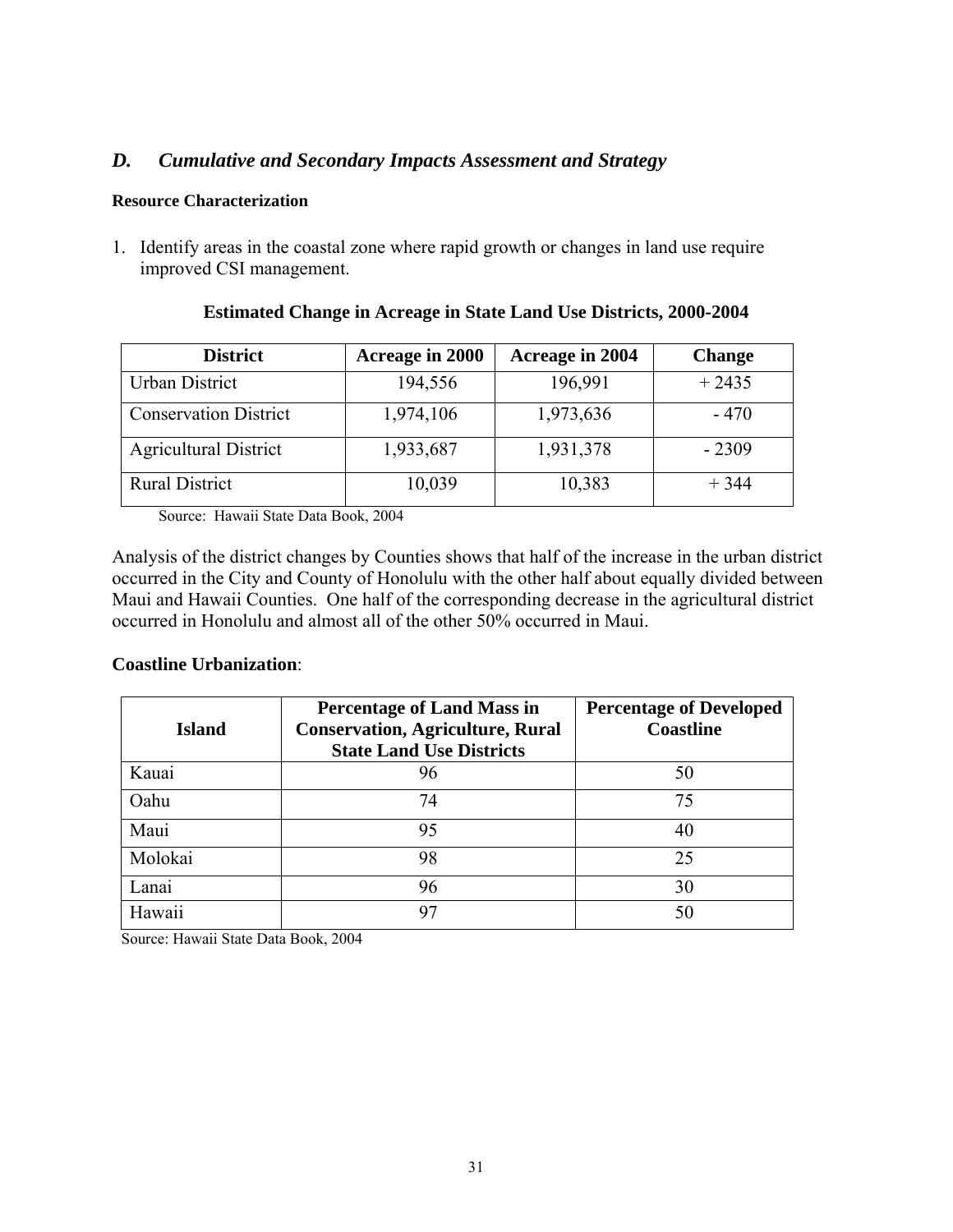| <b>State/County</b> | Population, 2000 | Population, 2005 | <b>Change</b> | <b>Percent</b> |
|---------------------|------------------|------------------|---------------|----------------|
|                     |                  |                  |               | <b>Change</b>  |
| State of Hawaii     | 1,211,537        | 1,275,468        | 63,931        | 5.2            |
| Honolulu            | 876,156          | 908,580          | 32,424        | 3.7            |
| Maui                | 128,094          | 139,595          | 11,504        | 8.7            |
| Kauai               | 58,463           | 62,501           | 4,028         | 6.9            |
| Hawaii              | 148,677          | 164,599          | 15,922        | 10.7           |

#### **Population Growth, 2000-2005**

 $\mathcal{I}$ 

Source: Hawaii State Data Book, 2004

#### **Visitor Impacts on Population**

| <b>State/County</b> | <b>Daily Visitor</b> | % Population | <b>Daily Visitor</b> | $\frac{6}{9}$     |
|---------------------|----------------------|--------------|----------------------|-------------------|
|                     | <b>Census</b> , 2001 |              | Census, 2004         | <b>Population</b> |
| State of Hawaii     | 158,243              | 13           | 171,480              | 13.5              |
| Honolulu            | 79,699               | 9            | 83,718               | 9.3               |
| Maui                | 38,723               | 29.5         | 45,517               | 32                |
| Hawaii              | 21,064               | 13.8         | 23,376               | 14                |
| Kauai               | 16,830               | 28.5         | 18,869               | 30.5              |

Source: Hawaii State data Book, 2004

2. Population growth: Urbanization and visitor counts in the daily census, all are impacting the Counties of Maui and Kauai, and to a lesser extent Hawaii County at a pace greater than that of the State as a whole and that found in Honolulu. However, from the standpoint of absolute numbers, Honolulu County poses a greater impact on coastal zone resources from the CSI of polluted runoff than the other Counties combined. The circumstances require attention to remedial mitigation approaches for Honolulu County (Oahu) while preventive measures are more applicable to the other Counties.

**Tourism Carrying-Capacity Study:** State statutes require a study to assess the tourism "carrying capacity" of the State and its update every 5 years.<sup>16</sup> The results of the first such study are scheduled to be presented to the State Legislature when completed.

**Status of Coastal Nonpoint Pollution Control Program (CNPCP):** Progress has been made in satisfying all conditions specified by NOAA for approval of Hawaii's CNPCP. Hawaii has submitted all final draft measures to EPA/NOAA and awaits a response. Hawaii will address all remaining concerns promptly and is committed to obtaining final approval as soon as possible. CNPCP programs and activities are financed by Section 6217 CZM funds. In addition, a Low Impact Development (LID) instructional initiative was undertaken in 2004 (funded by a CZM

 $\overline{a}$ 16 225M, HRS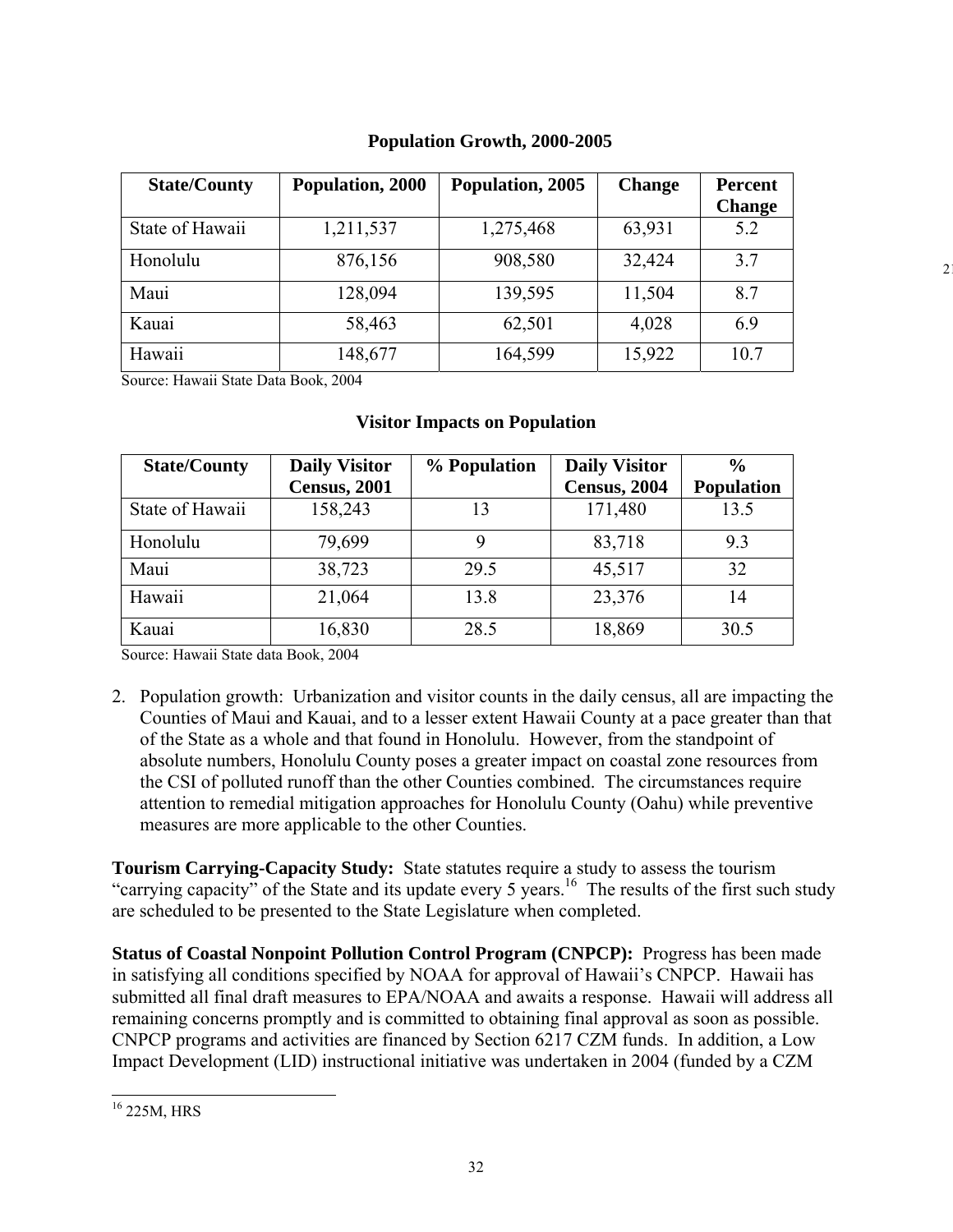310 grant). Related programs included a review of rules and regulations relevant to LID applications, an analysis of the extent to which land use aerates impervious ground cover, and subject workshops in four Counties in conjunction with State DOT and DOH.

**Drainage Regulations and Best Management Practices (BMP):** In the meantime, the City and County of Honolulu has revised its grading and drainage regulations, the County of Maui is in the course of amending its drainage regulations, and the Counties of Hawaii and Kauai are preparing proposed ordinance amendments to reduce runoff from developments. All Counties require the application of BMPs for construction projects. These efforts were assisted by CZM 310 grants.

**Water Quality Standards:** The State DOH has prepared an amendment to Hawaii's water quality standards to raise gradient salinity standards for surface waters from the shoreline to the 3-mile limit to a depth of 100'. The amendment is presently in the public comment stage.

**Stream Assessments:** Following *Hawaii's Implementation Plan for Polluted Runoff Control,* the Environmental Planning Branch of DOH conducted visual and bio-assessments of 46 streams to monitor and update its list of impaired watersheds within the State.

**TMDL Studies:** Implementing the plan for polluted runoff control, DOH also conducted TMDL studies for two impaired water bodies (Kawa stream and the Ala Wai watershed on Oahu). Four others are underway (Kiikii stream – Oahu, Waialua and Alenaio streams – Hawaii, and the Hanalei River estuary on Kauai). A TMDL study for Waimanalo stream on Oahu was completed earlier. These TMDLs bring Hawaii one step closer to implementing an actual decrease in the pollutant load carried by these streams and watersheds into the ocean.

**Other Actions:** DOH also produced its *Hawaii's Local Action Strategy to Assess Land-Based Pollution Threats to Coral Reefs* in 2004, and DLNR produced a public education and outreach document in 2005 entitled, *Getting Involved in Caring for Hawaii's Coastal Resources: A Community Guidebook.* A Marine Docent Program was established, using CZM 310 funds, to educate people, involve them in marine ecosystem activities, and raise public awareness in this area.

**Wai'anae Ecological Characterization (WEC) and Wai'anae Moku Management Framework:** These two projects, funded by 309 grants, are aimed at establishing a working structure to manage the ecology of a traditional Hawaiian land district (Moku) comprised of several ahupua'a or watersheds to lessen impacts on natural resources. The WEC was completed in 2005, and the structure created continues to operate. The final phases of the Waianae Moku Management Framework are presently in progress.

**Rural and LID:** In 2005, OP initiated discussions on low impact development standards which might be experienced in rural areas with various constituencies, utilizing CZM 306 funds.

**Downtown Hilo Visionary Project:** Downtown Hilo in Hawaii County lies in the coastal plain and historically has been subject to devastating tsunami damage. This project is oriented to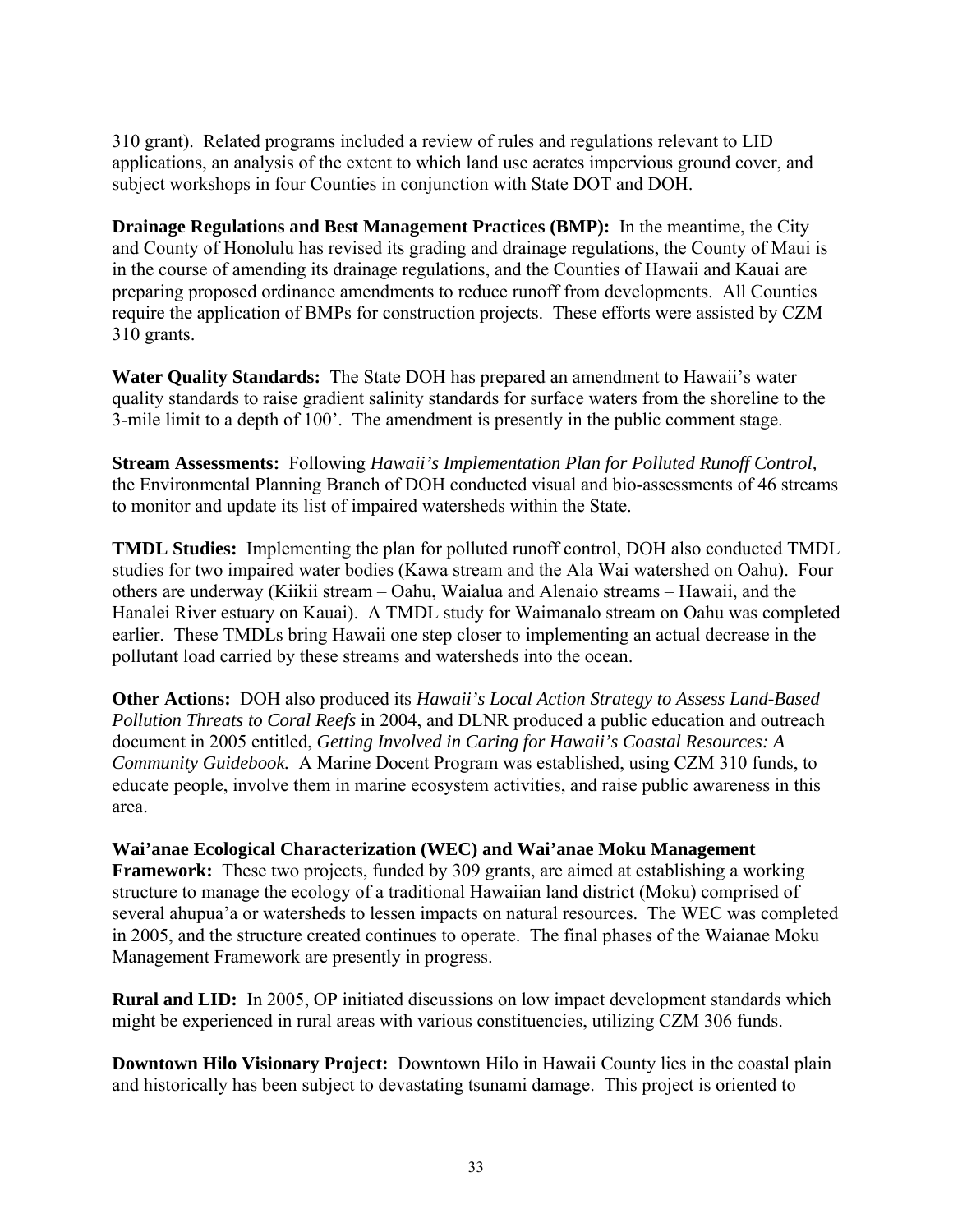analyzing what physical changes in the urban pattern might help reduce tsunami, flood and hurricane impacts in the downtown area.

#### **Conclusion:**

The WEC and Moku Management Framework, coupled with LID initiatives, lay the groundwork for incisive progress in producing ahupua'a/watershed management structures directed at land and water resource management and polluted runoff reduction.

- 1. **Priority Needs:** include establishment of watershed/ahupua'a management structures with LID applications and the principles to guide such structures, mitigation/restoration plans, application of BMPs; water quality standards, drainage, grading, and stormwater regulation upgrading; TMDL studies for all water bodies listed as "impaired"; enhanced enforcement measures, and development of performance measures.
	- 2. **Priority** Last assessment Priority This assessment

| High   | <b>High</b> |  |
|--------|-------------|--|
| Medium | Medium      |  |
| Low    | Low         |  |

This enhancement area continues to receive a high priority due to the realization that landbased activities of the resident and visitor population is the primary source of pollution threats to the natural resources of the coastal zone. Major commitments are needed to effect remedial and mitigation measures, protect resources over a long-range period, and to develop and apply performance measure indicators, thus making it an area of priority concentrated effort.

#### **Cumulative and Secondary Impact Strategies**

**Strategic Objectives:** The development and adoption of procedures to assess, consider, and control CSI of coastal development on coastal resources.

#### **Identification of Proposed Program Change**

- **A.** 1. The Hawaii CZM Program proposes a program change in the CSI enhancement area to develop, implement, and institutionalize an integrated planning approach to assess and manage CSI on the basis of a traditional Hawaiian ahupua'a/watershed structure.
	- 2. Amend statutes, State and County rules, and administrative policies to incorporate the approach and establish and activate ahupua'a management structures.
	- 3. Public education and outreach activities will accompany the institutionalization of this program change throughout the ensuing five-year period.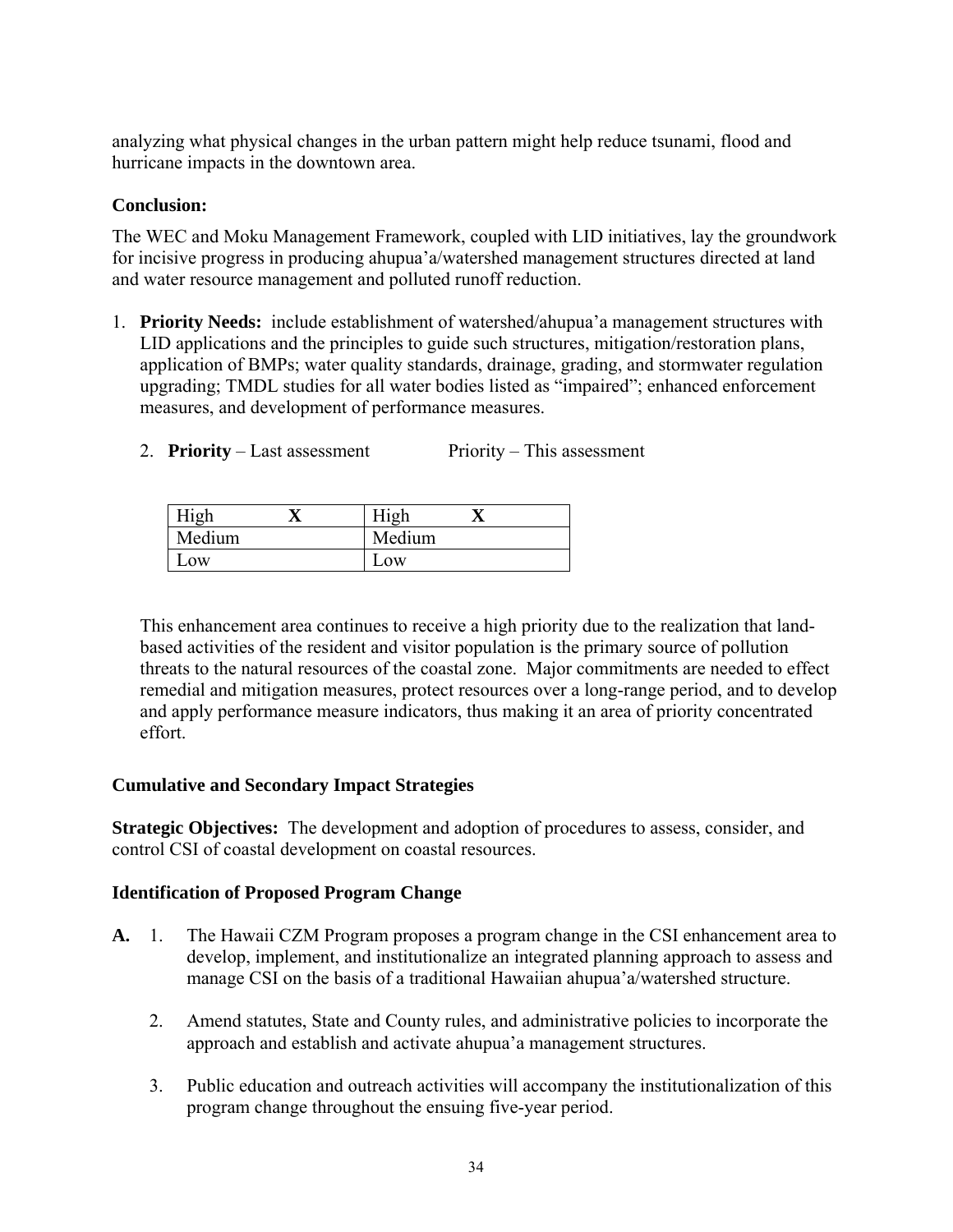This ancient Hawaiian concept of resource stewardship and management is uniquely suited to producing community involvement in better managing environmental impacts stemming from land-based activities that eventually affect eco-systems, fresh and sea water quality, and the host residents quality of life. It is most analogous to a watershed management structure.

- Statutes: Hawaii's Planning and Zoning Enabling Statute, HRS, 46-4, amended to require that any County sectional planning areas (i.e., Development Plan, Sustainable Community Plan, Community Plan areas) be configured to consist of combinations of ahupua'a.
- Ordinances: County revisions of existing Development Plans, Sustainable Community Plans, Community Plans, etc. to recognize specialized ahupua's needs and considerations. (Revisions are implemented as ordinances.)

County zoning laws (ordinances) amended to orient use regulations, heights, setbacks, densities, etc. to specialized ahupua'a and coastal needs and considerations.

 County subdivision regulations amended to reflect specialized ahupua'a, coastline and ocean resource needs.

Rules: State Conservation District Use Permits (DLNR) to reflect specialized ahupua'a, coastline and ocean resource needs.

> State Boating and Outdoor Recreation regulations to reflect specialized ahupua'a, coastline and ocean resource needs. (DOBOR)

Also, DOBOR regulations governing marinas.

State natural resource enforcement regulations (Conservation and Resources Enforcement Division).

State Park regulations.

County Park regulations.

State and County sand mining, quarrying and erosion control regulations.

All regulations streamlined to encourage actions helpful to the coastal environment, i.e., beach and fishpond restoration, erosion control, runoff prevention, etc.

Ahupua'a/moku management frameworks established by the performance of this program change will also be affected generically by other regulatory applications and the actual establishment of specific cumulative and secondary controls for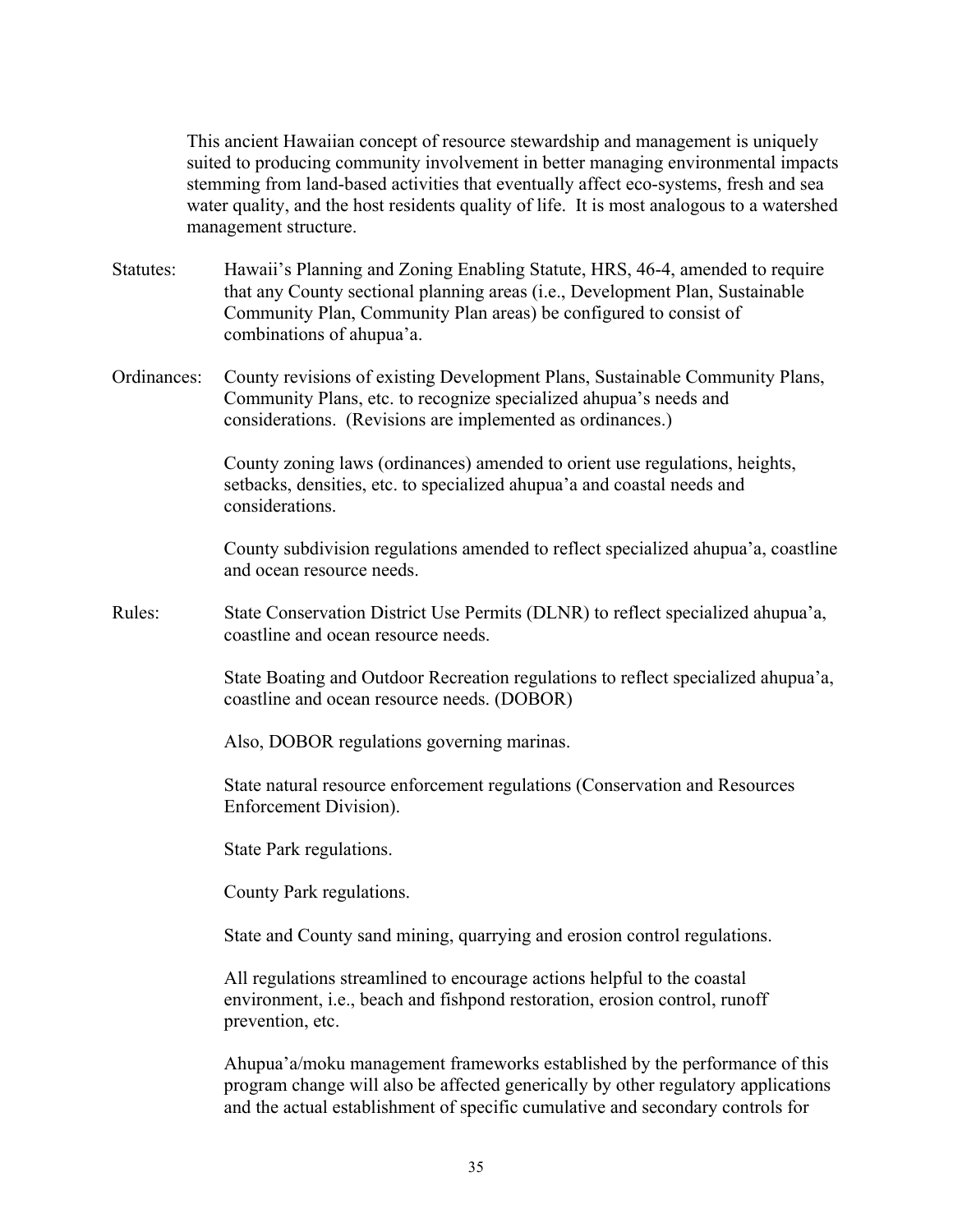ahupua'a may well produce the impetus for change in additional regulatory areas. The following are examples of such possible areas: sewage dumping and effluent control by DOH; new TMDL enforcement procedures promulgated by EPA and administered by DOH; storm water and contaminated substance control at harbors by DOH; pesticide and nutrient runoff control by the Department of Agriculture (DOA) and DOH; and ship hull paint contaminant control by DOA.

- **B.** 1. The Hawaii CZM Program proposes an additional program change in the CSI Enhancement Area to develop and incorporate into governmental rules and regulations methodologies for assessing and evaluating surface water runoff and erosion impacts of a development project cumulatively on a region.
	- 2. Amend rules and regulations, i.e., State LUC rules, Environmental Impact Statement (EIS) rules and Conservation District rules to accomplish more control over CSI on coastal and ocean resources by requiring applications/EIS for proposed developments to include findings produced by a methodology for assessing surface water runoff, and erosion impacts of the development project and impacts on the surrounding region.

#### **Anticipated Effect of Program Changes:**

**A**. Hawaii is confronted with serious environmental and resource preservation issues stemming from large populations on small land masses. The ahupua'a concept and approach will provide a community-based involvement and decision-making structure to promote living quality and better control polluted runoff.

 The nature of the ahupua'a concept and its embodiment in history will serve to re-instill the revered relationship that ancient Hawaiian people had for the land and the natural environment.

Provide an integrated planning and implementation web covering the entire State.

 Provide a meaningful and effective structure for collaboration between community regions and government actions.

 As a sustainable model, the ahupua'a is a resources management system that should be given serious attention. Prior to European contact, there were conservatively 800,000 Hawaiians living in the islands with little to none of the environmental and resource issues that we face today. Presently, Hawaii's population of 1.2 million is confronted with serious environmental and resource issues. As such, the ahupua'a will serve as a model for community-based decision-making to promote the community's quality of life.

 In basic terms, the ahupua'a is an ancient land division that runs from the top of the mountain to the sea. However, the ahupua'a means much more. The ahupua'a embodies a unique relationship between the Hawaiian people and the land as well as the practical and rational approaches applied to insure the sustainability of the natural environment from over exploitation, pollution and extinction.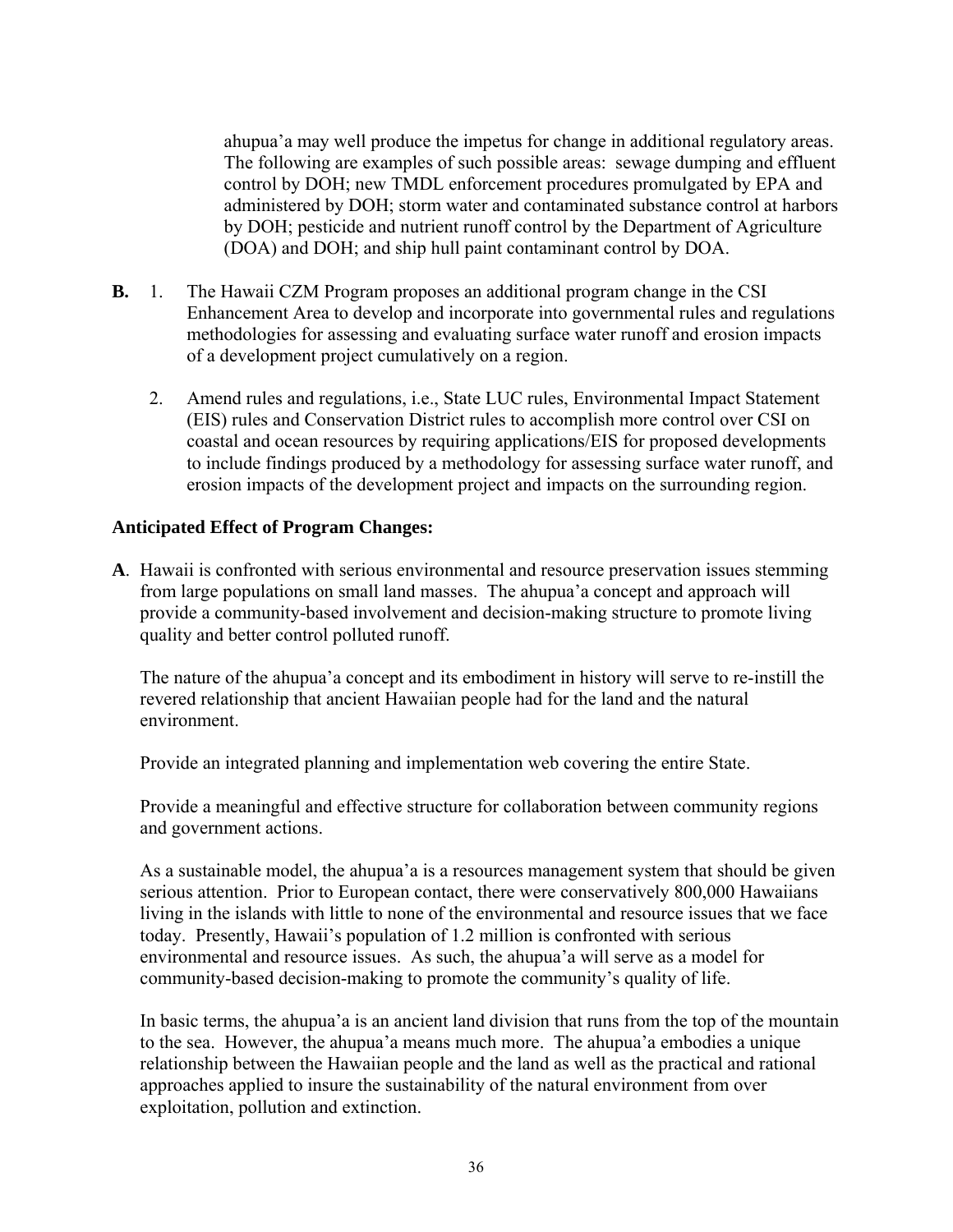The ahupua'a concept is a practical and rational approach to resources management that conforms with existing geography and its resources rather than altering them for human convenience.

 Ahupua'a in practice is really about (1) instilling appropriate values that allow people to make the right choices not only for themselves but for society; (2) community-based efforts that involve ahupua'a tenants or people with localized knowledge in the decision-making process and who have a personal stake in their ahupua'a; (3) creation of partnerships and the involvement of stakeholders that united can begin to examine existing west governmental and legal structures in order to weave the ahupua'a principles throughout; and (4) the perpetuation of this practice from generation to generation.

 Developing and implementing an integrated planning approach that embodies the ahupua'a as a sustainable model will help to ensure that the CSI are assessed, evaluated, and managed in a comprehensive manner while bringing together State, County and federal agencies with the community.

**B**. Hawaii is experiencing significant development pressure as its economic growth continues fueled by the visitor and construction industry. Much development occurs along the coast and may threaten coastal water quality. In addition, there is increasing pressure to develop single-family homes on steep-sloped areas in the Conservation District and such development threatens to increase erosion and degradation of water quality.

 Each development proposal contributes to the CSI of erosion and water quality degradation within a region. Decision-makers need additional information to evaluate development proposals in terms of these impacts. Information on existing and post development surface water runoff and erosion will assist decision-makers in evaluating what mitigating measures should be required if the development is to be approved. To some degree, applications and/or EIS already describe post-development runoff conditions. However, the information varies in scope and degree and is not consistent. Moreover, decision-makers often do not know how to evaluate and apply the information.

 This project will develop a methodology by which to assess pre- and post-development surface water runoff and erosion conditions and determine impacts on the surrounding region. The use of this methodology will be required in governmental rules and regulations. For example, LUC may require that such an assessment be included in a land use district boundary amendment application. The Office of Environmental Quality Control (OEQC) could require that such an assessment be included in theEIS. The Board of Land and Natural Resources may require such an assessment be included in a conservation district use application.

 The methodology will also assess cumulative impacts on a region so that appropriate mitigating measures may be applied. For example, standard procedure may be to require a development to capture 80% of its potential runoff on-site. However, if the development is located near critical resources and the cumulative impact of the development and other development will impair the resources, then a higher standard should be required.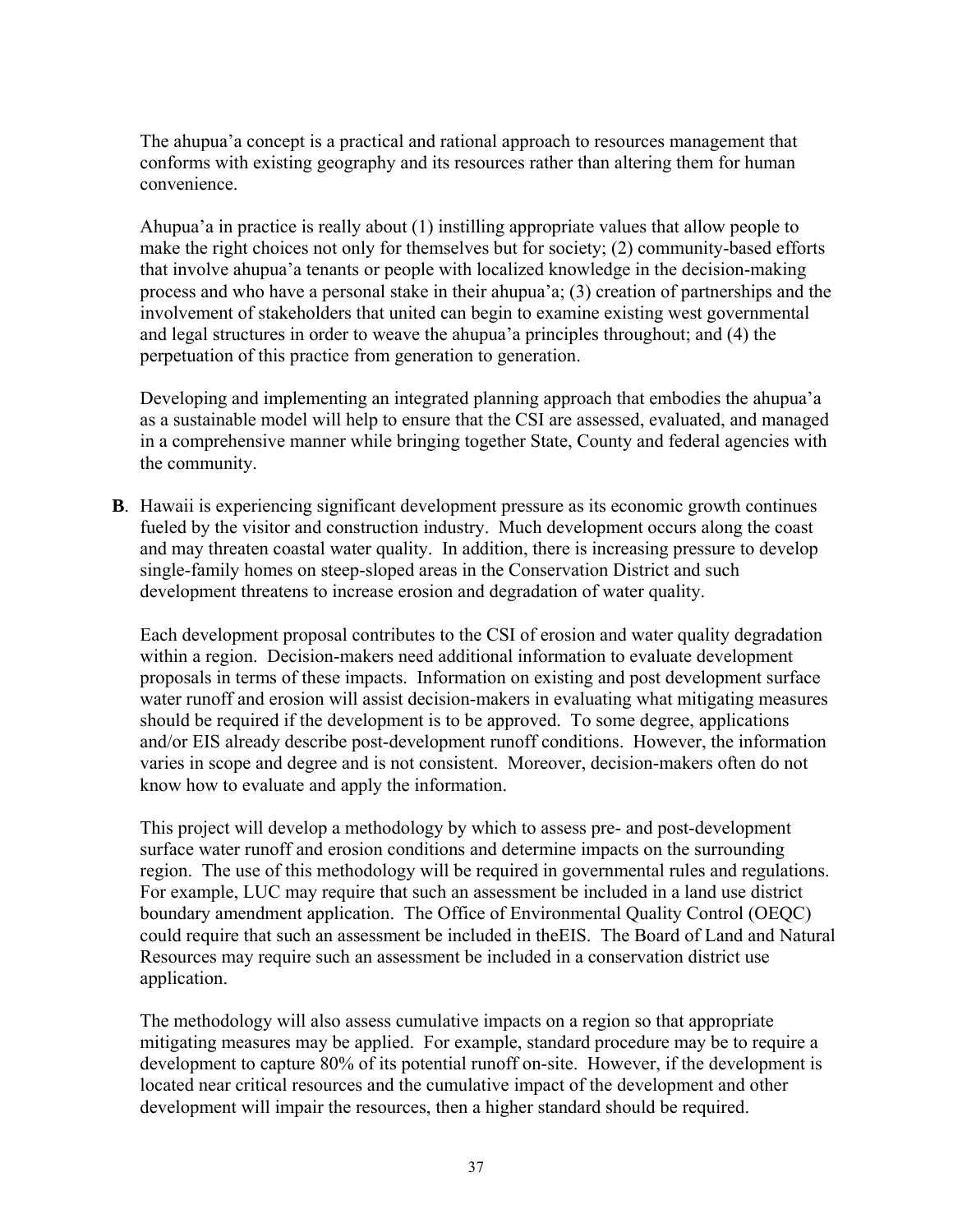The information provided will be uniform in scope and degree because it will be based on a common methodology. The results of this information will help decision-makers in controlling CSI on future water quality in the region.

 The proposed project also includes training for decision-makers so they will be better able to interpret and use the results of the assessment methodology.

 The proposed project will likely result in program changes affecting the administrative rules of the State LUC, the administrative rules of DLNR pertaining to the conservation district, and the administrative rules of OEQC.

#### **Appropriateness of Proposed Program Change**

**A.** The concept and approach is founded in over a thousand years of Hawaiian history; ahupua'a and watersheds share many common elements. Geographically, ahupua'a are small collections of watersheds or may be one large watershed and are consistent with watershed boundaries.

 In Hawaii, the ahupua'a/watershed concept has begun to bring communities together in the spirit of cooperation to address complex issues. We must continue to build on these efforts to establish an island-wide integrated resources management system.

**B**. The proposed change pertains to the control of CSI of coastal development on coastal and ocean resources. It will provide better tools for assessing surface water runoff and erosion conditions and resulting impacts from a development on the surrounding region.

 Addressing the problem of CSI poses a formidable long-range task. The proposed program changes hold promise as effective approaches to that problem since they serve to also positively affect SMAs and ocean resources in general, carrying out the goals of the ORMP.

#### **General Work Plan and Schedule**

The activities proposed to carry out these program changes and their scheduling are as outlined in Tabular Summary #2.

#### **Likelihood of Attaining the Proposed Program Change Goal**

The likelihood of achieving the program goals is high. A foundation for the achievement for Part A has been put in place by pilot programs, in place with use of CZM 309 funds. The WEC and the Wai'anae Moku Management Framework are both oriented to the ahupua'a/watershed concept and approach. The Ecological Characterization was completed in 2005, and the final phases of the Moku Management Framework are in progress presently. For Part B, attainment prospects are high also due to the foundation laid already by previous CZM programs, NPDES activities, expressed willingness on the part of other involved State agencies to participate, and increased public awareness created by past activity.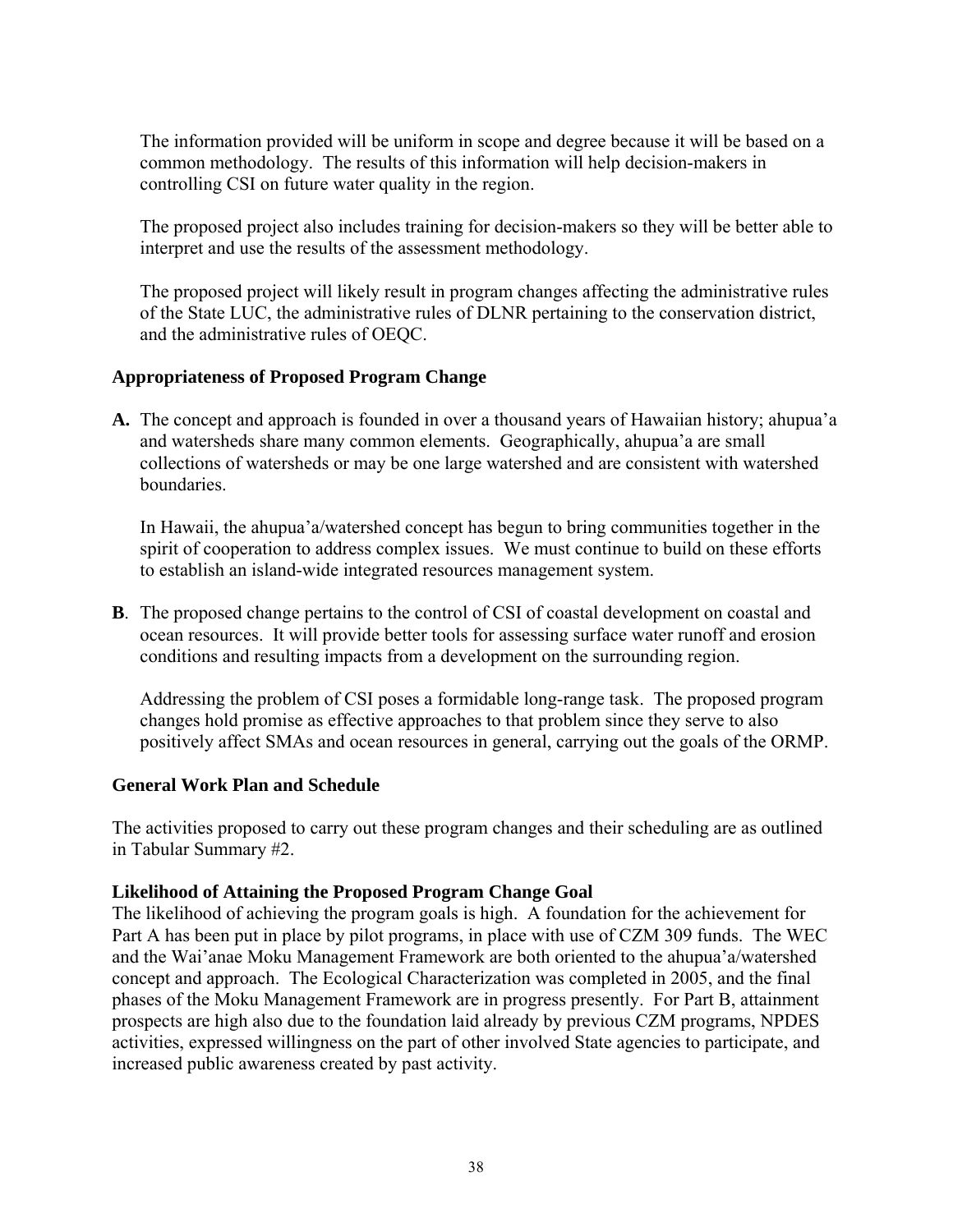Attainment prospects are also enhanced by the Hawaii strategy of concentrating its resources on a few areas of involvement rather than spreading those resources thinly over many areas.

#### **Fiscal Needs**

Estimated budget costs for each of the proposed five-year program actions are as follows:

Year 1 - A - \$29,000<br>Year 2 - A - \$30,000  $-A - $30,000$ Year 3 - A - \$50,000 B - \$95,000 Year 4 - A - \$60,000 B - \$85,000 Year 5 - A –  $$55,000$  B - \$90,000 Total funding = \$494,000

#### **Technical Needs**

Community meetings and workshops will be conducted as an integral part of the program and facilitators will be needed. Staff support services including computer and GIS input will be needed as will technical people from other Departments and consultants.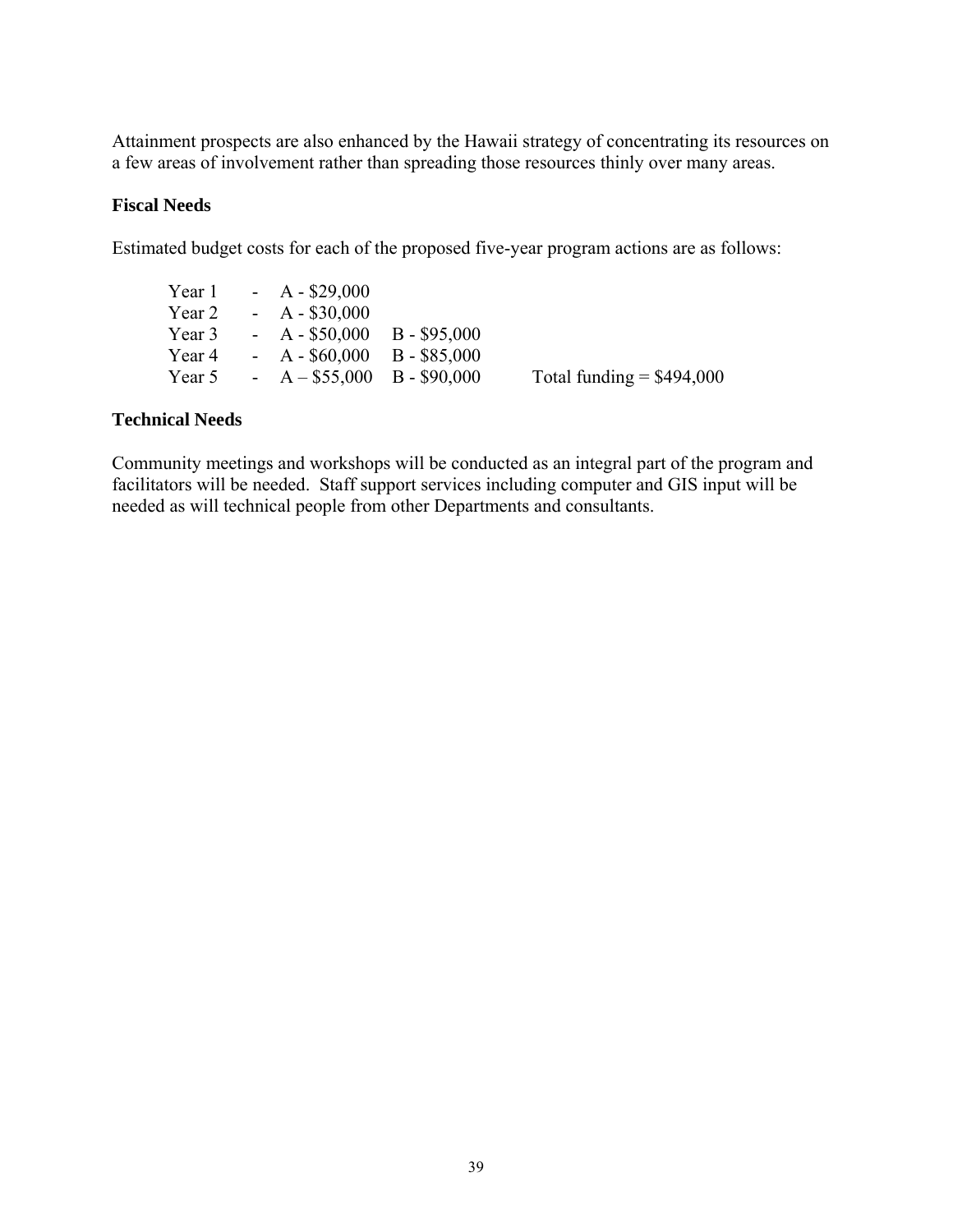#### *E. Public Access Assessment and Strategy*

#### **Resource Characterization:**

- 1. The quantitative and qualitative adequacy of public access to Hawaii's shoreline and coastal resources is considered to be very high and local and State governments continue routinely with efforts to maintain and enhance such access. These "routine" efforts include: new access gained through the SMA permitting process, other permitting processes, systematic Capital Improvement Project (CIP) appropriations for acquisition, and the long-range planning function.
- 2. Overall demand has peaked as the adequacy of opportunities improved with time. However, on the basis of expressions of community desires, low-level demand occurs for specialized improvement.
- 3. The one outstanding impediment to providing improved access is the issue of automobile/bus parking for pedestrian access points. Such installations are not only costly and impact on private property, but inherently contain conflict with other resource management objectives such as preservation of natural aesthetics, permeability of land, polluted runoff control, and air pollution

| <b>Access Type</b>              | <b>Current Numbers</b>          | <b>Change Since Last</b><br><b>Assessment</b> |
|---------------------------------|---------------------------------|-----------------------------------------------|
| National/State/County Parks     | 7 National Parks - 365,830      | $+116,830$ acres*                             |
|                                 | acres                           | $+301$ acres*                                 |
|                                 | 69 State Parks - 27,116 acres   | $+22$ parks - 2,974                           |
|                                 | 649 County Parks - 11,440       | acres*                                        |
|                                 | acres                           |                                               |
| <b>Beach/Shoreline Access</b>   | 184.9 miles of sandy shoreline; | Public ownership of                           |
|                                 | 1600 surfing sites; beaches in  | beach land, lateral                           |
|                                 | Hawaii are public, seaward of   | access protected by                           |
|                                 | the vegetation line             | 2003 law making all                           |
|                                 |                                 | accreted land public in                       |
|                                 |                                 | perpetuity                                    |
| <b>Recreational Boat Access</b> | 21 small boat harbors, 54 boat  |                                               |
|                                 | ramps                           |                                               |
|                                 | 13 offshore mooring facilities  |                                               |
| Scenic Vistas/Overlook          | 20 formal overlook points,      | Vista point added for                         |
| Points                          | most of coastline served by     | whale watching on                             |
|                                 | major highways offering         | Oahu                                          |
|                                 | routine scenic ocean vistas to  |                                               |
|                                 | drivers                         |                                               |

4. Inventory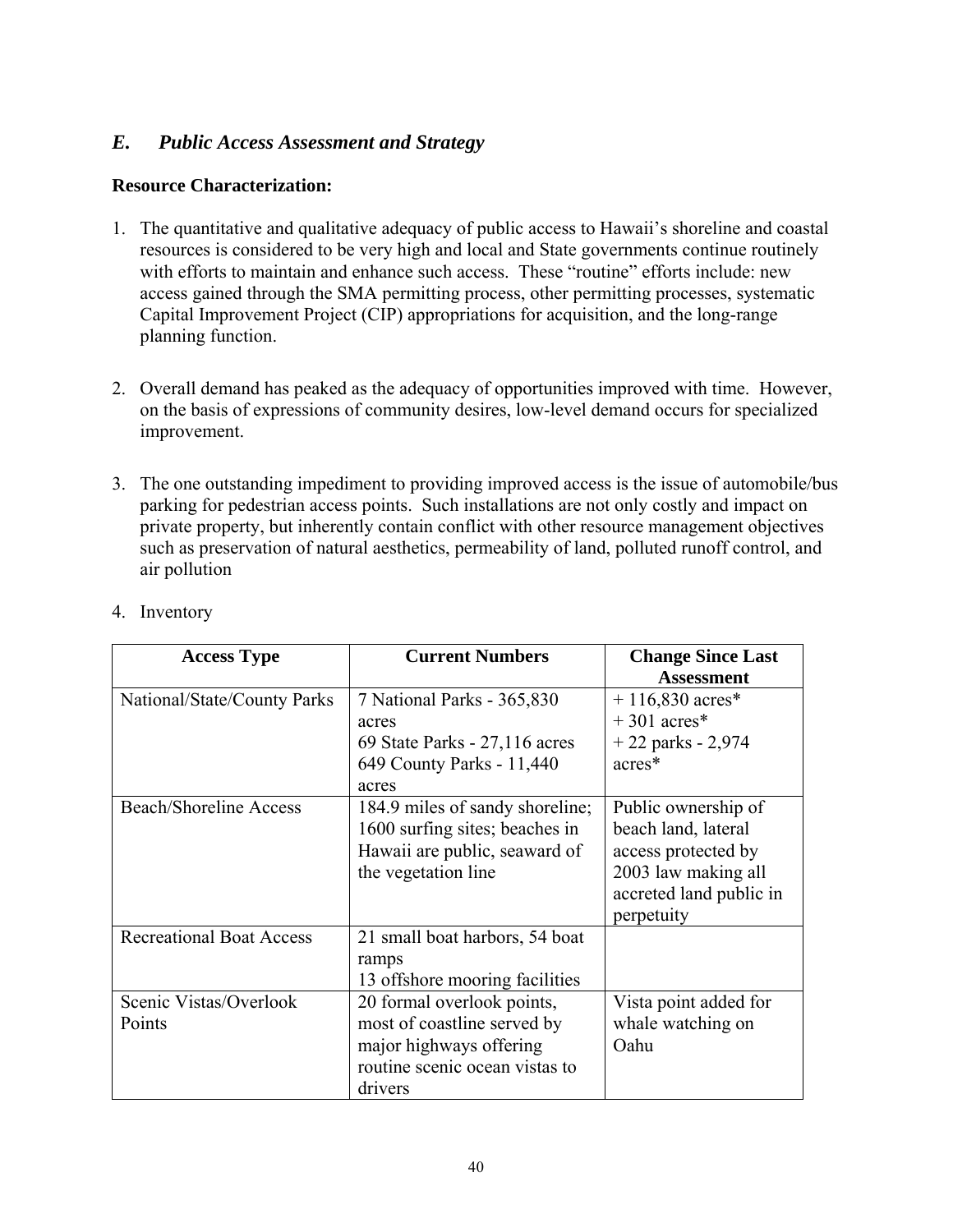| Public Perpendicular Rights-<br>of-Way                                               | There are many existing<br>perpendicular public pathways<br>in the State. There are also<br>many incidental access points,<br>public but not "formalized."                                                                         | New ones are added via<br>SMA permits and<br>acquisition                                                                                                                     |
|--------------------------------------------------------------------------------------|------------------------------------------------------------------------------------------------------------------------------------------------------------------------------------------------------------------------------------|------------------------------------------------------------------------------------------------------------------------------------------------------------------------------|
| <b>Fishing Points</b>                                                                | 23 public fishing piers exist<br>throughout the State                                                                                                                                                                              | New ones added by<br>"routine" County<br>activities                                                                                                                          |
| <b>Coastal Trails</b>                                                                | Na Ala Hele, the State's trail<br>system maintains 112 trails on<br>6 Islands. Most of the trails are<br>mountain trails but offer ocean<br>and coastline vistas.                                                                  | Trails are maintained<br>and improved<br>systematically                                                                                                                      |
| <b>ADA Compliant Access</b>                                                          | Most beach park accesses are<br>now Americans with<br>Disabilities Act (ADA)<br>compliant                                                                                                                                          | New ADA facilities<br>installed systematically                                                                                                                               |
| Public Beaches – with water<br>quality monitoring and<br>public notice of conditions | 141 public beach parks exist in<br>the State on 6 Islands. Water<br>quality is monitored at various<br>park locations and in 2004,<br>covered 76 of these park sites.<br>Monitoring alternates each year<br>amongst all the parks. | 2 new beach parks have<br>been added<br>Monitoring coverage<br>increased from 50<br>parks/year in 2001                                                                       |
| Other Beaches                                                                        | Beaches and open shoreline<br>exist at other points along the<br>coastline where views and<br>physical access to the ocean is<br>afforded by proximity to a road<br>or highway.                                                    |                                                                                                                                                                              |
| <b>Public Access Enhanced</b>                                                        |                                                                                                                                                                                                                                    | ADA improvements<br>added. Signage<br>installed in Hawaii<br>County with 306 funds.<br>Lateral access insured<br>by new law making<br>accretion public land in<br>perpetuity |

5. The State has a website for State parks, www.state.hi.us/dlnr/dsp and for the coastal trail program, www.dofaw.net. Beach park locations are well known to residents, are listed in street-map guides, are shown on phone directory maps, and in-guide books for visitors. The County of Hawaii is planning a website to show public access points.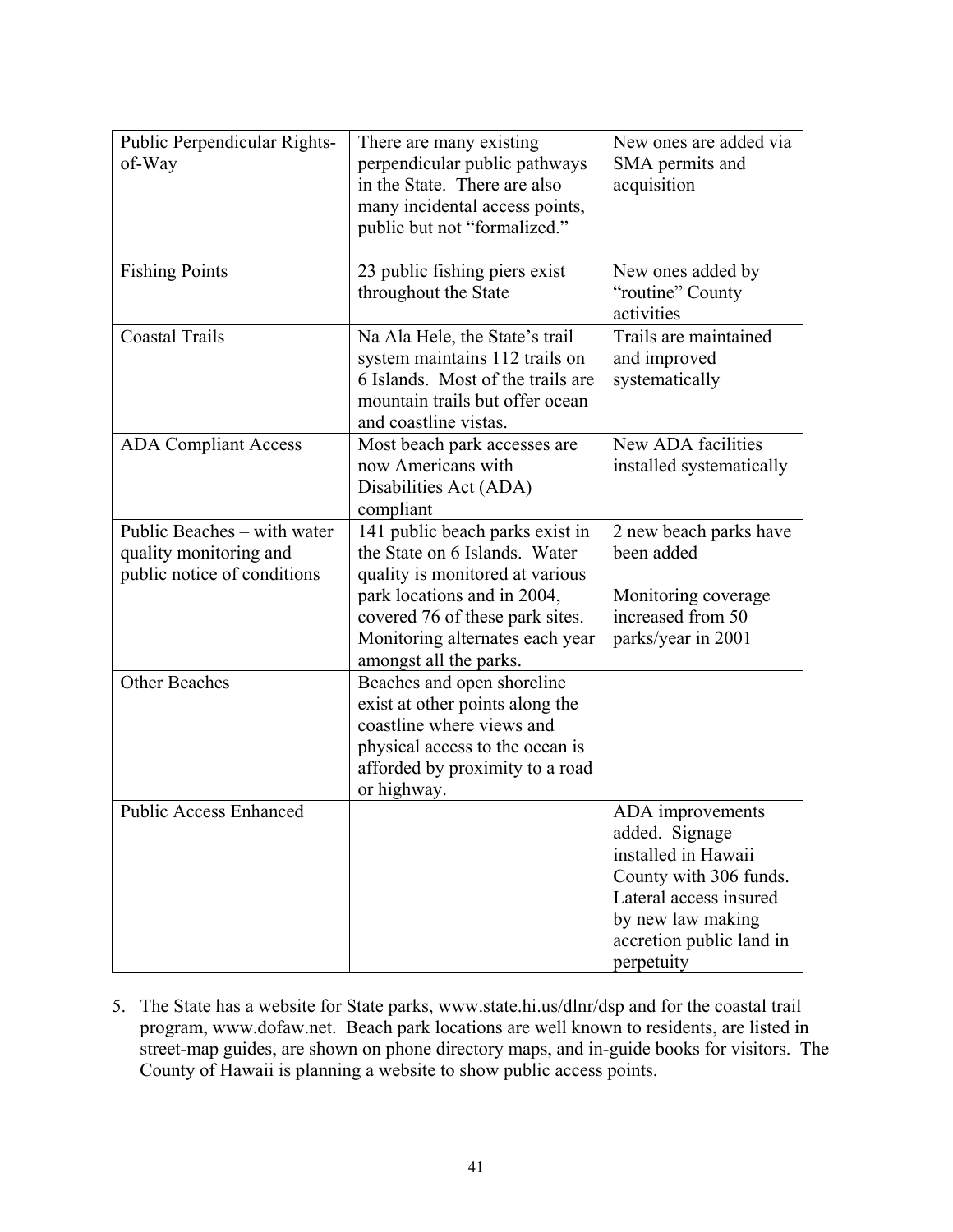- \* The increase in National Park acreage occurred in 2003 by an addition to Hawaii Volcanoes National Park.
- \* This amount was added to the Heeia Kea State Park by the acquisition of the Heeia Kea wetland.
- \* The previous Assessment should have reported 627 County parks in 2000 with an acreage of 8,466. The large increase in acreage is attributed to the acquisition of 5 nature preserves on Oahu.

#### **Management Characterization:**

 $\overline{a}$ 

| <b>Management Category</b>    | <b>Nature of Change</b>           | <b>Effect</b>   | <b>Funding</b> |
|-------------------------------|-----------------------------------|-----------------|----------------|
| Statutory, Regulatory,        | New statute rendering newly       | Guarantees      | N/A            |
| Legal <sup>17</sup>           | accreted beach land as public     | lateral access; |                |
|                               | land in perpetuity.               | new access      |                |
|                               | Some SMA permits require new      | gained          |                |
|                               | access.                           |                 |                |
|                               |                                   |                 |                |
| <b>Acquisition Programs</b>   | New beach parks acquired;         | Access          | <b>CZM</b>     |
|                               | County of Hawaii sets up public   | increased;      | driven         |
|                               | access, open space and resources  | funding for     |                |
|                               | preservation fund.                | future access   | County         |
|                               | State Legislature enacts "Legacy  | created.        | funds          |
|                               | Land Act" in 2005                 | Creates fund    |                |
|                               |                                   | for watershed   | <b>State</b>   |
|                               |                                   | and habitat     | funds          |
|                               |                                   | protection      |                |
| <b>Access Management</b>      | Database of public access points  | Information     | CZM            |
|                               | developed by Hawaii County in     | flyers, maps,   | driven         |
|                               | the GIS system. Maui County       | and website     | and 306        |
|                               | inventories access points in 2003 | will be         | fund           |
|                               |                                   | produced        | assisted       |
| <b>Operation/Maintenance</b>  | State and counties have           | Always in       | <b>Budget</b>  |
|                               | systematic maintenance for        | good            | process        |
|                               | parks and public pathways         | condition       |                |
| <b>Education and Outreach</b> | Native Hawaiian Access Rights     | Augment         | <b>CZM</b>     |
|                               | Project has public meetings;      | awareness;      | 309            |
|                               | private group (Public Shoreline   | Prevents sale   |                |
|                               | Access Hawaii) holds vigil at     | of land to      | Private        |
|                               | hotel as reminder that public     | hotel           |                |
|                               | access is available on underlying |                 |                |
|                               | State land                        |                 |                |

<sup>&</sup>lt;sup>17</sup> Existing Statutes protect landowners that allow public access for recreational purposes over private land from adverse possession claims, 520, HRS.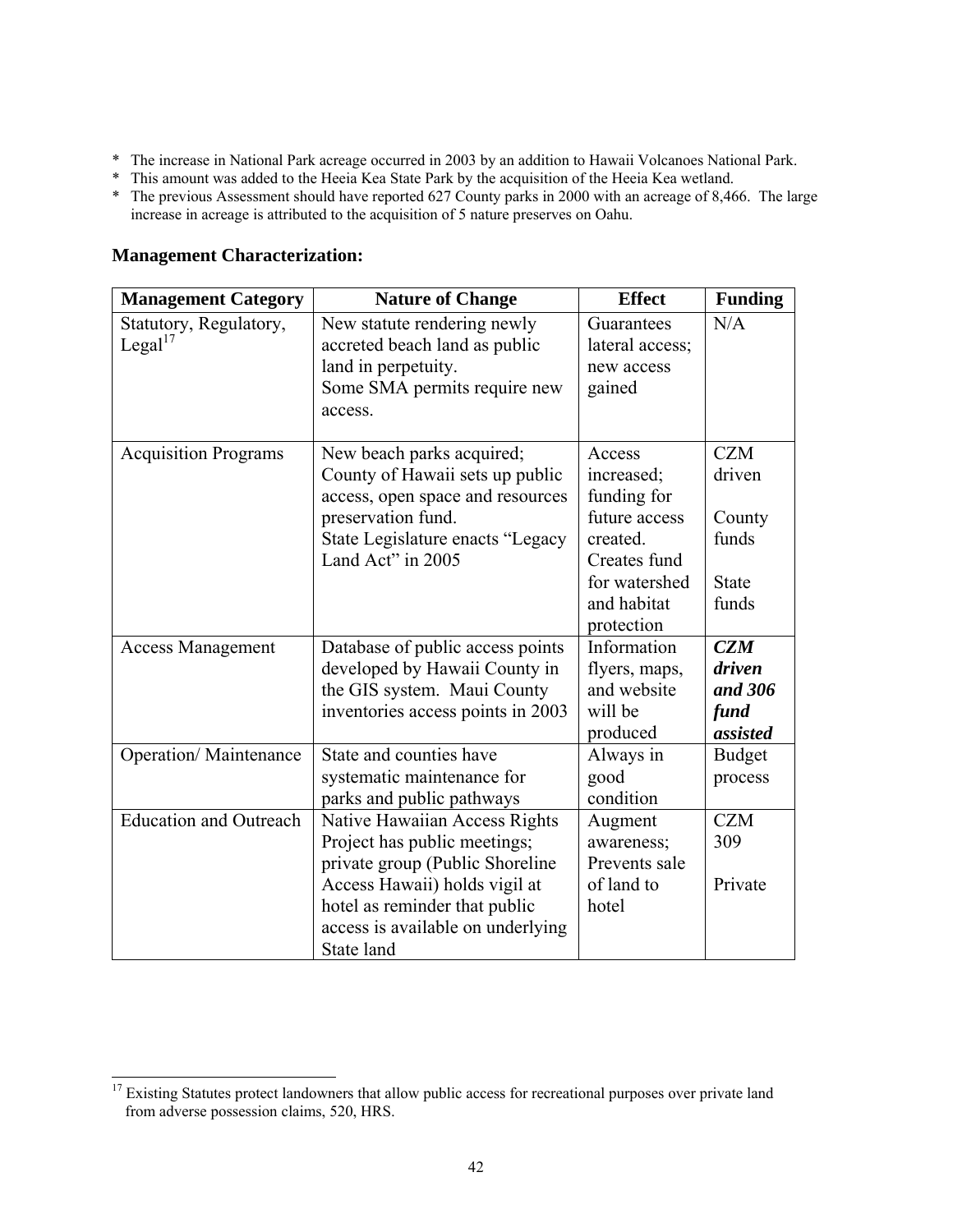| <b>Beach Water Quality</b><br>Monitoring | Number of beaches monitored<br>increased; Remedial action | Increased<br>protection; | Budget:<br><b>CWA</b> |
|------------------------------------------|-----------------------------------------------------------|--------------------------|-----------------------|
| /Remediation                             | ongoing                                                   | water quality            |                       |
|                                          |                                                           | levels                   |                       |
|                                          |                                                           | stabilizing              |                       |

**Conclusion:** While there will be a continuing need for more public access, efforts have produced significant progress to the point of achieving relative adequacy. Anecdotal reports indicate that public access in the west Maui area and to some extent, the south Maui area could use additional access points. State and local governments engage in routine activities to increase access via opportunities presented by the SMA permitting process, zoning approvals, EIS approvals, systematic CIP programming and general planning.

- 1. **Priority Needs** in this area include: continuing acquisition of access points through planning, SMA and other permit conditions, systematic CIP programming and planning; ADA accommodation improvement and public information on access locations.
- 2. **Priority** Last assessment Priority This assessment

| High   | High   |
|--------|--------|
| Medium | Medium |
| .0W    | Low    |

The change in priority reflects general progress in improving and assuring coastal access to the point that other enhancement area concerns assume a higher priority.

#### **Public Access Strategies**

**Strategic Objectives**: To attain increased opportunities for public access to coastal areas through statutory and regulatory systems as well as acquisitions and infrastructure improvement while minimizing adverse impacts on resources and property rights.

(See "Strategy" outlined in the Introduction.)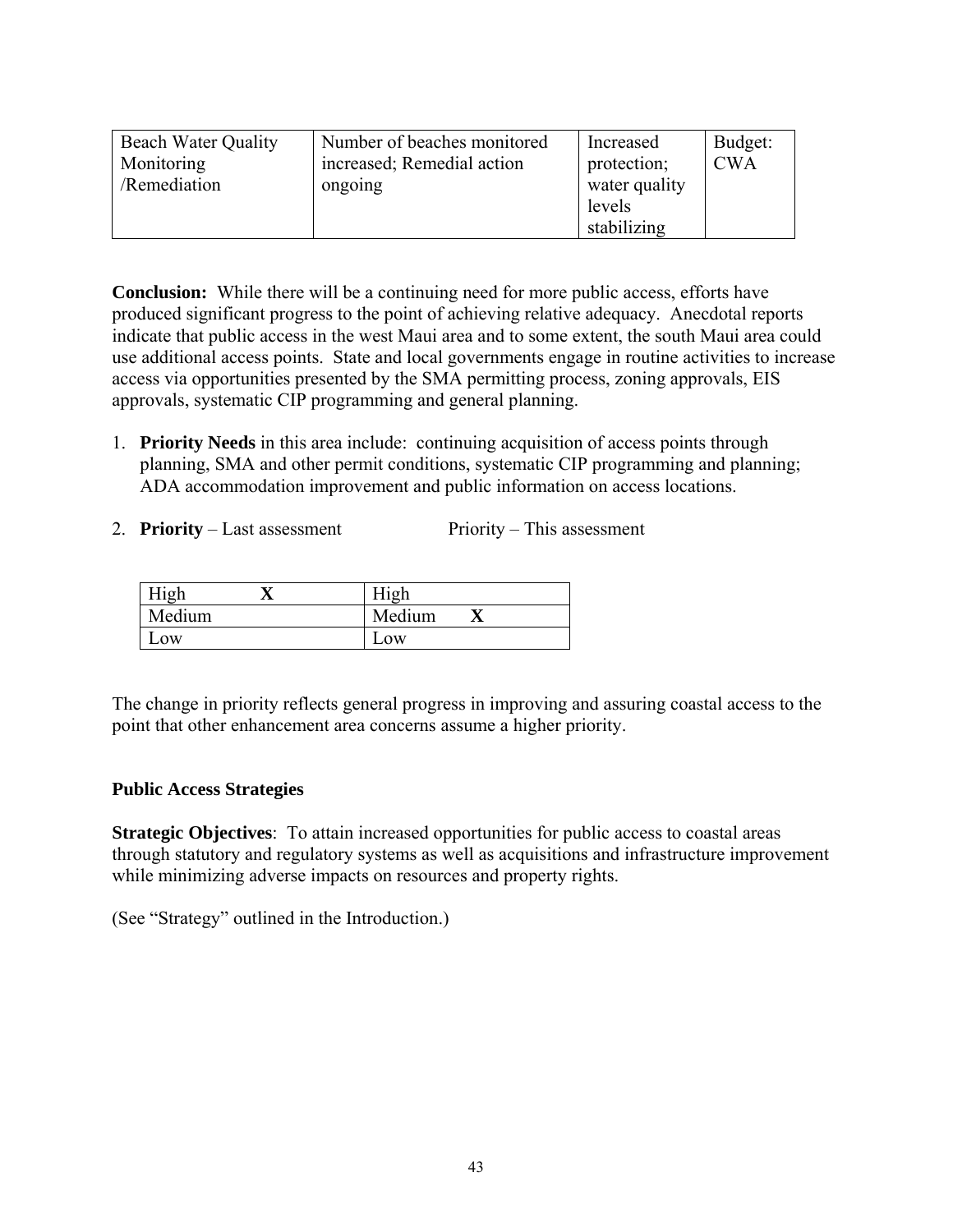#### *F. Wetlands Assessment*

#### **Resource Characterization:**

1. Extent of coastal wetlands.

| <b>Wetland Type</b>        | <b>Extent (acres and data)</b><br>year) | <b>Trends</b>                       |
|----------------------------|-----------------------------------------|-------------------------------------|
| Tidal                      | 15,474 (1990)                           | See $# 2$ below                     |
| Non-Tidal/Freshwater       | 95,326 (1990)                           |                                     |
| Publicly Acquired Wetlands | $2,000*$                                | Increasing interest and<br>activity |
| <b>Restored Wetlands</b>   | 3(2005)                                 | Several other proposals<br>pending  |
| Created Wetlands           | N/A                                     |                                     |
| Other - Anchialine Pools   | 148                                     |                                     |

\*Estimate

2. Although the USFWS now has a GIS map inventory of wetlands for the State of Hawaii, the base date of the information is unclear. The numbers extrapolated from the USFWS inventory are similar to the numbers provided above. In addition, they are consistent with inventory numbers provided for Oahu only by, *Ecologically Sensitive Wetlands on O'ahu*, UH Environmental Center, 1989. Consequently, the figures remain generally the same and cannot be measured against previous data to determine statistical trends. Anecdotal trends are quite positive. Public knowledge of wetland functions and interest in their preservation has undoubtedly increased. Most watershed plans, and the number of such plans is expanding, contain proposals for stream and/or wetland restoration. Large or otherwise significant wetlands command citizen support groups, e.g., Kawai Nui Heritage Foundation, Friends of Heeia Kea, North Pu'u Olai Wetland Management Association. Many school classes have embraced wetland study and fieldwork projects. A large wetland (391.6 acres) on Oahu was deeded to the State in 2002 and at least one major restoration project is pending (Ukoa Pond, 144.2 acres). These interests have resulted in more governmental interest and action in Hawaii, producing legislated fund structures for acquisition of wetlands and other areas for conservation.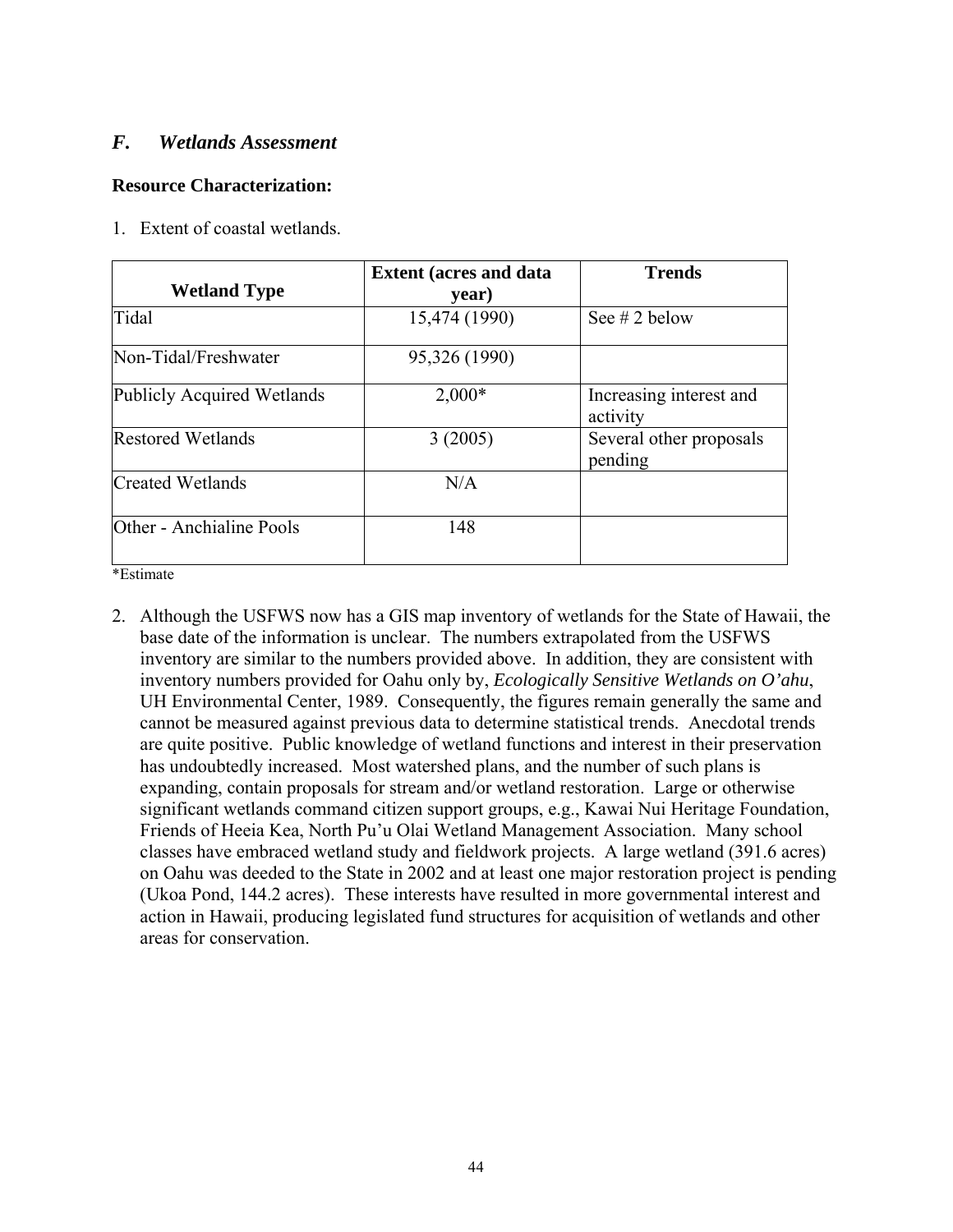3. Direct and indirect threats to coastal wetlands, both natural and man-made.

| <b>Threat</b>           | <b>Threat Level</b> | <b>Trends</b>                                             |
|-------------------------|---------------------|-----------------------------------------------------------|
| Development/fill        | Medium              | More controls<br>available                                |
| Hydrologic Alteration   | Medium              | Greater awareness<br>and control                          |
| Erosion                 | High                | Greater awareness<br>and controls                         |
| Pollution               | High                | More controls being<br>applied                            |
| Channelization          | Low                 | Governmental<br>avoidance being<br>practiced              |
| Nuisance/Exotic Species | Medium              | Greater awareness,<br>controls, and<br>enforcement        |
| Freshwater Input        | Medium              | Greater awareness of<br>habitat and<br>ecosystem concerns |
| Sea Level Rise          | Medium              | Research activities<br>heightened                         |

## **Management Characterization**

| <b>Management Category</b>                    | <b>Significant Change since last Assessment</b> |
|-----------------------------------------------|-------------------------------------------------|
| Regulatory                                    | Kawai Nui Marsh on Oahu designated Wetland      |
|                                               | of International Importance by Ramsar           |
|                                               | Convention. Offered for consideration as        |
|                                               | <b>National Park</b>                            |
| <b>Wetlands Protection Policies/Standards</b> | All Oahu Development Plans adopted since        |
|                                               | 2000 contain wetland protection policies        |
| Assessment Methodologies                      | Increased in scope and extent                   |
| <b>Impact Analysis</b>                        | Cultural and ahupua'a associations with         |
|                                               | wetlands now required to be addressed in        |
|                                               | environmental analysis                          |
| <b>Restoration Programs</b>                   | Many watershed plans pose wetland and           |
|                                               | Hawaiian fishpond restorations. Ukoa Pond       |
|                                               | restoration pending; Maluaka wetland on Maui    |
|                                               | restored (2006)                                 |
| Special Area Management Plans                 | Watershed partnerships in State, some 22 in     |
|                                               | number plan protection and restoration projects |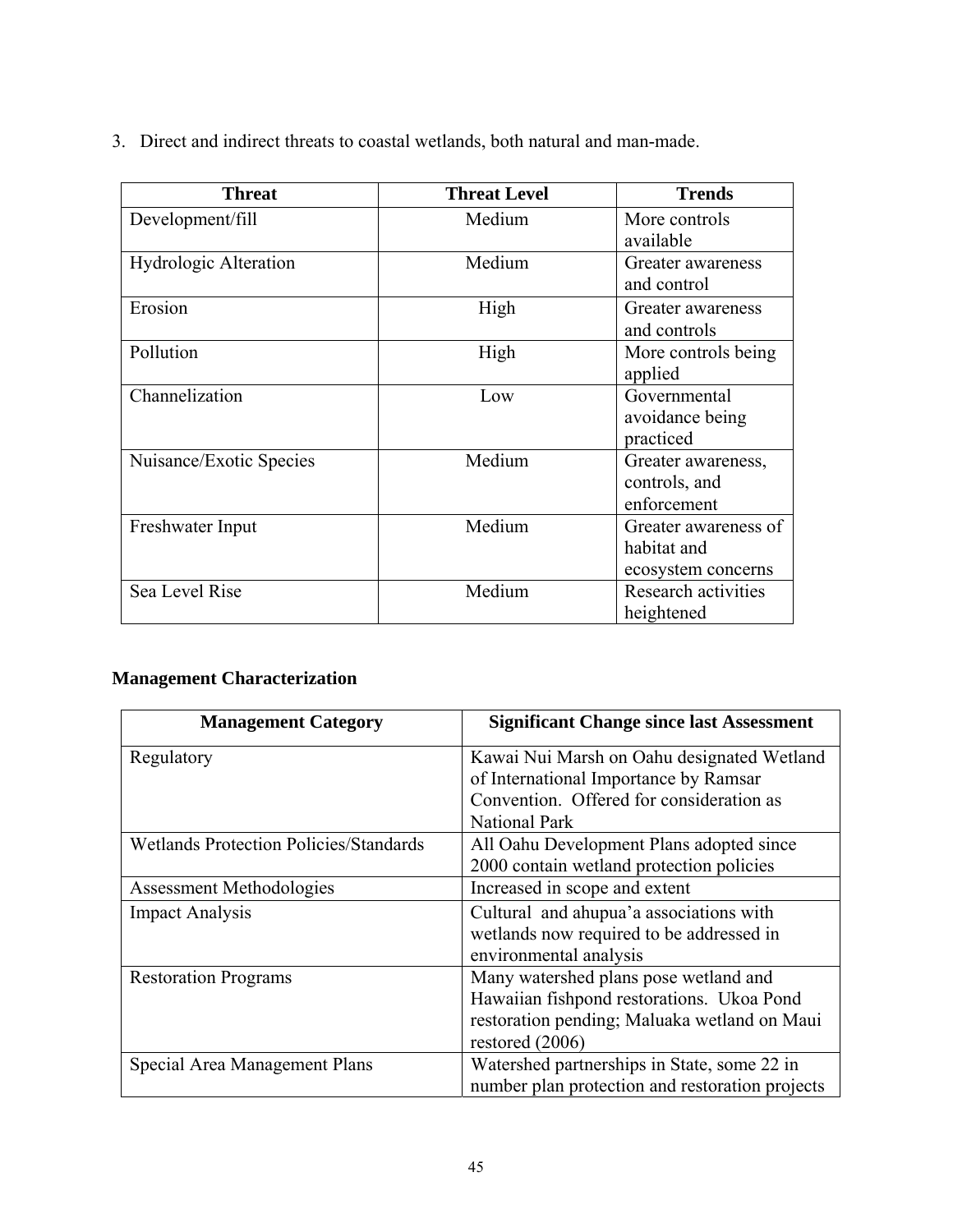| Education/Outreach                                 | School and University wetland projects<br>proliferate                                                                      |
|----------------------------------------------------|----------------------------------------------------------------------------------------------------------------------------|
| <b>Wetland Creation Programs</b>                   | State and County regulations allow wetland<br>"banking", i.e., create wetland to replace one<br>impacted by development    |
| <b>Mitigation Banking</b>                          | See above                                                                                                                  |
| Mapping/GIS/Tracking Systems                       | USFWS "Wetland Mapper" <sup>18</sup> GIS database<br>covers all Hawaii. State GIS system has<br>"wetlands" layer available |
| <b>Acquisition Programs</b>                        | Dedicated State fund created for acquisitions.<br>Large wetland at Heeia on Oahu deeded to<br>State.                       |
| <b>Publicly Funded Infrastructure Restrictions</b> | None                                                                                                                       |
| Impediments                                        | No significant impediments have been<br>encountered since last assessment                                                  |

#### **Conclusion:**

The high points in this enhancement area are: (1) the enactment of the "Legacy Land Act" producing a fund source dedicated to watershed and natural area preservations, (2) the attention given to Kawai Nui Marsh by its designation as an internationally important wetland adding to the impetus for its management and preservation, and (3) the acquisition of the Heeia Kea wetland on Oahu by the State. The wetland designation provided in Oahu's Development Plans carries with it a "preservation" zoning classification and placement outside of the urban growth boundary. These actions preserve wetlands from development pressures unless the designations are altered by public process. Many watershed partnership organizations (22) within the State plan preservation and restoration projects.

- 1. **Priority Needs** in this area include: a comprehensive database tabulation of wetlands in the State; mapping them; enhanced enforcement in regulations; motivation and funding for Hawaiian fishpond restorations; creation of citizen "caretaker" groups for individual wetland areas; and continuing education and outreach.
- 2. **Priority** Last assessment Priority This assessment

| High   | High   |
|--------|--------|
| Medium | Medium |
| Low    | Low    |

 $\overline{a}$ 18 www.wetlandsfws.er.usgs.gov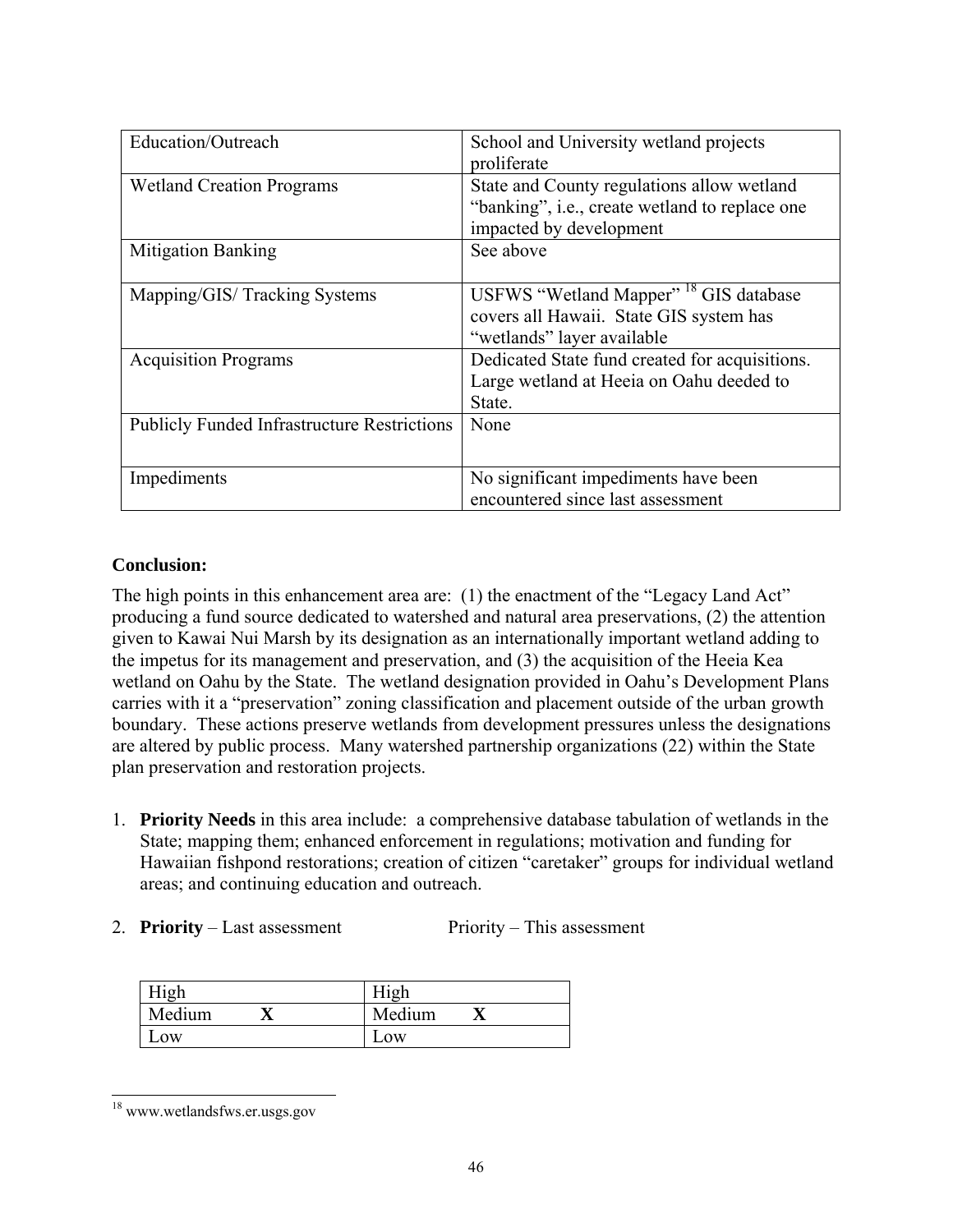#### *G. Aquaculture Assessment*

1. Hawaii is an ideal location for aquaculture, the farming of plants and animals in water. From the mountains to the ocean, water abounds providing a myriad of environments to raise a wide variety of seafood. Shrimp, abalone, seaweed, microalgae, tilapia and various organisms for the aquarium trade are among the many opportunities on all the tropical Islands of the State.

Commercial production is estimated to have grown from \$25.2M in 2002 to \$27.7M in 2003, a 10% increase in wholesale value. Research and technology is estimated to have contributed another \$12M from variety of local and overseas projects. Therefore, the Hawaii industry value for 2003 was estimated at \$39.7M.

Employment in the Production and Services Sectors increased slightly in 2003 to 942 people from 880.

Over 30 different species of plants and animals are raised in Hawaii. These are grouped in four categories: Algae (ogo seaweed (Gracilaria), Spirulina and other microalgae); Shellfish (marine shrimp, freshwater prawns, crayfish, lobsters, oysters, clams, snails, abalone); Finfish (Japanese flounder, Chinese catfish, tilapia, carp, mullet, mo*i* - Pacific threadfin, awa - milkfish, amberjack); and Other (aquarium animals and plants, pearl oysters, shellfish, finfish "baby" (seedstock), and "parent" animals (broodstock).

Farm-gate and retail prices for cultured products are uniformly high, as demand for aquacultured products exceeds the supply for most species. Algae (microalgae and ogo seaweed) continues to be Hawaii's most valuable aquaculture crop encompassing both local and export sales.

New commercial species and new technologies provided opportunities for industry diversification. Moi, or the Pacific threadfin, was a local fish introduced in 1997 by farmers. Several farms began moi production with assistance from the Oceanic Institute and DLNR's Anuenue Fisheries Research Center. In 2002, large-scale offshore cage culture of moi began under State leases of the open ocean. A variety of freshwater aquarium fish, crawfish, snails, abalone and black-lip pearl oysters continued to be developed for their commercial appeal. Other species used in research or pilot-scale projects included white and Russian sturgeon*,*  kahala (amberjack), papio (blue trevally), and various high value marine aquarium animals.

The year 2003 saw continued growth in the aquarium fish industry, primarily freshwater aquarium fish. Many small backyard "hobbyists" increased their output and existing aquafarms diversified into aquarium fish culture. The USDA continued to fund aquarium industry development projects which have assisted both existing aquarium producers, as well as developed new farmer interests. Further expansion of this segment of the industry can be expected.

In 2001, using the State's newly amended ocean-leasing laws, the Aquaculture Development Program (ADP) of the State DOA produced the first commercial open-ocean farm in the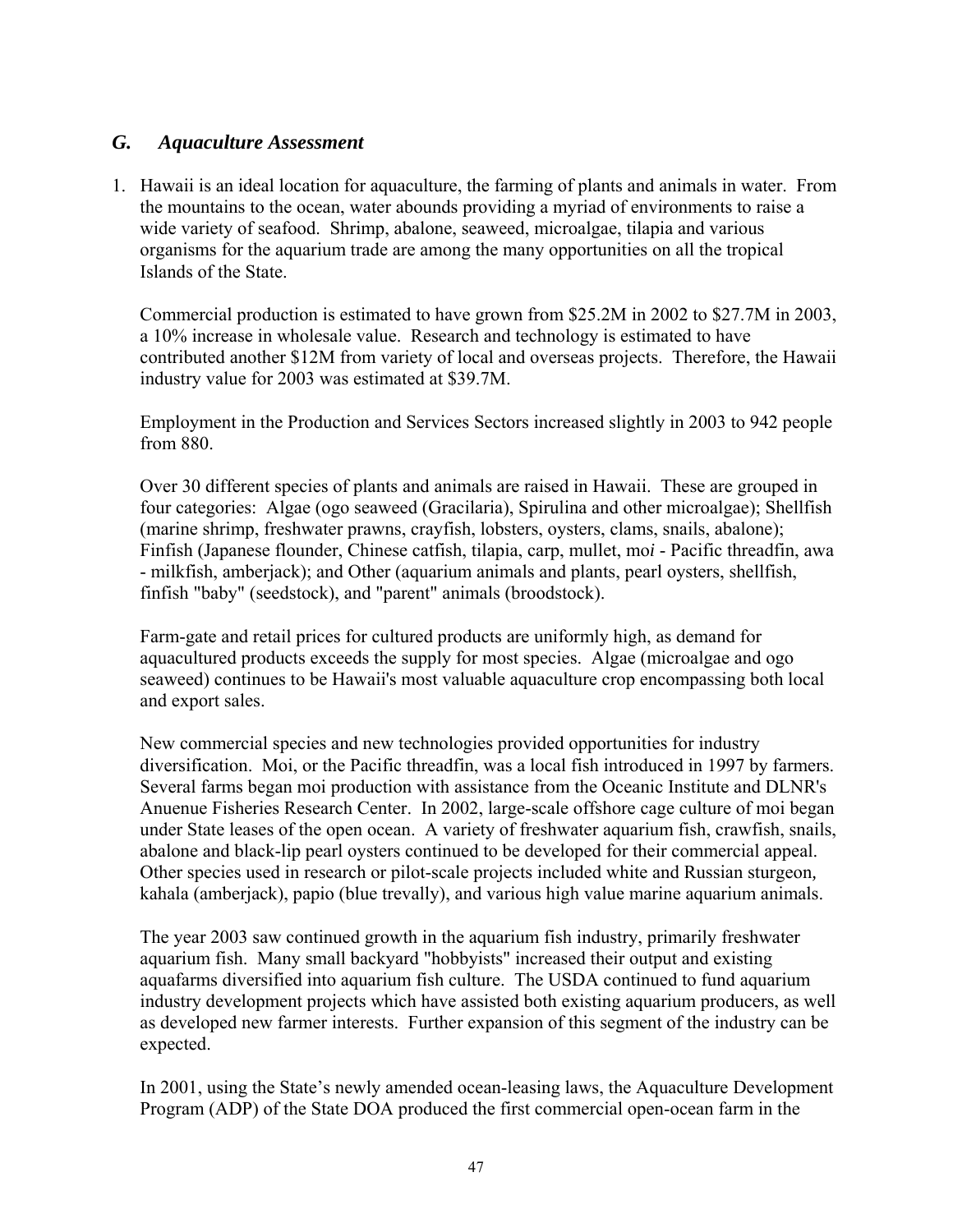United States. Cates International was granted a lease of approximately 28 acres of open ocean under Hawaii's jurisdiction (about 2 miles off the southern coast of Oahu) for an aquafarm to produce moi. In 2002, Hawaii granted a second open-ocean lease of approximately 90 acres off the southern coast of the County of Hawaii (located within the Hawaiian Islands Humpback Whale NMS), to Kona Blue Water Farms for the purpose of producing another variety of fish known in Hawaii as kahala. In January 2006, a federal Marine Aquaculture Task Force<sup>19</sup> observed Hawaii's operating "ocean farms." The Task Force will make recommendations to Congress and NOAA regarding desirable environmental standards to govern aquaculture.

Hawaii is positioned to be a source of education, training and technical expertise in the pacific region for the long-term. The State's experience in this area includes setbacks as well as success. In 2005, Ceatech USA, which began a shrimp farming operation using 20 ponds on Kauai in 1997, declared bankruptcy. Ceatech shut down its operations with debts of \$10 - 41 million. Ceatech struggled from the start requesting large infusions of State loans (most of which were denied) and in early 2005, experienced diseased products causing a destruction of 20 million shrimp. It is estimated their operation suffered losses of \$10.7 million in its 8-year history.

2. Environmental concerns about aquacultural activities include biophysical impacts, i.e., specie-introduction, threats to indigenous species; economic, i.e., competition for resource use; socio-cultural, i.e., competition for resource impacts on traditional practices and recreational desires.

#### **Management Characterization:**

 $\overline{a}$ 

1. Identify significant changes in the State's ability to plan and locate aquaculture facilities since the last Assessment.

| <b>Significant Changes in Ability to</b> | <b>Scope of Change</b>   | <b>Successes/Impediments</b> |
|------------------------------------------|--------------------------|------------------------------|
| Plan                                     |                          |                              |
| and Site Aquaculture Facilities          |                          |                              |
| Ocean leasing laws and Hawaii            | Authorizes conditional   | 2 ocean leases granted,      |
| Administrative Rules amended             | ocean leases;            | subject to environmental     |
|                                          | environmental            | controls                     |
|                                          | assessment required      |                              |
| Experimental project preceding lease     | Tested cage viability    | Helped insure mitigation     |
|                                          | and release of baby fish | of environmental impacts     |
| ADP, DOA develops prototype GIS-         | Helps to find locations  | Will help to produce tools   |
| based ocean mapping system               | for ocean aquaculture    | for managing use             |
|                                          |                          | conflicts                    |

<sup>&</sup>lt;sup>19</sup> A nine-member, science-based group created in 2005 to provide recommendations for proper standards to control the environmental impacts of aquaculture, Honolulu Star Bulletin, 1/22/2006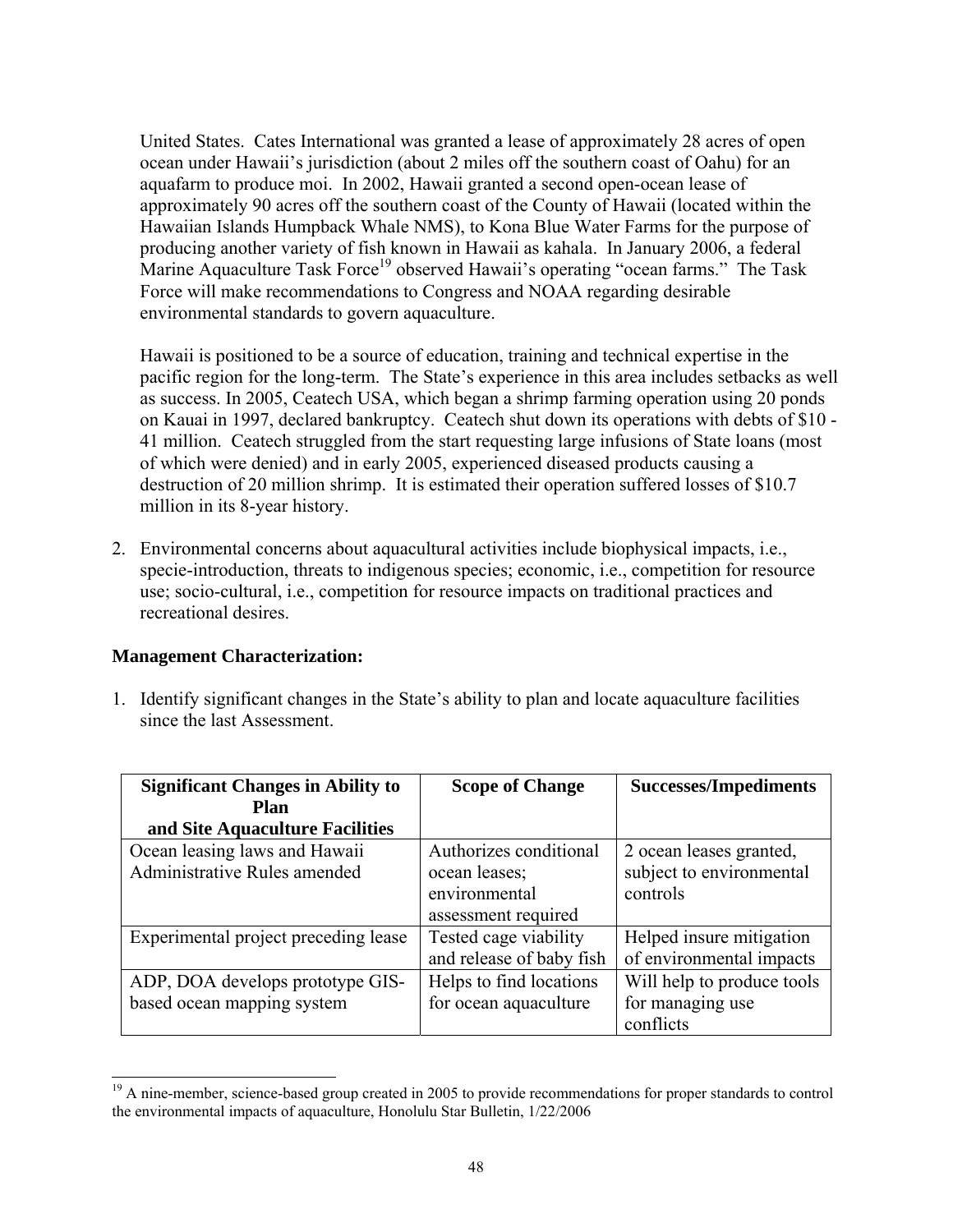#### **Conclusion:**

Potential for aquacultural expansion in Hawaii remains high. Hawaii has an extensive natural "laboratory" in which to develop successful operations and has definitive experience, both positive and negative, to apply to future prospects and to offer to other areas of the world. Commitment to aquacultural projects must be balanced with knowledge of, and mitigation measures for environmental impacts from various operations. The potential of ocean-farming as a new food source will provide impetus for expansion in the future.

- 1. **Priority Needs** in this area include: continuing research on environmental impacts from open ocean farming; development of mitigation controls; research and development in new product areas; and public education on the nature and potential importance of aquaculture.
- 2. **Priority** Last assessment Priority This assessment

| High      | Hıgh   |
|-----------|--------|
| Medium    | Medium |
| $\sim$ OW | LOW    |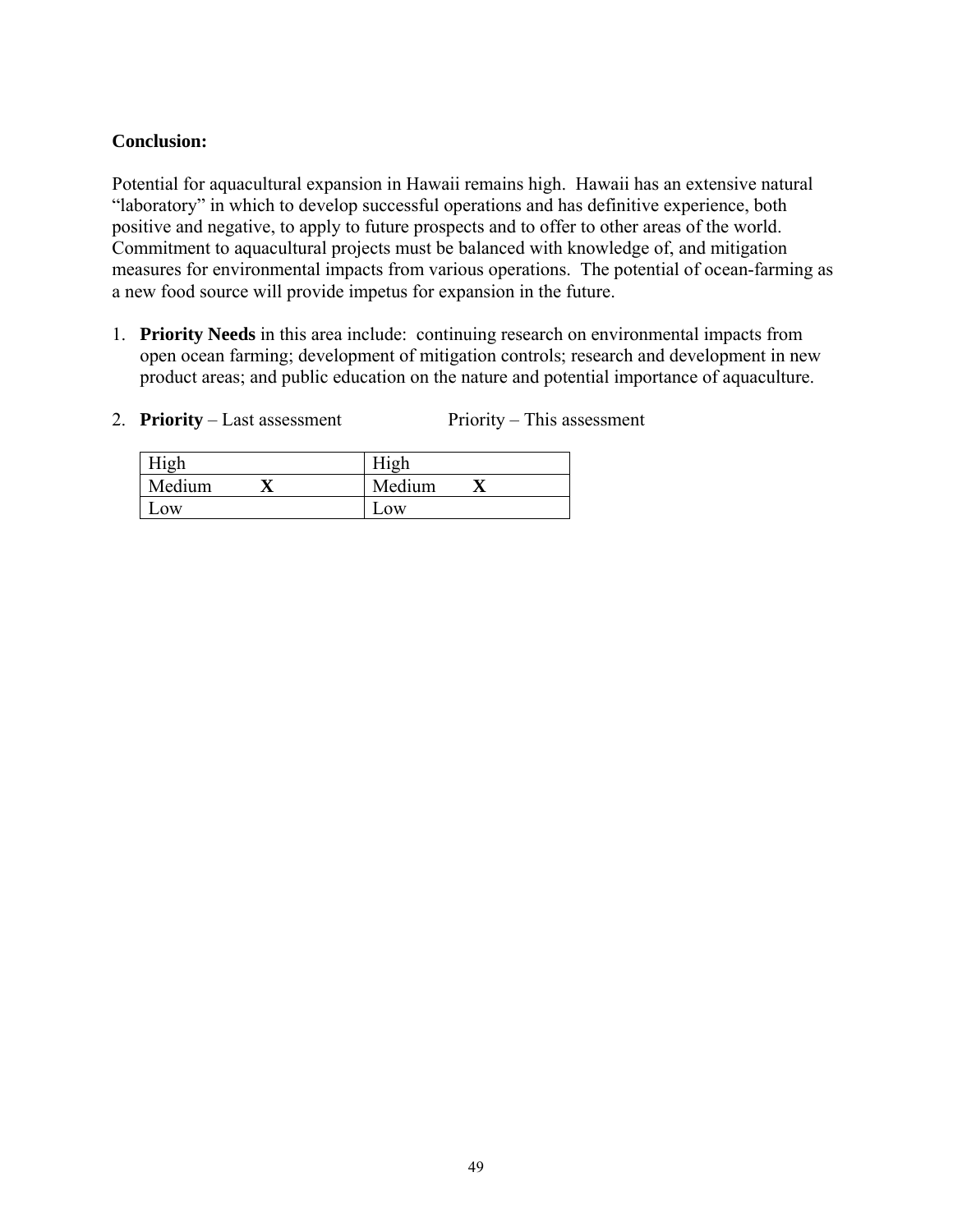#### *H. Marine Debris Assessment*

1. Characterization and extent of marine debris resulting from the 2004 ICC in Hawaii<sup>20</sup> (Top Ten Items)

| <b>Type of Debris on</b>          | <b>Amount</b>                      |                                                                    |
|-----------------------------------|------------------------------------|--------------------------------------------------------------------|
| Land $(54\% \text{ of }$          | $\frac{6}{6}$ of Total = extent of | <b>Type of Impact</b>                                              |
| Total)                            | impact also)                       |                                                                    |
| Cigarettes/filters                | 34.9                               | Trashy environment; degrades<br>natural soils and sea life habitat |
| Container lids                    | 11.5                               | Trashy environment; residue<br>degrades soils and habitat          |
| Food wrappers<br>/containers      | 10.1                               | See above                                                          |
| <b>Glass Bottles</b>              | 8.3                                | See above + potential hazard                                       |
| <b>Beverage Cans</b>              | 5.0                                | Trashy environment; residue<br>degrades soil and habitat           |
| Plastic cups, plates,<br>utensils | 3.8                                | See above                                                          |
| <b>Plastic bottles</b>            | 3.8                                | See above                                                          |
| <b>Bags</b>                       | 3.7                                | See above                                                          |
| Straws/Stirrers                   | 2.7                                | See above                                                          |
| <b>Building Materials</b>         | 1.0                                | Trashy environment; may be<br>hazardous                            |

Coastal land debris comprised 54 % of all debris cleaned up. This type of debris obviously originates as human litter discarded by people on or near the coastline and/or discarded in nearshore waters and washed ashore.

| <b>Type of Debris</b> | Amount (% of total $=$<br>extent of impact also) | <b>Type of Impact</b>                                                  |
|-----------------------|--------------------------------------------------|------------------------------------------------------------------------|
| Fishing Line          | 31.8                                             | Causes entanglement of sea<br>life; 5 animals found<br>entangled       |
| Glass Bottles         | 18.0                                             | Residue degrades ocean<br>habitat; potential hazard,<br>damage to reef |

l <sup>20</sup> The Hawaii CZM 306 sponsored ICC (Get the Drift and Bag It) that occurred in September 2004, involved 2,458 volunteers, including 105 divers, and cleaned 27.3 tons of debris from 109 miles of coastal area and 4 miles of underwater area.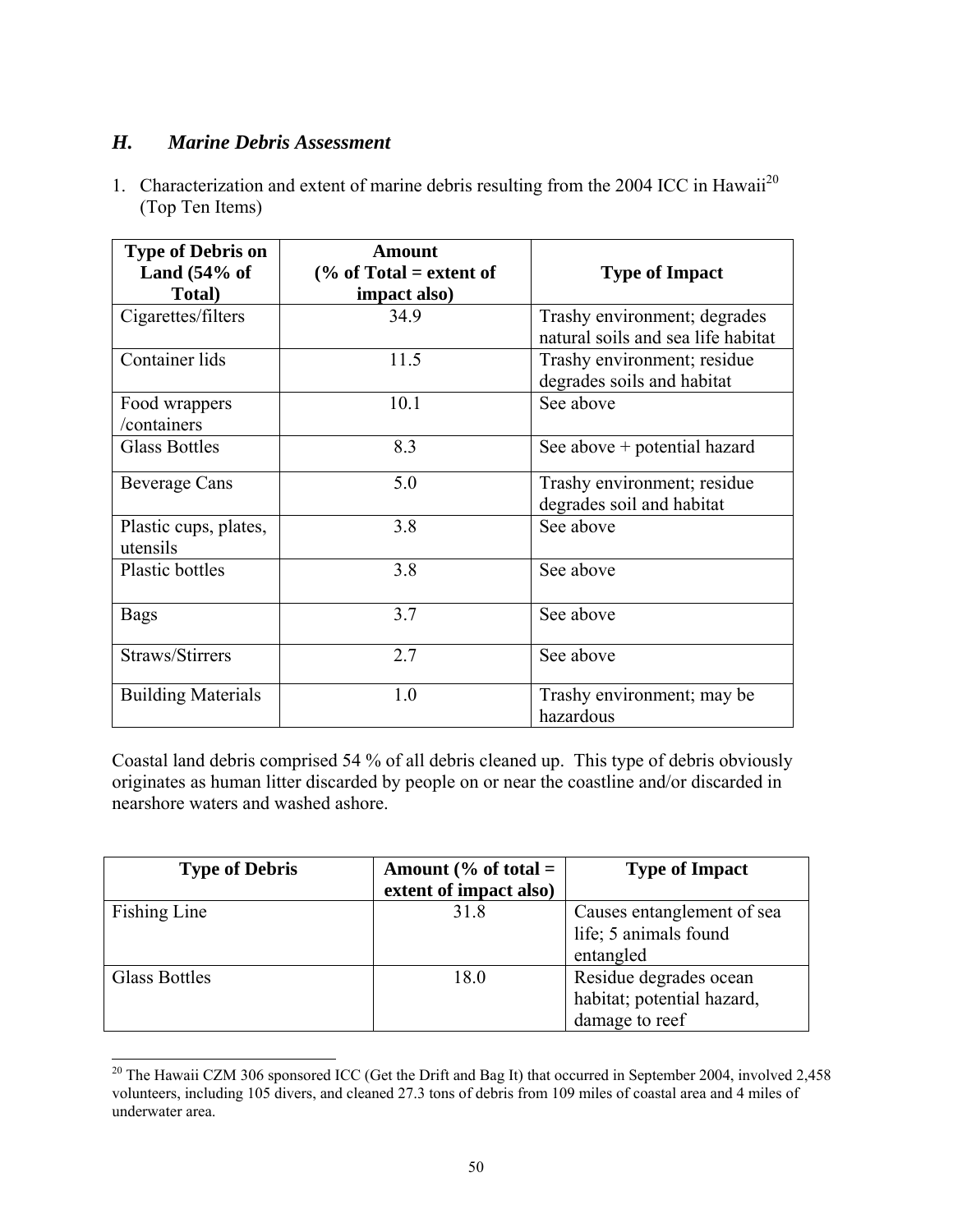| Cars/Car Parts                    | 9.2 | See above                                           |
|-----------------------------------|-----|-----------------------------------------------------|
| <b>Fishing Lures/Light Sticks</b> | 7.7 | See above                                           |
| Cigarettes/Filters                | 6.7 | Trashes ocean environment;<br>residue degrades same |
| <b>Container Lids</b>             | 4.6 | See above                                           |
| <b>Beverage Cans</b>              | 4.6 | See above                                           |
| Food Wrappers/Containers          | 3.6 | See above                                           |
| <b>Batteries</b>                  | 2.6 | See above $+$ chemically toxic<br>to sea life       |
| <b>Fishing Nets</b>               | 2.1 | Causes entanglement of sea<br>life                  |

Characterization of top ten items of marine debris cleaned up from underwater areas during the 2004 ICC in Hawaii is shown below:

Additional debris types include: medical waste and rubber. This type of debris also originated from people discarding litter and used items in coastal waters.

**NWIHI** Under a collaborative arrangement with the USCG, UH Sea Grant, and NOAA, debris cleanup projects have occurred in the NWIHI chain since1997. Below is a graphic representation of the results to date.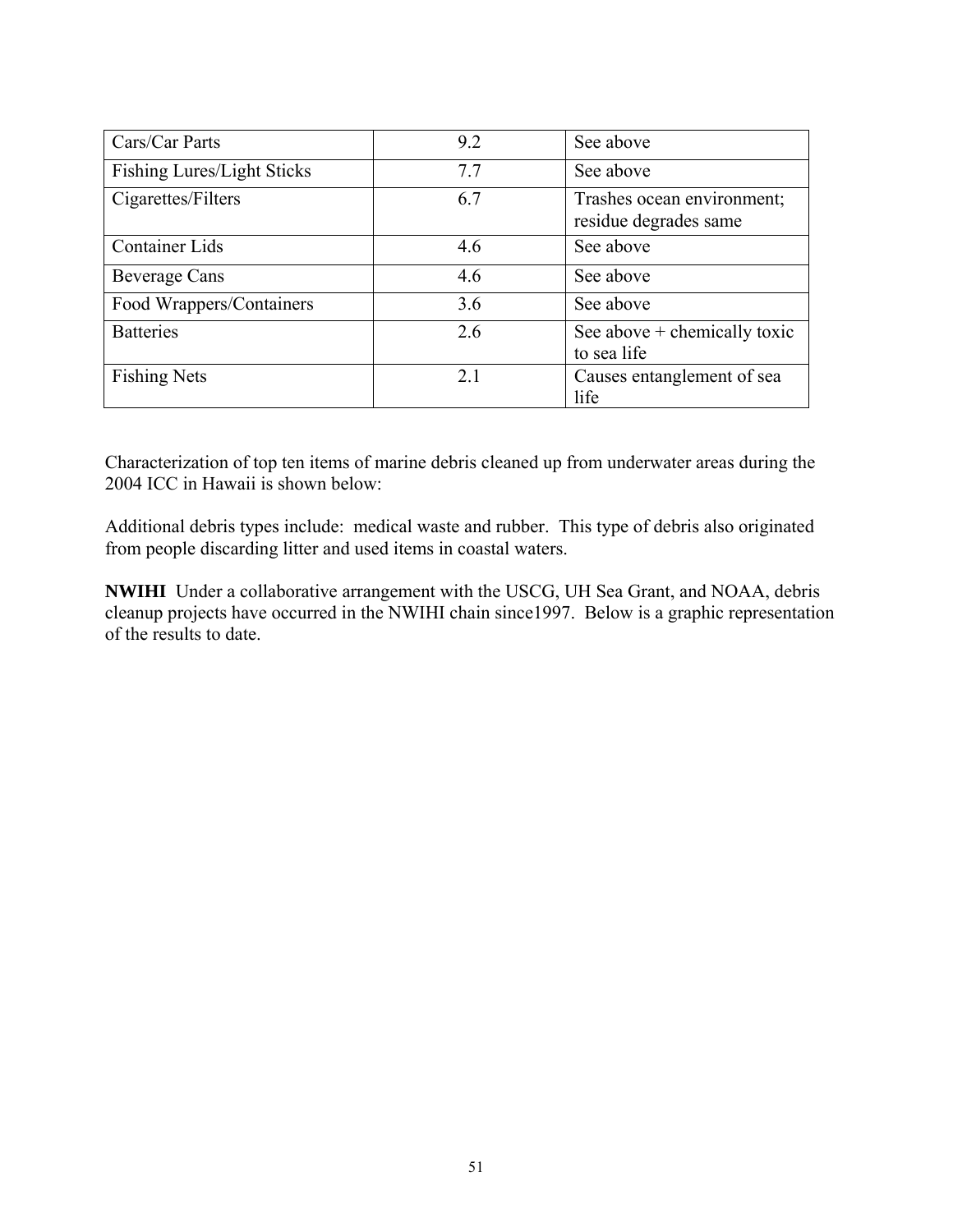

**Debris Tonnage Removed from NWIHI in 9-Year Period – Total = 544 Tons** 

Since the NWIHI are uninhabited and geographically remote, the debris found there originates primarily from fishing vessel and ship discards but also is impacted by currents circulating in the northern pacific extending from the  $42<sup>nd</sup>$  parallel to the sub-artic region. These currents bring drifting debris from the sub-artic region and the Gulf of Alaska over a 12-year period. Generally, the north Pacific region (above the  $42<sup>nd</sup>$  parallel) is seen as an area of dispersal, i.e., debris travels elsewhere from here and the sub-tropic region (below the  $42<sup>nd</sup>$  parallel) is seen as a region where debris from elsewhere collects but also where drifting debris does not disperse. The NWIHI are located in the latter region. Consequently, efforts to reduce marine debris in the NWIHI region requires a two-pronged attack (1) preventing the discarding of debris in the subartic, Gulf of Alaska regions of the Pacific, and (2) periodically cleaning the un-dispersed debris in the NWIHI ocean region. $^{21}$ 

A CZM 306 assisted effort has the UH School of Ocean Engineering researching potential mitigation measures for dealing with discarded fishing nets and gear in the NWIHI region.

 $\overline{a}$ 

<sup>&</sup>lt;sup>21</sup> Surface Current Concentration of Floating Marine Debris in the North Pacific Ocean, Ingraham and Ebbesmeyer, NOAA-NMFS, 2000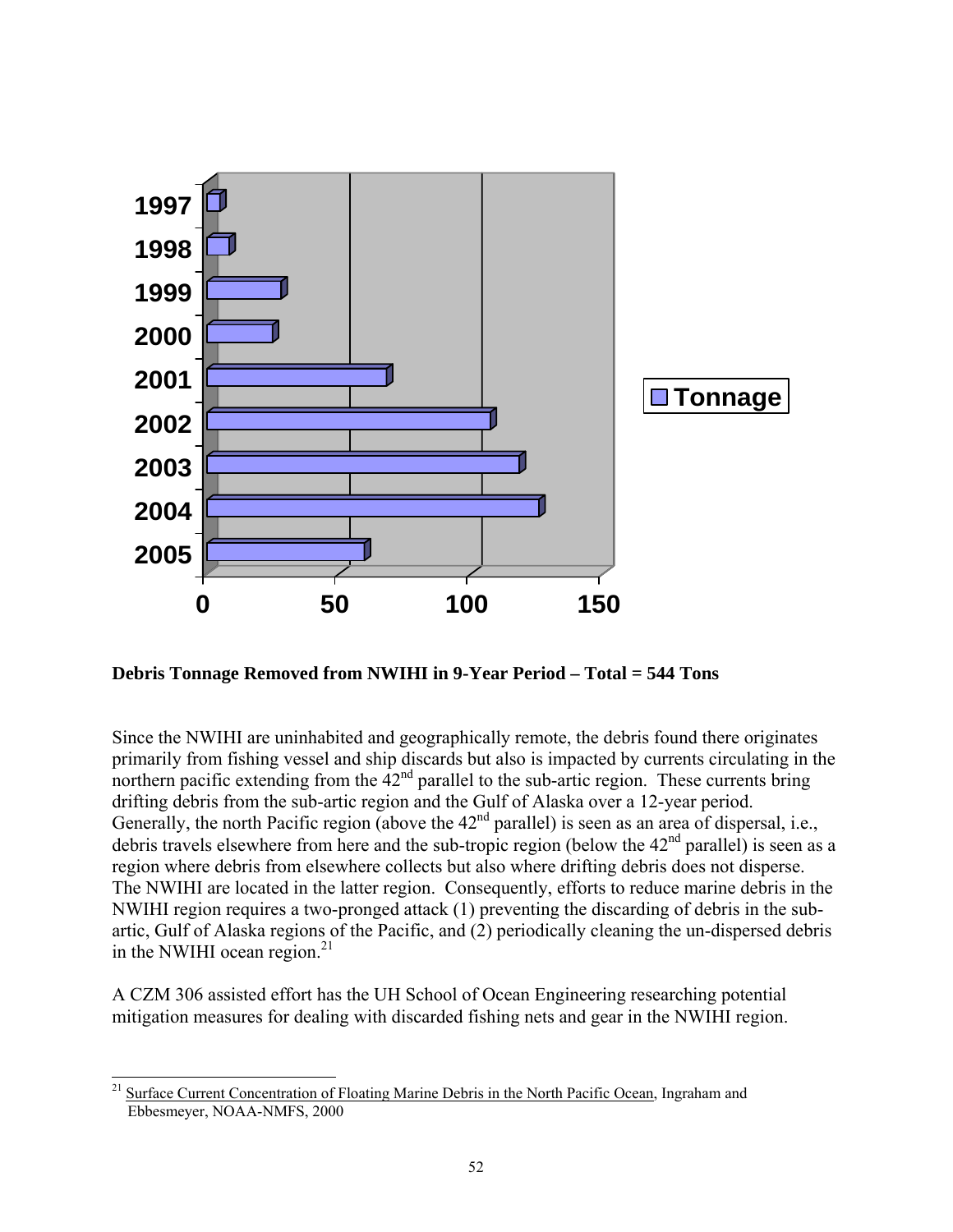#### **Management Characterization:**

| Category                   | <b>Significant Changes</b>         | <b>Scope/Effect</b>            |
|----------------------------|------------------------------------|--------------------------------|
| Recycling Incentive        | 2004 law sets $6¢$ premium on      | Statewide, has been effective  |
|                            | plastic/glass bottles and beverage | for one year. Significantly    |
|                            | cans, 5¢ redeemable on return      | reduced litter                 |
| Litter Laws                | State DOH conducts periodic        | Statewide; effects not         |
|                            | anti-litter advertising program    | measured                       |
| Wasteful Packaging         | N/A                                | N/A                            |
|                            |                                    |                                |
| <b>Fishing Gear</b>        | Rules updated; lay gill-net        | Statewide lay gill-net         |
| Management                 | prohibition in works               | prohibition for parts of Oahu  |
|                            |                                    | and Maui                       |
| Harbor, Marina,            | Construction BMPs applied;         | Statewide storm drain stencils |
| <b>Coastal Solid Waste</b> | stencil on storm drains warns of   | cover Oahu                     |
| Management                 | ocean litter                       |                                |
| Education/Outreach         | Government and public service      | Statewide effect not measured  |
|                            | education programs continue        |                                |

#### **Conclusion:**

The problem of marine debris assumes global proportions, geographically as well as from behavioral patterns. It would appear that the most effective remedial effort would come from public education.

- 1. **Priority Needs** in this area include: public education on litter prevention; litter law enforcement programs; expansion of coverage of recycling law, and improvement in ease of redemption of recycled items; and wasteful packaging reduction.
- 2. **Priority** Last assessment Priority This assessment

| High   | High   |  |
|--------|--------|--|
| Medium | Medium |  |
| LOW    | LOW    |  |

Short-term accomplishments in this area come primarily from only the remedial element of the solution while preventive education is more difficult to obtain. It is the latter area that require major priority programs.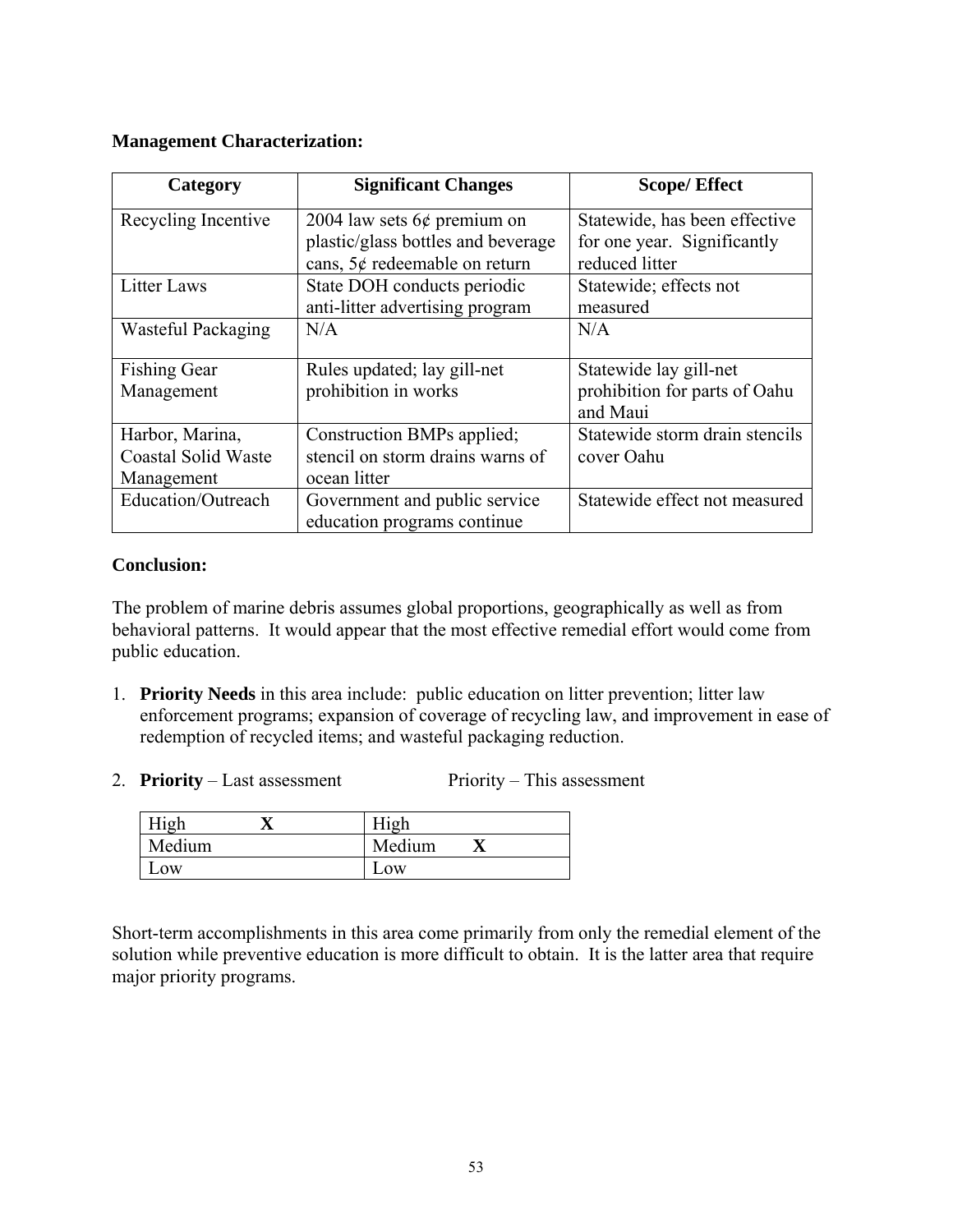### **I. Energy and Government Facility Siting Assessment**

#### **Management Characterization:**

1. Significant changes in the State's ability to address siting of energy and government facilities since last assessment.

| <b>Change</b>                 | <b>Scope of Change</b>      | <b>Significance</b>           |  |  |
|-------------------------------|-----------------------------|-------------------------------|--|--|
| "Cultural Assessments"        | All projects within coastal | Impacts on cultural practices |  |  |
| required in                   | zone + all government       | in coastal zones now          |  |  |
| <b>Environmental Analysis</b> | projects                    | assessed                      |  |  |
| <b>State Environmental</b>    | All environmental           | To eliminate conflicts of     |  |  |
| agency has new                | $assessments + impact$      | interest where agency is both |  |  |
| oversight power               | statements                  | initiating and approving body |  |  |
| Trends                        | See discussion below        | See discussion below          |  |  |
|                               |                             |                               |  |  |

Technological advances have produced trends which have to be considered significant to energy and government facility sitings in the future. The practical application of research, primarily produced by the Natural Energy Laboratory of Hawaii, enables cold seawater pumped from depths below 2000' to be used to air condition buildings.<sup>22</sup> As this technology is utilized in new developments, support facilities will be placed in the coastal zone and environmental protection conditions will be necessary to accommodate them. In addition, the availability of such a technology may cause development locations to gravitate toward the coastal area.

No new energy plants are planned during the next 5 years in Hawaii.

#### **Conclusion:**

- 1. **Priority Needs** in this area include: development and applying performance measure indicators, development of proper control regulations for the pumping of seawater for air conditioning; increased enforcement capability for monitoring such installations; and energy conservation.
- 2. **Priority** Last assessment Priority This assessment

| High   |  | High   |  |
|--------|--|--------|--|
| Medium |  | Medium |  |
| Low    |  | .0W    |  |

 $\overline{a}$  $22$  Utilized in the construction of new medical school facilities, UU on Oahu in 2004.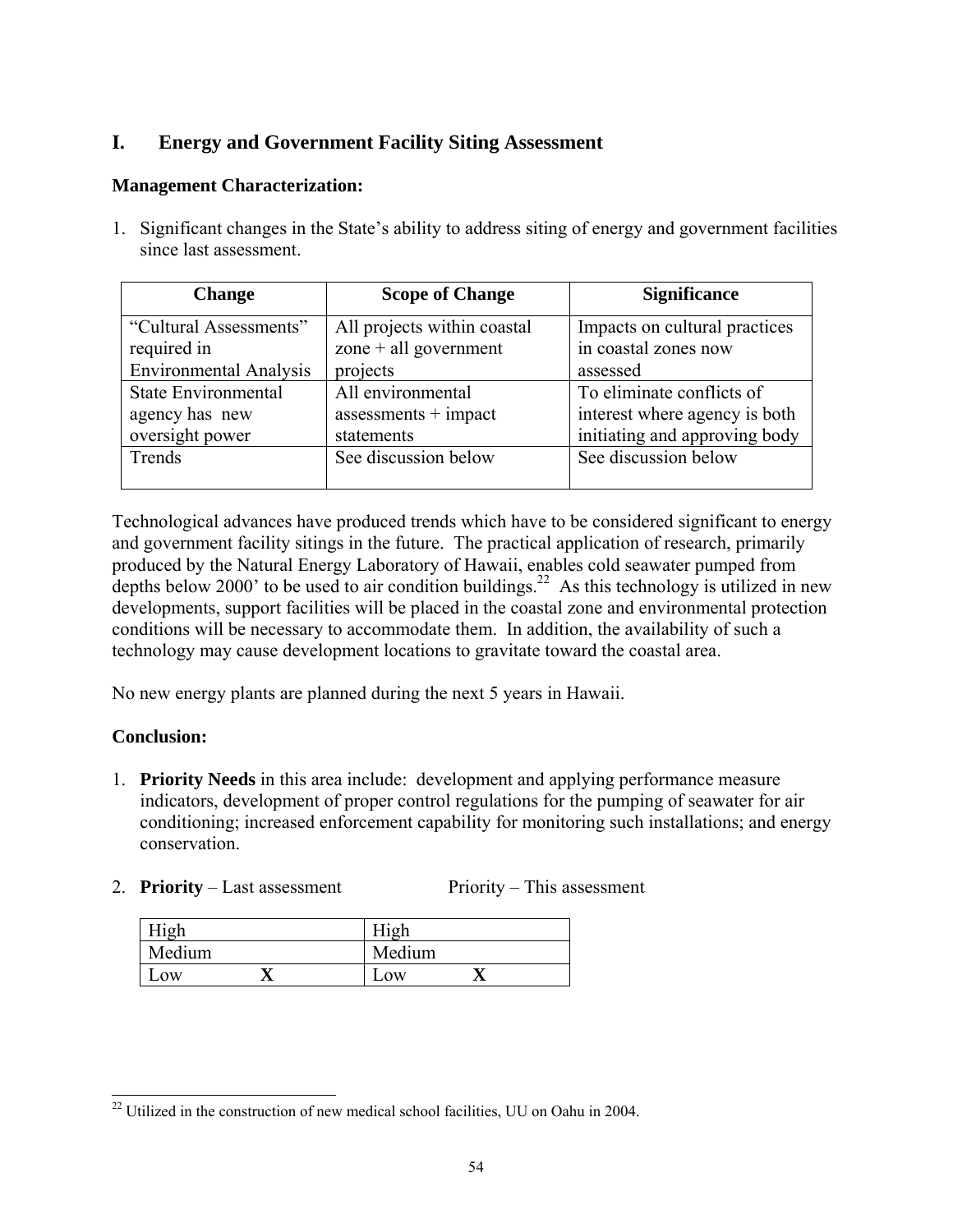## **IV. Section 309 5-Year Strategy, Schedule, and Summary of Estimate Costs**

**Summary Tables of Assessment and Strategy:** The following summary tables show the sequence, implementation elements, scheduling, projected cost of priority programs devised from this assessment, previous program momentum, and administrative insights.

#### End Notes:

- 1. U.S. Environmental Protection Agency; U.S. Department of Agriculture-Natural Resources Conservation Service; Hawaii StateDOH; Hawaii StateDLNR; Hawaii State DBEDT-CZM Program; National Oceanic and Atmospheric Administration; U.S. Fish and Wildlife Service; U.S. Geological Survey.
- 2. Existing Ahupua'a/Watershed groups in the state include:; West Maui Water Quality Improvement Project; West Maui Mountains Watershed Partnership; East Maui Watershed Group; Leeward Haleakala Watershed Restoration; Lanai Forest and Watershed Partnership; East Molokai Watershed Partnership; South Molokai Watershed Group;; Nawiliwili Bay Watershed Region; Kaiaka-Waialua Bay Hydrological Unit Area Project; Pelekane Bay Watershed Alliance; Hilo Bat Watershed Advisory Group;Ola-a-Kiluaea Partnership; Kohala Forest Management Group; Kauai Watershed Alliance; Hanalei Watershed Hui; Kauai Westside Watershed; North Shore-Napali Watershed Group; Kalunawaikaala Watershed Initiative; Mamala Bay Water Quality Monitoring Group; Pearl Harbor Watershed Region; Ala Wai Canal Watershed Improvement Project; Kailua Bay Advisory Council (Ko'olaupoko Watershed); Ko'olau Mountains Watershed Partnership.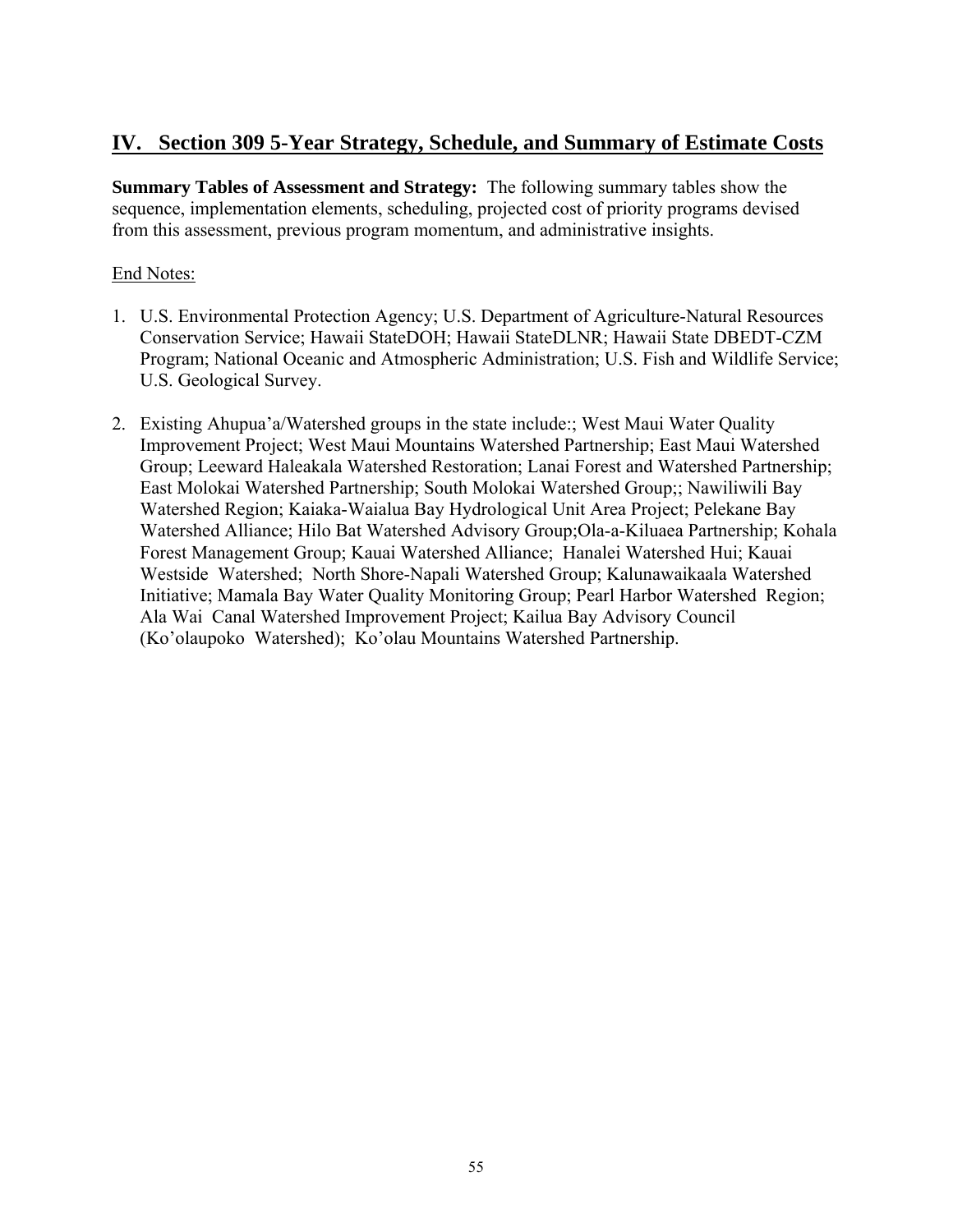#### **Tabular Summary # 1 - Section 309 Strategies, 2006-2010, Work Plan - Implementation Elements, Schedule and Estimates Costs - Enhancement Area – Coastal Hazards**

| <b>GOAL</b>                                         | Building of resilient communities by: (1) adoption of the latest building codes that include state-of-the-art standards for coastal<br>hazard mitigation specific to each of the four Counties in the State of Hawaii, (2) technical support to State and County officials<br>and building industry professionals on the application and interpretation of these building codes; and (3) public education and<br>outreach on coastal hazard mitigation.                                                            |
|-----------------------------------------------------|--------------------------------------------------------------------------------------------------------------------------------------------------------------------------------------------------------------------------------------------------------------------------------------------------------------------------------------------------------------------------------------------------------------------------------------------------------------------------------------------------------------------|
| <b>PROGRAM</b><br><b>CHANGE</b>                     | Incorporate the adoption of state-of-the-art building codes with customized coastal hazard mitigation strategies into the<br>enforceable policies of the Hawaii CZM Program. This integrated planning approach to reducing the risks to life and property<br>from coastal hazards will build a hazard resilient Hawaii. Changes will be made as appropriate to State statutes, County<br>ordinances, and administrative rules and policies that will result in changes to the Hawaii CZM Program network elements. |
| Year                                                | <b>Work Plan Strategies</b>                                                                                                                                                                                                                                                                                                                                                                                                                                                                                        |
| Year 1<br>07/01/06-06/30/07<br>Funding \$145,000    | • Complete Phase 1 of 2 of the County of Maui wind speed mapping and customized building code wind standards.<br>Adoption of new building codes and customized wind standards by first of the four Counties ("County 1").<br>Provide training in County 1 on application of new building codes.<br>• Conduct public outreach and education on coastal hazard mitigation.                                                                                                                                           |
| Year 2<br>07/01/07-06/30/08<br>Funding \$145,000    | • Complete Phase 2 of 2 of the County of Maui wind speed mapping and customized building code wind standards.<br>Adoption of new building codes and customized wind standards by second of the four Counties ("County 2").<br>Provide training in County 2 on application of new building codes.<br>Conduct public outreach and education on coastal hazard mitigation.                                                                                                                                            |
| Year 3<br>$07/01/08 - 06/30/09$<br>Funding \$30,000 | Adoption of new building codes and customized wind standards by third of the four Counties ("County 3").<br>$\bullet$<br>Provide training in County 3 on application of new building codes.<br>• Conduct public outreach and education on coastal hazard mitigation.                                                                                                                                                                                                                                               |
| Year 4<br>$07/01/09 - 06/30/10$<br>Funding \$30,000 | • Adoption of new building codes and customized wind standards by fourth of the four Counties ("County 4").<br>Provide training in County 4 on application of new building codes.<br>Conduct public outreach and education on coastal hazard mitigation.                                                                                                                                                                                                                                                           |
| Year 5<br>$07/01/10 - 06/30/11$<br>Funding \$30,000 | • Provide additional training in appropriate jurisdiction in the State of Hawaii on application of new building codes.<br>• Conduct public outreach and education on coastal hazard mitigation.                                                                                                                                                                                                                                                                                                                    |
|                                                     | Total 5-year Budget - Coastal Hazards = \$380,000                                                                                                                                                                                                                                                                                                                                                                                                                                                                  |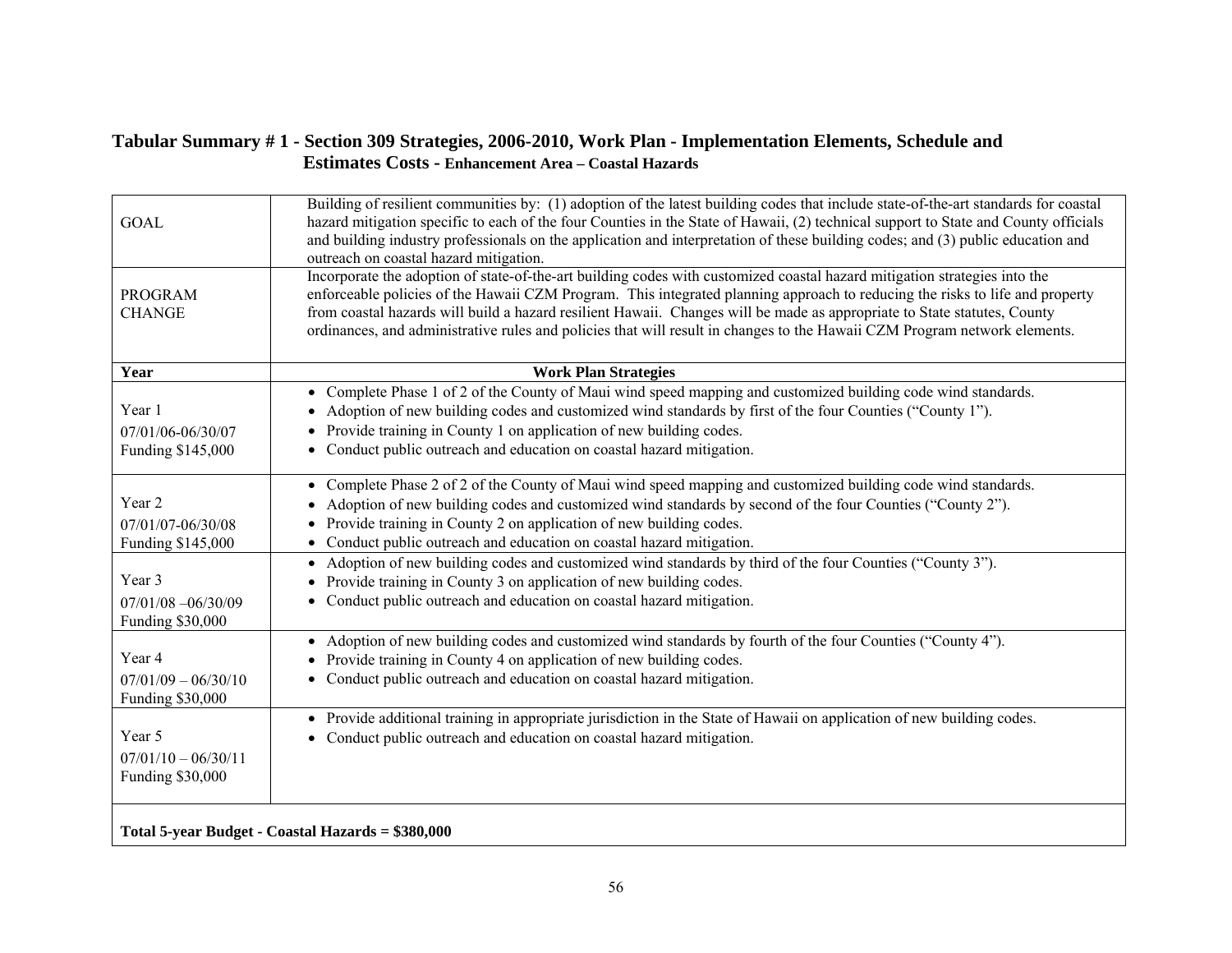#### **Tabular Summary # 2** - **Section 309, Strategies, 2006-2010 – Work Plan- Implementation Elements, Schedule and Estimated Costs - Enhancement Area - Cumulative and Secondary Impacts**

| <b>GOALS</b>                                    | Develop, implement, and institutionalize an integrated planning approach for the Hawaii CZM Program to assess and<br>A.<br>manage CSI using the traditional Hawaiian ahupua'a/moku concept for purposes of implementing the ORMP.<br>Control CSI on special management areas and coastal and ocean resources<br><b>B.</b> |
|-------------------------------------------------|---------------------------------------------------------------------------------------------------------------------------------------------------------------------------------------------------------------------------------------------------------------------------------------------------------------------------|
| <b>PROGRAM</b><br><b>CHANGES</b>                | Incorporate the ahupua'a/moku concept into the Hawaii CZM Program enforceable policies to provide an integrated planning<br>$A_{\cdot}$<br>approach to assess, manage, and control CSI on coastal and ocean resources in order to implement the ORMP. Changes will                                                        |
|                                                 | be made to State statutes, State and County rules, or administrative policies that will better equip Hawaii's CZM Program<br>network elements to meet this goal.                                                                                                                                                          |
|                                                 | Develop and incorporate into governmental rules and regulations a methodology for assessing the proportionate regional<br><b>B.</b><br>impacts of surface water runoff and erosion generated by any individual development project on the cumulative region.                                                              |
| <b>YEAR</b>                                     | <b>Work Plan Strategies</b>                                                                                                                                                                                                                                                                                               |
| YEAR <sub>1</sub><br>$(07/01/06 - 06/30/07)$    | A. Planning, research, assessment, and coordination of public outreach for establishing ahupua'a/moku management to<br>implement the ORMP.                                                                                                                                                                                |
| Funding A - \$29,000                            | Identify existing networks, community groups, and organizations to work with.<br>$\bullet$                                                                                                                                                                                                                                |
|                                                 | Establish an ahupua a/moku network to: increase dialogue with communities, develop a framework for education, and build<br>partnerships among various stakeholders.                                                                                                                                                       |
|                                                 | Plan, prepare for, and conduct annual workshop to assess ahupua`a/moku issues at the community level and discuss ORMP<br>implementation.                                                                                                                                                                                  |
|                                                 | Undertake and coordinate outreach and educational efforts to raise community awareness of Hawaii CZM Program efforts to<br>develop and implement an ahupua`a/moku integrated planning approach and achieve community buy-in to the concept.                                                                               |
|                                                 | Develop the principles for an ahupua'a/moku management framework for the further development and implementation of the<br>ORMP.                                                                                                                                                                                           |
| YEAR <sub>2</sub>                               | Completing development of an integrated planning approach and establish a public advisory group.<br>A.                                                                                                                                                                                                                    |
| $(07/01/07 - 06/30/08)$<br>Funding A - \$30,000 | Establish a public advisory group to help assess and monitor ahupua`a/moku issues and maintain a dialogue at the<br>$\bullet$<br>community level to learn about each ahupua'a/moku.                                                                                                                                       |
|                                                 | Begin development of an integrated planning approach based on the ahupua'a/moku concept in coordination with the public<br>$\bullet$<br>advisory group.                                                                                                                                                                   |
|                                                 | Convene the annual workshop to continue development of the integrated planning approach.<br>$\bullet$                                                                                                                                                                                                                     |
|                                                 | Maintain outreach activities to enhance public awareness and input.                                                                                                                                                                                                                                                       |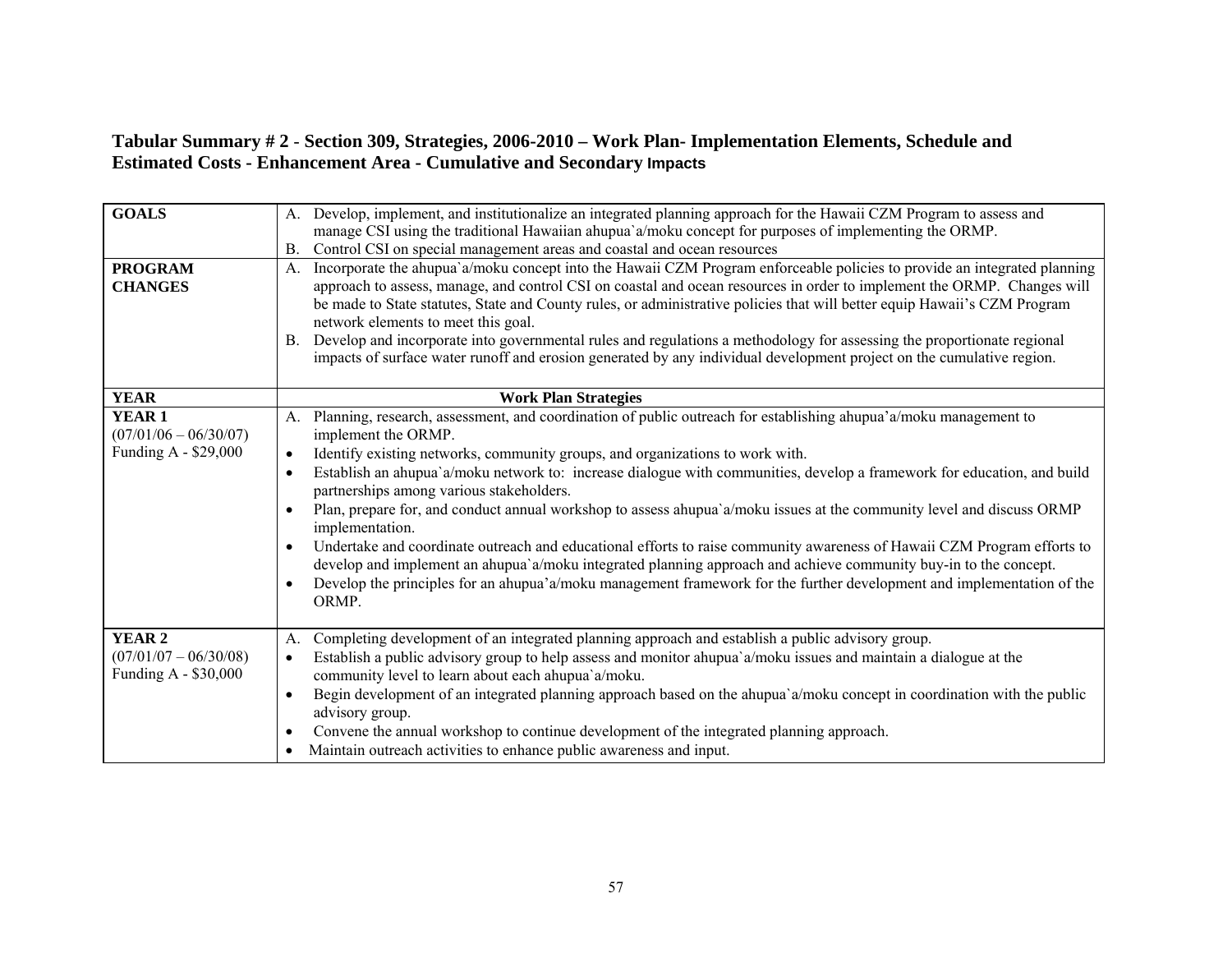#### **Tabular Summary # 2** - **Section 309, Strategies, 2006-2010 – Work Plan- Implementation Elements, Schedule and Estimated Costs -** Enhancement **Area - Cumulative and Secondary Impacts**

| YEAR <sub>3</sub><br>$(07/01/08 - 06/30/09)$<br>Funding: A - \$50,000<br>$B - $95,000$ | Maintaining Integrated Planning approach.<br>A.<br>Public advisory group and partners begin to advocate for an<br>$\bullet$<br>integrated planning approach.<br>Convene annual workshop to continue discussion of<br>implementing an integrated planning approach.<br>Maintain outreach activities to enhance public awareness<br>and input.                                                                                                                                                                                                                                                                                                                                                                                                                                                                                                                                                                                                | Control CSI on special management areas and coastal and<br>В.<br>ocean resources.<br>Research and develop a methodology for assessing<br>regional impacts of surface water runoff and erosion and a<br>methodology for evaluating the proportionate impacts<br>generated by any individual development in the region for<br>the purpose of identifying effective measures to mitigate<br>cumulative impacts rather than project specific impacts. |
|----------------------------------------------------------------------------------------|---------------------------------------------------------------------------------------------------------------------------------------------------------------------------------------------------------------------------------------------------------------------------------------------------------------------------------------------------------------------------------------------------------------------------------------------------------------------------------------------------------------------------------------------------------------------------------------------------------------------------------------------------------------------------------------------------------------------------------------------------------------------------------------------------------------------------------------------------------------------------------------------------------------------------------------------|---------------------------------------------------------------------------------------------------------------------------------------------------------------------------------------------------------------------------------------------------------------------------------------------------------------------------------------------------------------------------------------------------------------------------------------------------|
| YEAR <sub>4</sub><br>$(07/01/09 - 06/30/10)$<br>Funding: A - \$60,000<br>$B - $85,000$ | Institutionalize the integrated planning approach based on<br>A.<br>the ahupua'a/moku concept into the Hawaii CZM Program.<br>Establish new and modify existing Hawaii CZM Program<br>$\bullet$<br>enforceable policies to embody the integrated planning<br>approach and ahupua'a/moku concept.<br>Propose legislation for statutory changes to the Hawaii<br>CZM Program network, including SMA permits and<br>possibly other regulatory programs.<br>Initiate necessary changes to State and County<br>$\bullet$<br>administrative rules.<br>Adopt new administrative directives to implement the<br>integrated planning approach.<br>Convene annual workshop on implementation of the<br>integrated planning approach.<br>Task the public advisory group to monitor ahupua'a/moku<br>$\bullet$<br>issues and foster community stewardship and<br>empowerment.<br>Maintain outreach activities to enhance public awareness<br>and input. | Control cumulative and secondary impacts on special<br><b>B.</b><br>management areas and coastal and ocean resources.<br>Test the medhodology on alternative development<br>$\bullet$<br>proposals. Work with other governmental agencies to<br>incorporate use of the methodology in rules and regulations<br>involving the review and approval of development<br>proposals.                                                                     |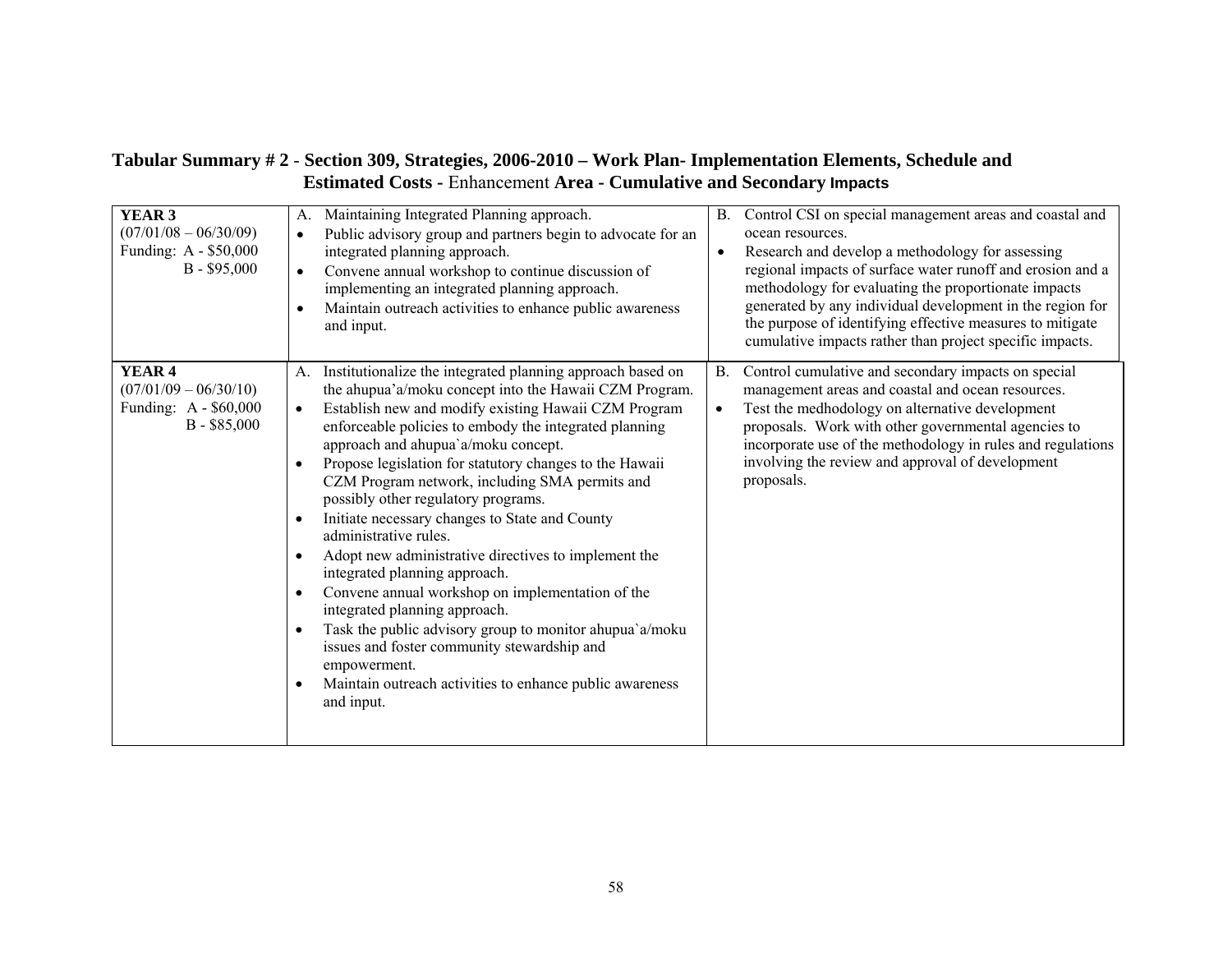#### **Tabular Summary # 2** - **Section 309, Strategies, 2006-2010 – Work Plan- Implementation Elements, Schedule and Estimated Costs - Enhancement Area - Cumulative and Secondary Impacts**

| YEAR <sub>5</sub><br>$(07/01/10 - 06/30/11)$<br>Funding: A - \$55,000<br>$B - $90,000$ | Institutionalize the integrated planning approach based on<br>А.<br>the ahupua'a/moku concept into the Hawaii CZM Program.<br>Complete State and County administrative rule changes.<br>Task the public advisory group to actively assist in<br>implementation.<br>CSI are assessed and managed using the ahupua`a/moku<br>concept.<br>Convene 5th annual workshop to monitor progress.<br>Maintain outreach activities to enhance public awareness<br>and input. | Control cumulative and secondary impacts on special<br><b>B.</b><br>management areas and coastal and ocean resources.<br>Develop guidelines to assist developers/planners/engineers<br>in utilizing the methodology.<br>Provide training to decision-makers and other users of the<br>information to allow them to interpret and use it<br>effectively. |
|----------------------------------------------------------------------------------------|-------------------------------------------------------------------------------------------------------------------------------------------------------------------------------------------------------------------------------------------------------------------------------------------------------------------------------------------------------------------------------------------------------------------------------------------------------------------|---------------------------------------------------------------------------------------------------------------------------------------------------------------------------------------------------------------------------------------------------------------------------------------------------------------------------------------------------------|
|                                                                                        | Total 5-year Budget - Cumulative and Secondary Impacts = \$524,000                                                                                                                                                                                                                                                                                                                                                                                                |                                                                                                                                                                                                                                                                                                                                                         |